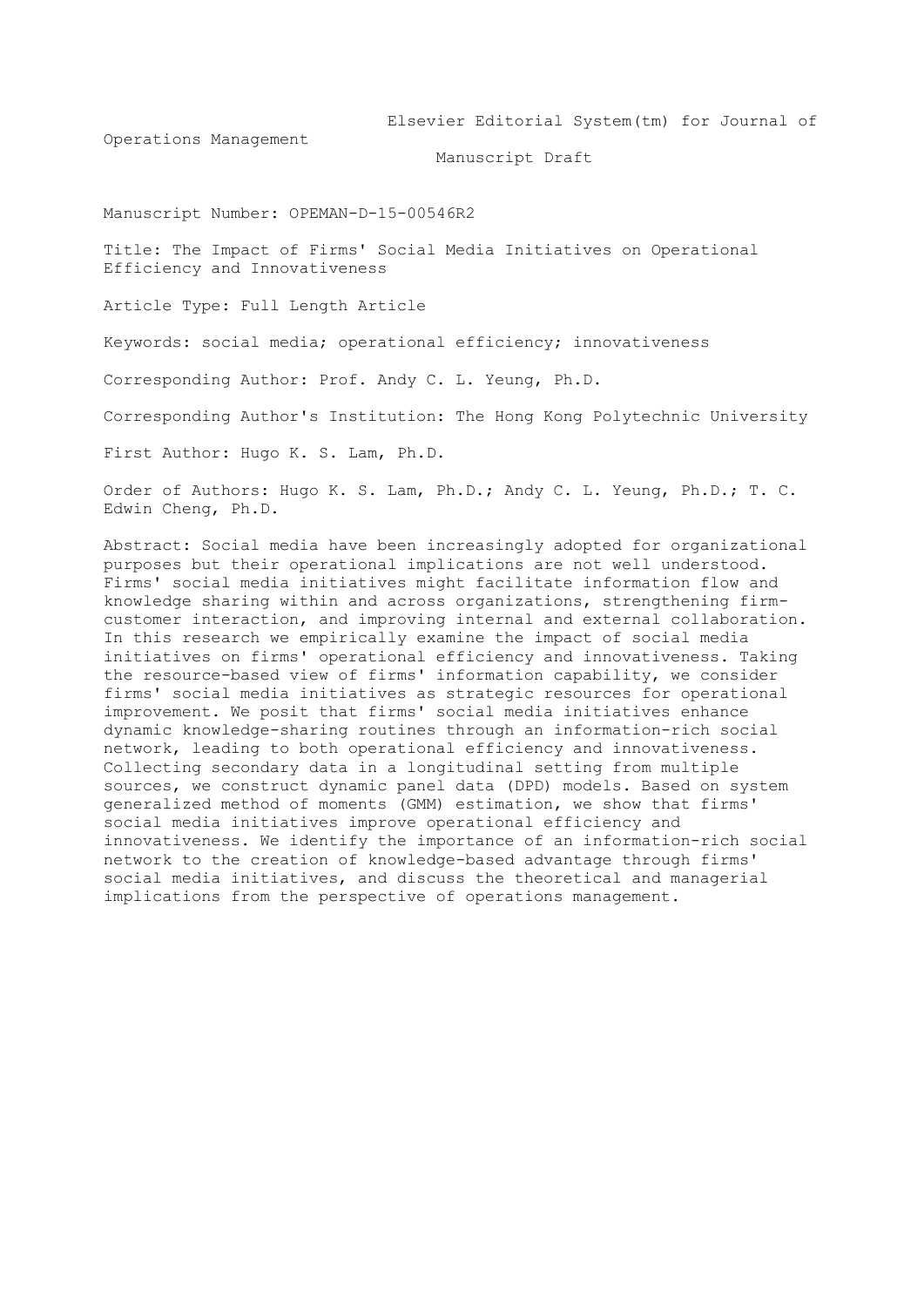# **The Impact of Firms' Social Media Initiatives on Operational Efficiency and Innovativeness**

### **Abstract**

Social media have been increasingly adopted for organizational purposes but their operational implications are not well understood. Firms' social media initiatives might facilitate information flow and knowledge sharing within and across organizations, strengthening firm-customer interaction, and improving internal and external collaboration. In this research we empirically examine the impact of social media initiatives on firms' operational efficiency and innovativeness. Taking the resource-based view of firms' information capability, we consider firms' social media initiatives as strategic resources for operational improvement. We posit that firms' social media initiatives enhance dynamic knowledge-sharing routines through an information-rich social network, leading to both operational efficiency and innovativeness. Collecting secondary data in a longitudinal setting from multiple sources, we construct dynamic panel data (DPD) models. Based on system generalized method of moments (GMM) estimation, we show that firms' social media initiatives improve operational efficiency and innovativeness. We identify the importance of an information-rich social network to the creation of knowledge-based advantage through firms' social media initiatives, and discuss the theoretical and managerial implications from the perspective of operations management.

*Keywords*: social media; operational efficiency; innovativeness

1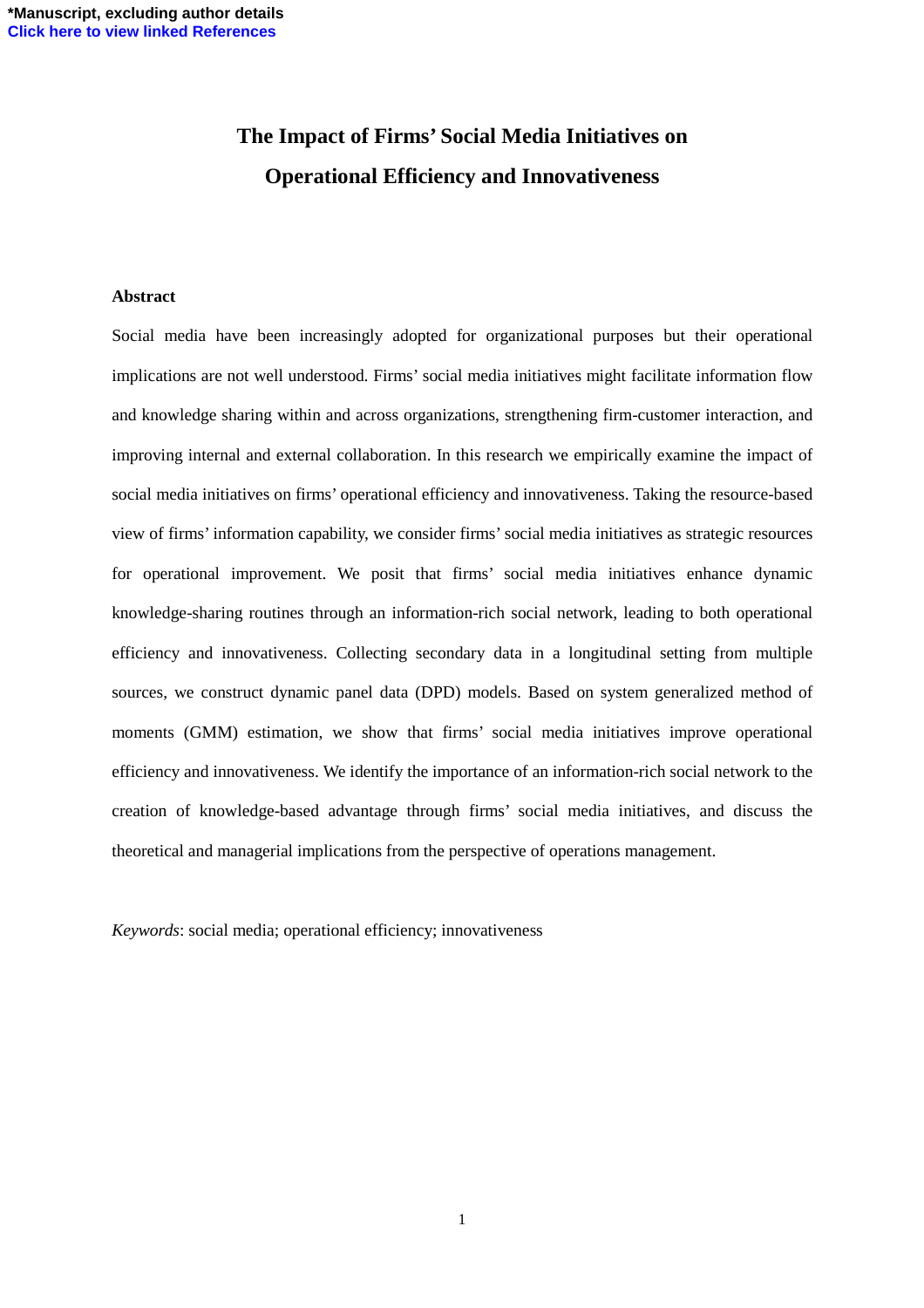#### **1. Introduction**

Marching beyond personal or individual usage, social media have been increasingly adopted for organizational purposes such as operations and innovation management (Kiron et al., 2012). For instance, Starbucks has launched a social media platform called My Starbucks Idea to enable customers to participate in developing new drinks and flavors (Gallaugher and Ransbotham, 2010), and Caterpillar has adopted the Spredfast social media platform to facilitate coordination and collaboration across its internal departments and extended dealer network (PR Newswire, 2012). Recently, Kane et al. (2014) reported that 87% of maturing companies used social media to spur innovation while 60% integrated social media into their operations.

In fact, making strategic use of social media is at the top of the agenda for many organizations. Firms are now considering social media as an approach to amplify the word of mouth of their products, a channel to keep customers in contact, and a chance for direct sales and marketing (Gamboa and Gonçalves, 2014). While the importance of listening to customers has been well recognized, especially under the quality management principle, the rapid-developing social media technologies empower customers, strengthen firm-customer connection, and provide opportunities for operational improvement. For example, it was reported that large banks such as the Bank of America actively turned "online rants into compliments" and used social media to "reach out to clients or employees to head off problems" (Epstein, 2011, p. P9). Tapping text analytic methods to search for customer feedback, social media technologies enabled Wendy's to "report on customer experiences down to the store level within minutes" (Henschen, 2010). Social media have also changed the way in which individuals contact and learn about firms' offerings (Rishika et al., 2013). A firm's capability in facilitating information flow quickly through customer feedback and interaction is increasingly critical for business success.

Social media provide a platform for experience sharing, knowledge accumulation, and organizational learning (Nguyen et al., 2015). Corporate discussion forums (CDS) of organizations enable firms to gather a particular group of customers and other stakeholders with diverse backgrounds to discuss organization-specific issues, work collaboratively, and create new ideas. The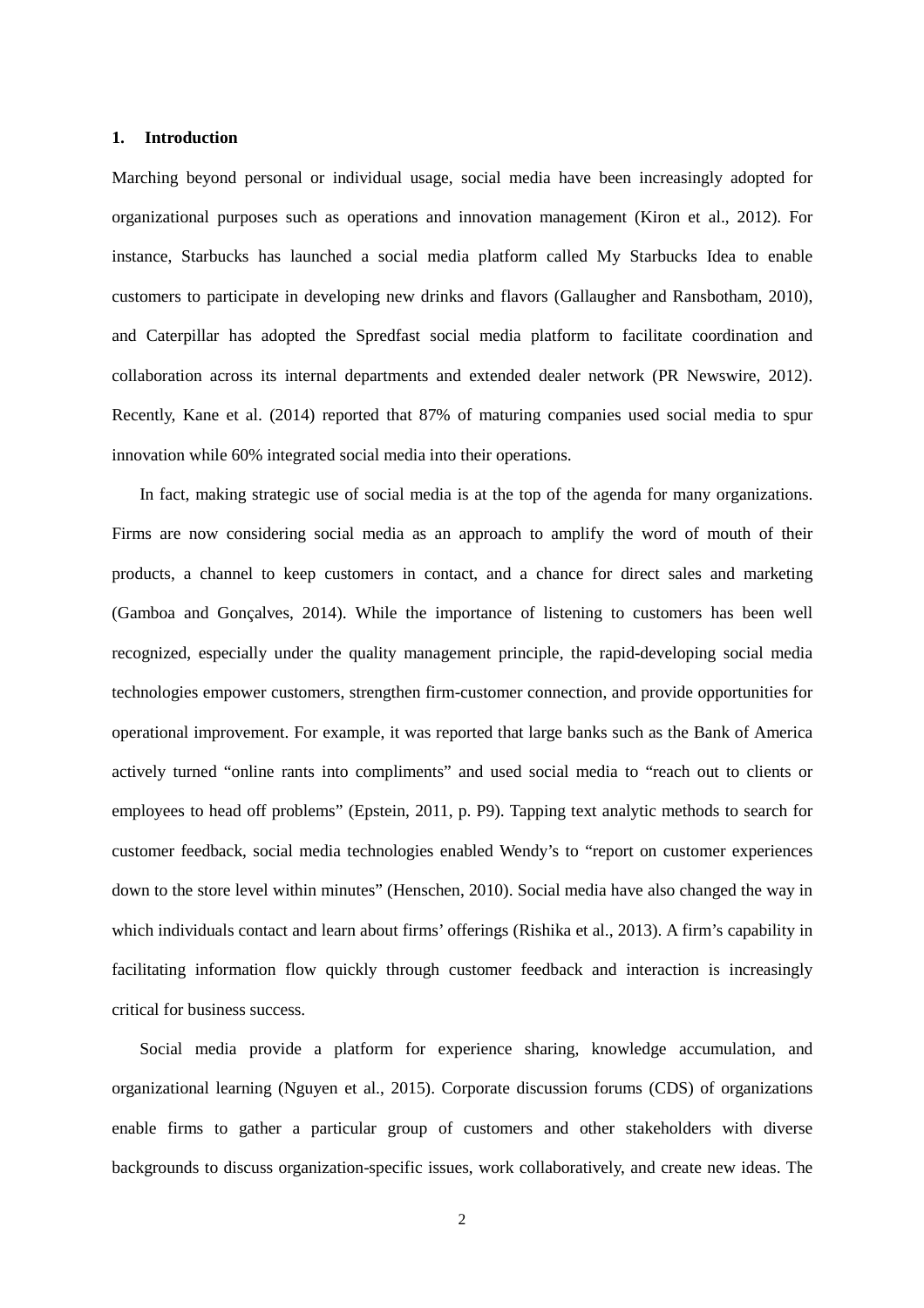term "open innovation" refers to a system whereby innovation is not primarily undertaken by a specific research unit, but rather is developed publicly (Martini et al., 2014). By allowing ideas to generate dynamically through social networks and clusters, firms enjoy collective inventions characterized by fast knowledge accumulation and rapid product development rates.

Social media also enhance knowledge sharing *within organizations* through social networking of internal staff members (Cao et al., 2015). Internal social media platforms enhance effective organizational communication by providing employees across geographical locations with a forum for posting job updates, asking questions, and sharing best practices. Intra-organizational communication facilitates information exchange and knowledge assimilation, improving cross-functional coordination and management. For example, GE relied on Colab, its internal social media platform, to connect its 60,000 knowledge workers worldwide, enabling them to get "together to solve problems and share best practices" (Goulart, 2012, p. 14). Facilitating information flow across organizations, social media also allows business partners to have unprecedented access to vast volumes of external knowledge sources, improving business intelligence across organizations and supply chain networks.

Although anecdotal evidence suggests that firms can benefit from their social media efforts in terms of operational efficiency and innovativeness improvement (Cecere, 2010; Kane et al., 2014), some practitioners worry about the potential drawbacks of adopting social media in organizations. For instance, too much social interaction on social media may disrupt work and distract employees from work-related communication, resulting in lower productivity (Leonardi et al., 2013); outflow of firms' information and knowledge to external social networks via social media may lead to leakage of confidential information and trade secrets, hurting firms' intellectual property and innovativeness (Molok et al., 2010). On the other hand, while the emerging social media phenomenon has attracted much research attention in recent years (Aral et al., 2013; Fader and Winer, 2012), little empirical evidence is documented in the literature about the impact of firms' social media initiatives on operational efficiency and innovativeness. Our research fills this research gap.

We argue that social media facilitate firms' information flow and knowledge sharing across internal and external social networks, which enhance internal and external collaboration, and allow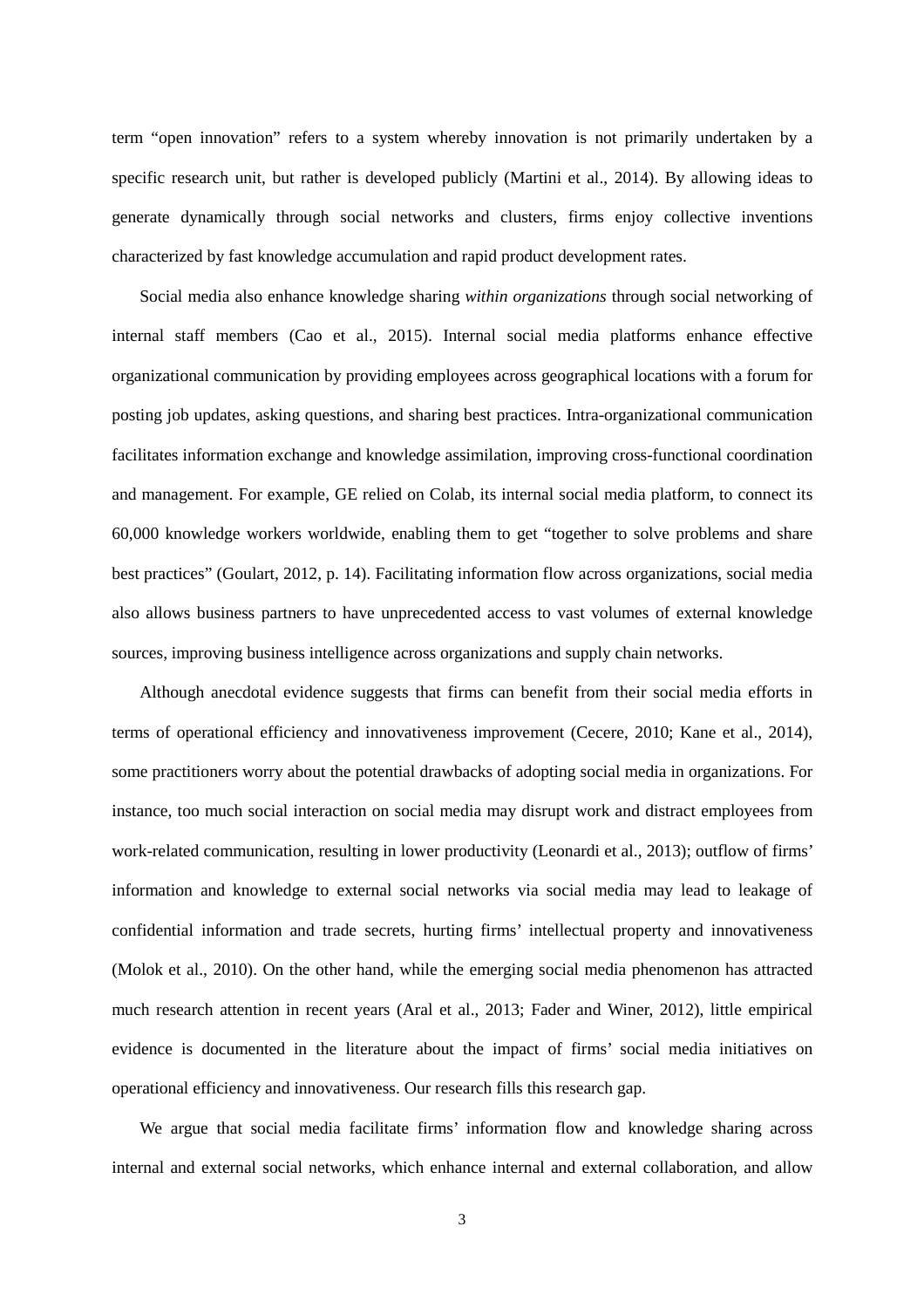firms to be more customer-oriented, contributing to operational efficiency and innovativeness improvement. By strategically enhancing information flow and knowledge acquisition, firms are likely to improve their capability in new product/service development and idea generation, leading to enhancement in both efficiency and creativity (Li et al., 2014). To test our hypotheses, we collected longitudinal performance data from 2006 to 2012 and examined firms' social media initiatives in 281 organizations between 2006 and 2011 (Section 3 provides the details). Using system generalized method of moments (GMM) estimation to analyze the data, we show that social media initiatives improve firms' operational efficiency and innovativeness.

### **2. Theoretical background and hypothesis development**

### *2.1. Social media initiatives*

Social media are "a group of Internet-based applications that build on the ideological and technological foundations of Web 2.0, and that allow the creation and exchange of User Generated Content" (Kaplan and Haenlein, 2010, p. 61). With a view to capitalizing on the content generated by their stakeholders (particularly existing and potential customers), firms increasingly adopt social media for various organizational purposes such as marketing, operations, and innovation management (Kiron et al., 2012), which we refer to as social media initiatives in this research. With reference to prior studies (e.g., Kiron et al., 2013; Kane et al., 2014), we classify firms' social media initiatives into six categories based on their different business objectives as follows: 1) Employee collaboration and internal communication, 2) Interfirm cooperation and supply chain management, 3) New product development and idea generation, 4) Public relations and corporate social responsibility, 5) Customer service and customer relationship management, and 6) Sales and marketing. Table 1 lists some examples in each category extracted from our sample.

#### --- Table 1 about here ---

Although researchers have been paying increasing attention to the emerging social media phenomenon in recent years, the existing research focuses on studying the effects of social media users' actions (Aral et al., 2013), rather than the outcomes of firms' strategic use of social media (i.e., social media initiatives). For instance, Forman et al. (2008) investigated the impact of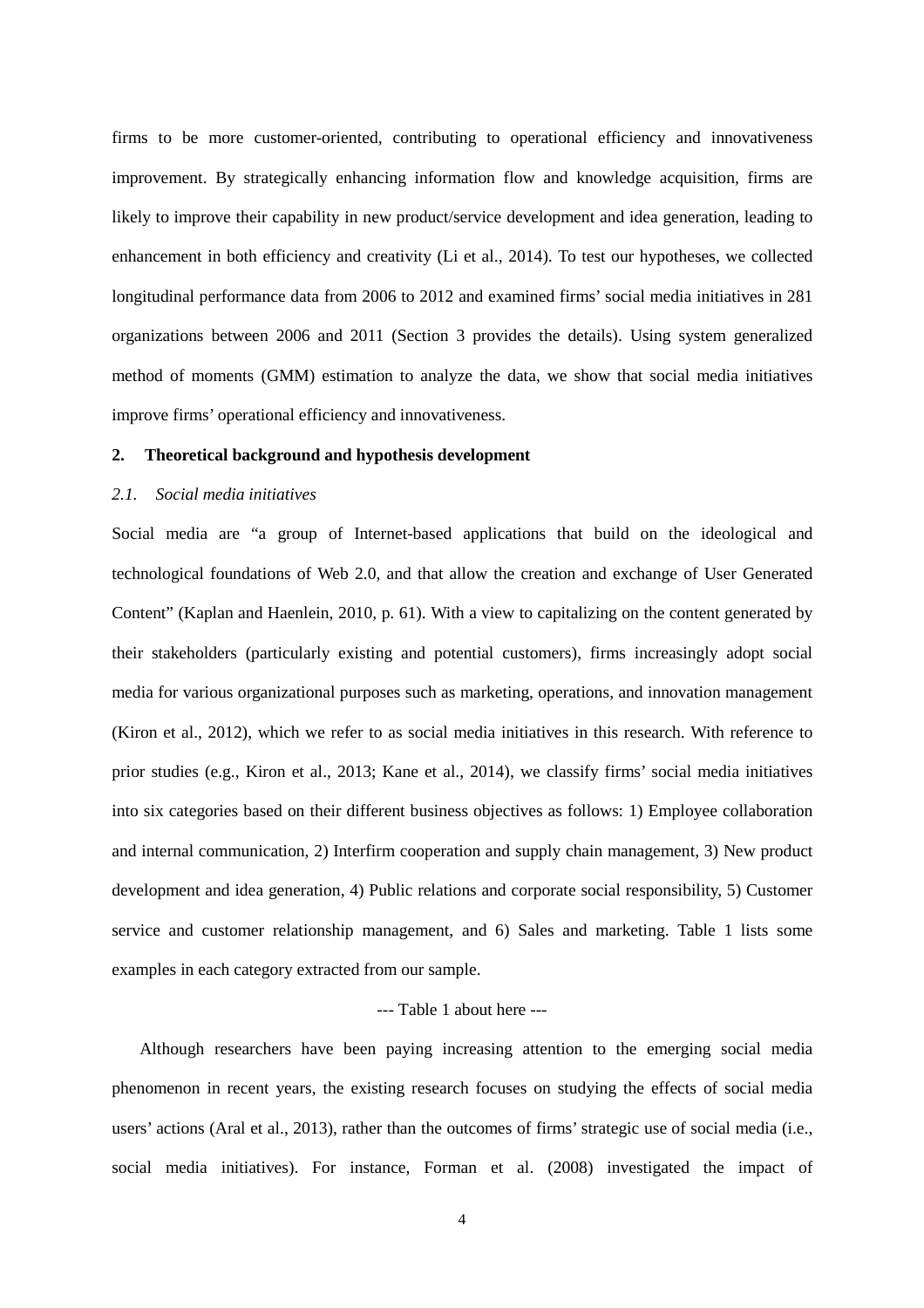consumer-generated product reviews in an online community on firms' product sale. Luo et al. (2013) studied the ability of consumers' online ratings and blog posts to predict firms' equity value. Even though some researchers have begun to examine firms' social media initiatives directly (Gu and Ye, 2014; Rishika et al., 2013; Wu, 2013), they focus on the consequences of firms' social media initiatives at the individual user level, rather than their impacts at the firm level. For instance, Wu (2013) analyzed how a firm's adoption of social networking tool affects the work performance and job security of individual employees. Gu and Ye (2014) examined how a firm's responses to customer comments on social media affect the satisfaction of individual customers. Our research is an initial attempt to investigate the impact of social media initiatives at the firm level.

### *2.2. Social media initiatives, information capability and competitive advantage*

In a rapid-changing and fast-moving business environment, the traditional static approach of knowledge-warehouse deployment has undergone a paradigm shift towards a dynamic capability in capturing knowledge through high-velocity, high-volume information flow (Kankanhalli et al., 2005). Organizations that are able to make use of external and internal information movements and big data are likely to have knowledge-based advantage over their competitors. Social media, which empower multi-way communication between organizations and their stakeholders in an efficient and cost-effective manner (Chua and Banerjee, 2013), is considered as a strategic approach to foster knowledge exchange among individuals and organizations, advancing organizational learning and knowledge management, thus yielding a competitive edge (Thomas and Akdere, 2013).

More generally, the impact of social media initiatives on firm performance can be understood through the resource-based view (RBV) of a firm's information capability. RBV suggests that firms are able to create competitive advantage through a complex, bundled set of resources that are rare, valuable, inimitable, and non-substitutable (Barney, 1991; Hitt et al., 2016b). Hitt et al (2016b) argued that RBV has become more important for OM research as OM researchers are increasingly focused on a collective of organizational routines within and across firms that reinforce each other to create competitive advantage. Although information technology by itself rarely contributes directly to a firm's sustained competitive advantage, it forms part of the firm's operationally complex routines and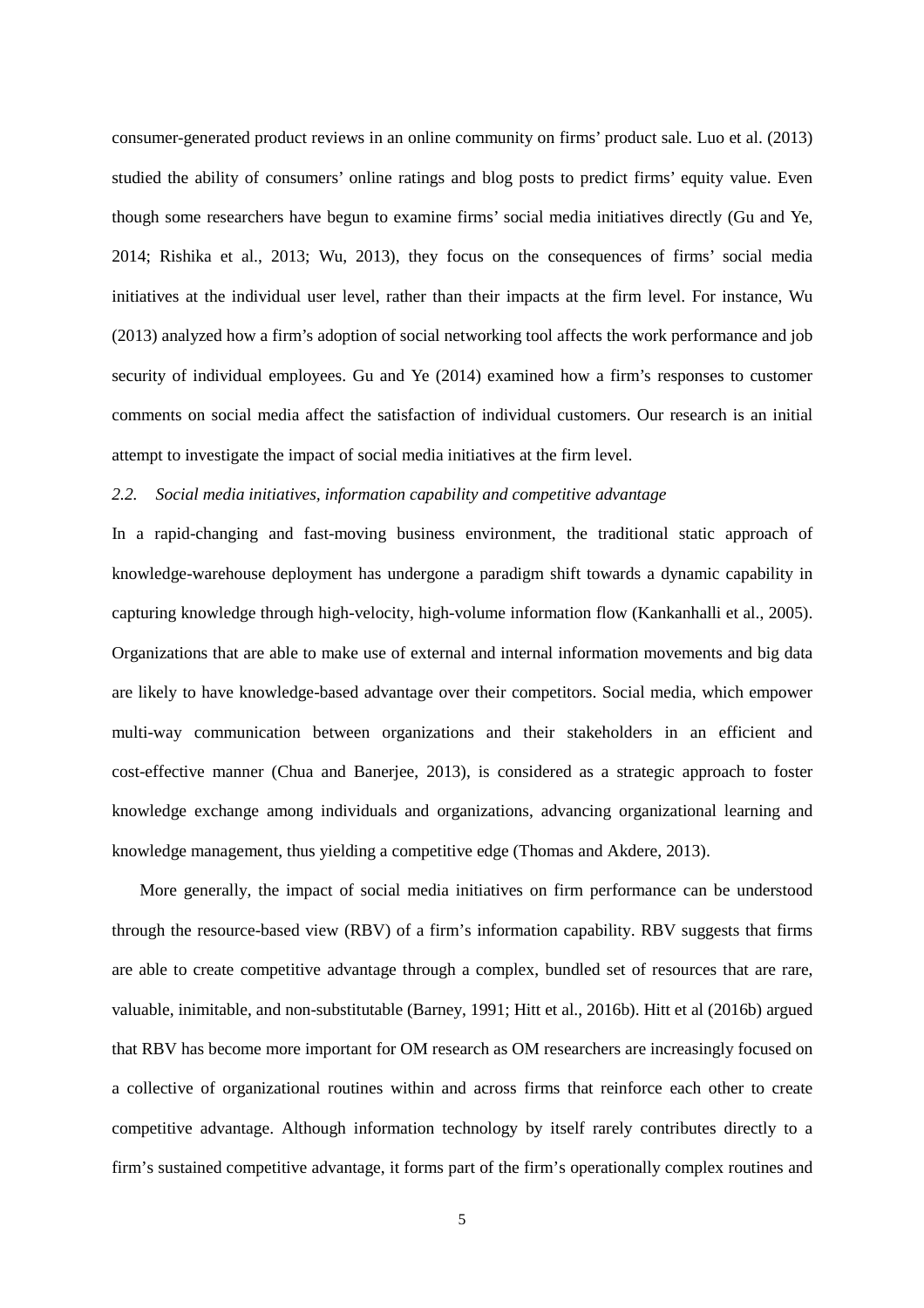capabilities (Wade and Hulland, 2004). Barney's (1991) seminal research considered a firm's strategic resources as a package of assets, attributes, information, and knowledge that can be sophisticatedly deployed to conceive of and implement organizational strategy, leading to competitive advantage.

A number of OM researchers have shown that interpersonal and interfirm relationships developed through information technology and online information capability enhance a firm's operational capabilities (Johnson et al., 2007; Vaidyanathan and Devaraj, 2008). In particular, relation-specific assets and knowledge-sharing routines are idiosyncratic, and socially and operationally complex (Johnson et al., 2007), contributing directly to competitive advantage. Wade and Hulland (2004) delineated that a firm's information capacity contributes to competitive edge creation through *outside-in* capabilities and *spanning* capabilities. Outside-in capabilities refer to the development of externally-oriented business intelligence and relationships, placing an emphasis on anticipating market trends, responding to customer requirements, and understanding competitive landscapes. Spanning capabilities refer to information alignments internally and externally, spanning the traditional knowledge gaps that exist between departments, across firms, and along the supply chain.

Social network theory suggests that information-rich social networks that bridge distinct parties and span "structural holes" are critical to organizations (Aral et al., 2012). Informal communication networks through social media are critical to knowledge flow between individuals (Wu, 2013). Research in information systems (Dou et al., 2013; Wu, 2013) and organization science (Dahlander and Frederiksen, 2012; Tuertscher et al., 2014) shows that social media technologies can supplement an established social structure, leading to a new, information-rich system for knowledge brokerage and dissemination (Leonardi, 2007). Ample evidence suggests that employees who are positioned in an information-rich social network and serve as an information broker for diversified groups of contacts from distinct parts of organizational networks are likely to be both more productive and innovative (Aral et al., 2012; Wu, 2013).

In fact, the strategic importance of information flow and knowledge sharing to competitive advantage is well recognized in various business disciplines (see, e.g., Cousins and Menguc, 2006;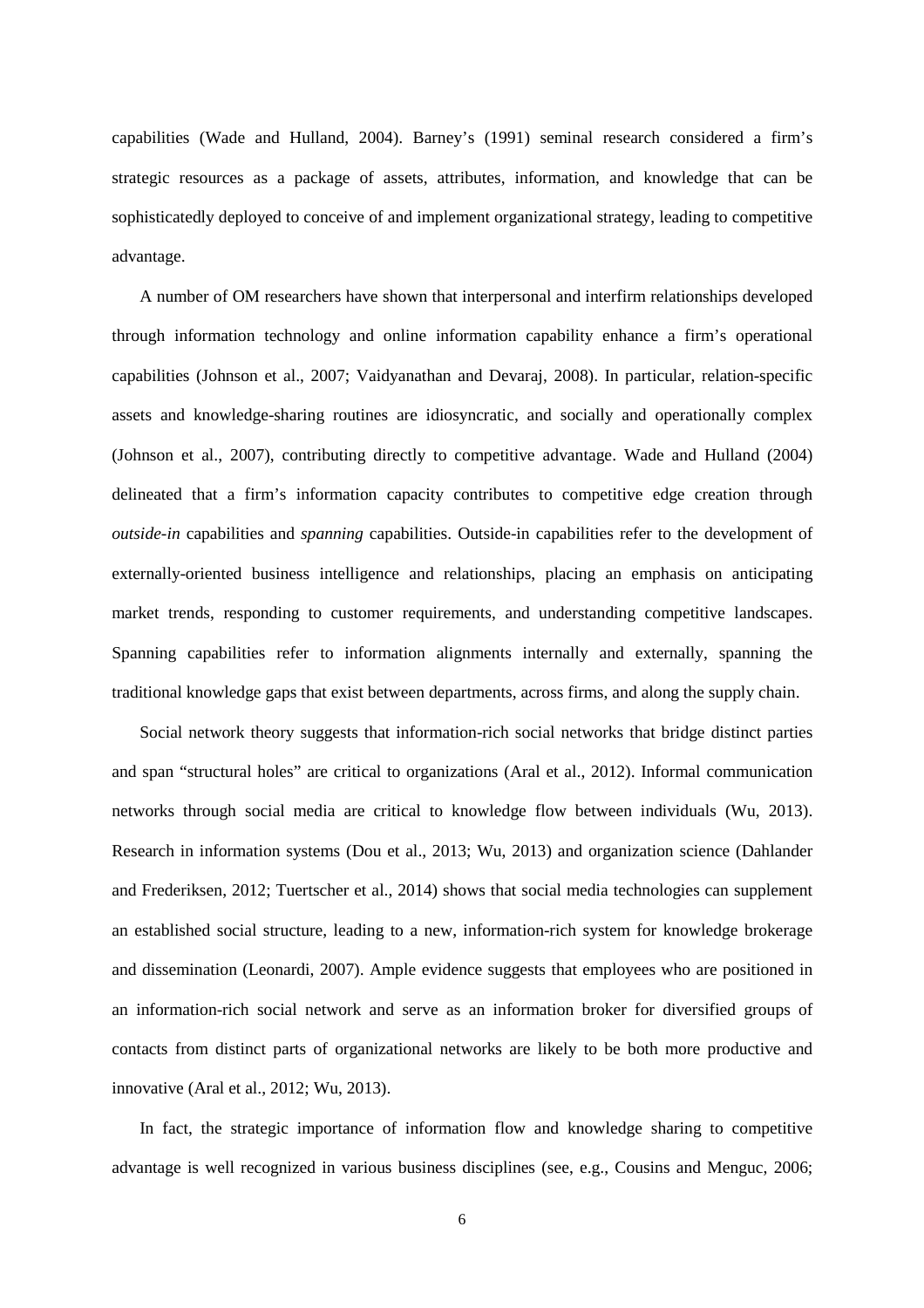Tsai, 2001; Tanriverdi, 2005). Through social media initiatives, a firm's information capability is enhanced through personal and organizational social networks (Leonardi, 2007). Informational processing theory asserts that a firm' major task is to handle, gather, and act on data as they emerge (Hult et al., 2004), and the best organizational structure is to follow the information processing requirements (Leonardi, 2007). Nevertheless, organizations are traditionally structured according to functional units. Such a "silo" organizational structure often impedes communication across geographically dispersed business entities. Social media technologies strengthen the information flow through the traditional organizational structure, promoting the formation of a powerful information-sharing channel and advice-seeking network.

### *2.3. The impact of social media on operational efficiency and innovativeness*

A firm's social media initiatives are likely to positively influence its operational efficiency. A firm's relative performance in operational efficiency depends on its resources, routines, and capabilities. Resources refer to productive assets that are both tangible and intangible, routines are organizational processes that utilize a complex set of resources, and capabilities are the proficiency in deploying a dynamic bundle of routines (Peng et al., 2008). Both routines and capabilities are socially complex and operationally sophisticated. They are embedded in dynamic interfaces of multiple vibrant knowledge sources within and outside organizations. As a result, a firm's capability in achieving efficient operations is established through dynamic information and knowledge exchange among individuals, with customers, and across institutions (Kusunoki et al., 1998; Peng et al., 2008).

The traditional learning curve model in OM research suggests that knowledge is developed through individual and collective experience accumulation (Yli-Renko et al., 2001). Networks of knowledge sharing among organizations or organizational units accelerate individual and organizational learning. A firm's internal social networks enable faster information flow and sharing among employees, accelerating the diffusion of new knowledge or best practices across different departments and geographically separated offices (Molina et al., 2007; Szulanski, 1996). The information and knowledge being shared via social media is visible to different parties, reducing information asymmetry, avoiding knowledge duplication, and enabling management to make more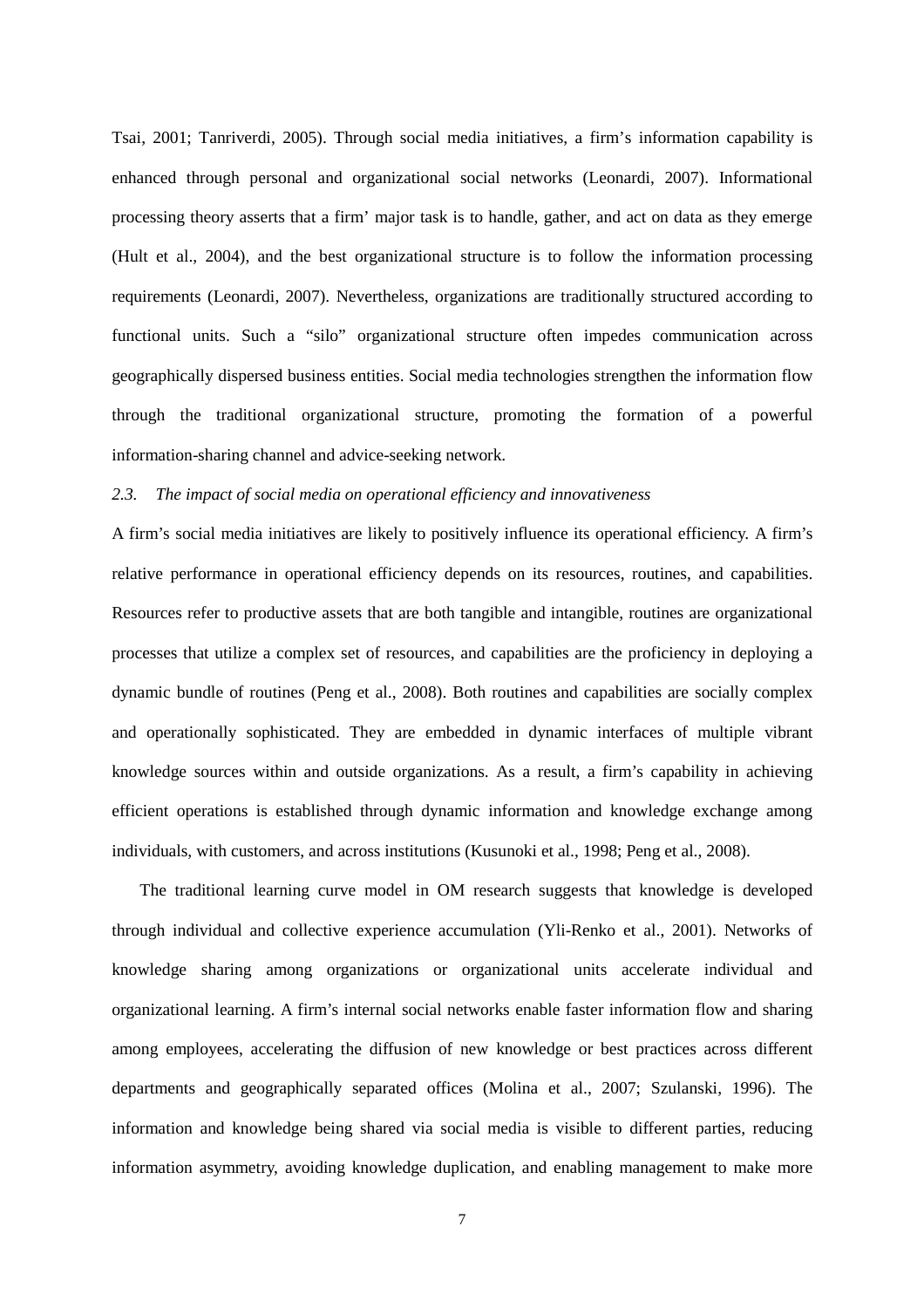informed decisions in a timely manner (Leonardi, 2014; Sanders, 2007). Social media also enable employees in different workplaces to work and collaborate virtually, overcoming geographic boundaries, reducing costs, and improving efficiency. For example, through an internal social media platform named connect.BASF, BASF enabled its 112,000 global employees across 88 business units to work and collaborate, increasing project efficiency by up to 25% (Kane et al., 2014). Wu (2013) showed that information workers in the knowledge-based society are especially valued for their ability to access pertinent information. Timely access to the information related to the tasks on hand directly improves the quality of work, while the ability to reach diverse information provided by distinct actors exposes new opportunities and resources.

Organizational knowledge is developed through interactions between organizations and their customers (Yli-Renko et al, 2001). Traditionally it is challenging for firms to gather information and knowledge from external customers, who are often physically dispersed. Although contemporary communications technologies such as email and instant messaging are able to overcome the geographical constraint, they usually enable information and knowledge exchange between a dyad or among a few group members, rather than across a firm's entire social networks (Leonardi, 2014). Social media provide a firm with an open and accessible resource that enables it to become closer to its customers. Customers can freely express their requirements and preferences regarding the firm's products and services. In fact, social media contain a wide range of perspectives from different reviewers and thus is considered as a superior choice to understand customer requirements (Li et al., 2014), enabling the firm to improve quality management and enhance customer satisfaction.

Customer services and public relations management through social media also directly enhance service efficiency, reduce transaction costs, and improve firm image. For instance, by monitoring customer conversations on social networks closely, T-Mobile was able to identify at-risk customers and engage them specifically, which reduced customer attrition by 50% in only 90 days (Kane et al., 2014). Through social media, company information (e.g., new product information) can be distributed to and shared among customers in a timely manner, enhancing responsiveness and time-based efficiency (Eng and Quaia, 2009; Thomas and Akdere, 2013). For example, fast fashion retailer Zara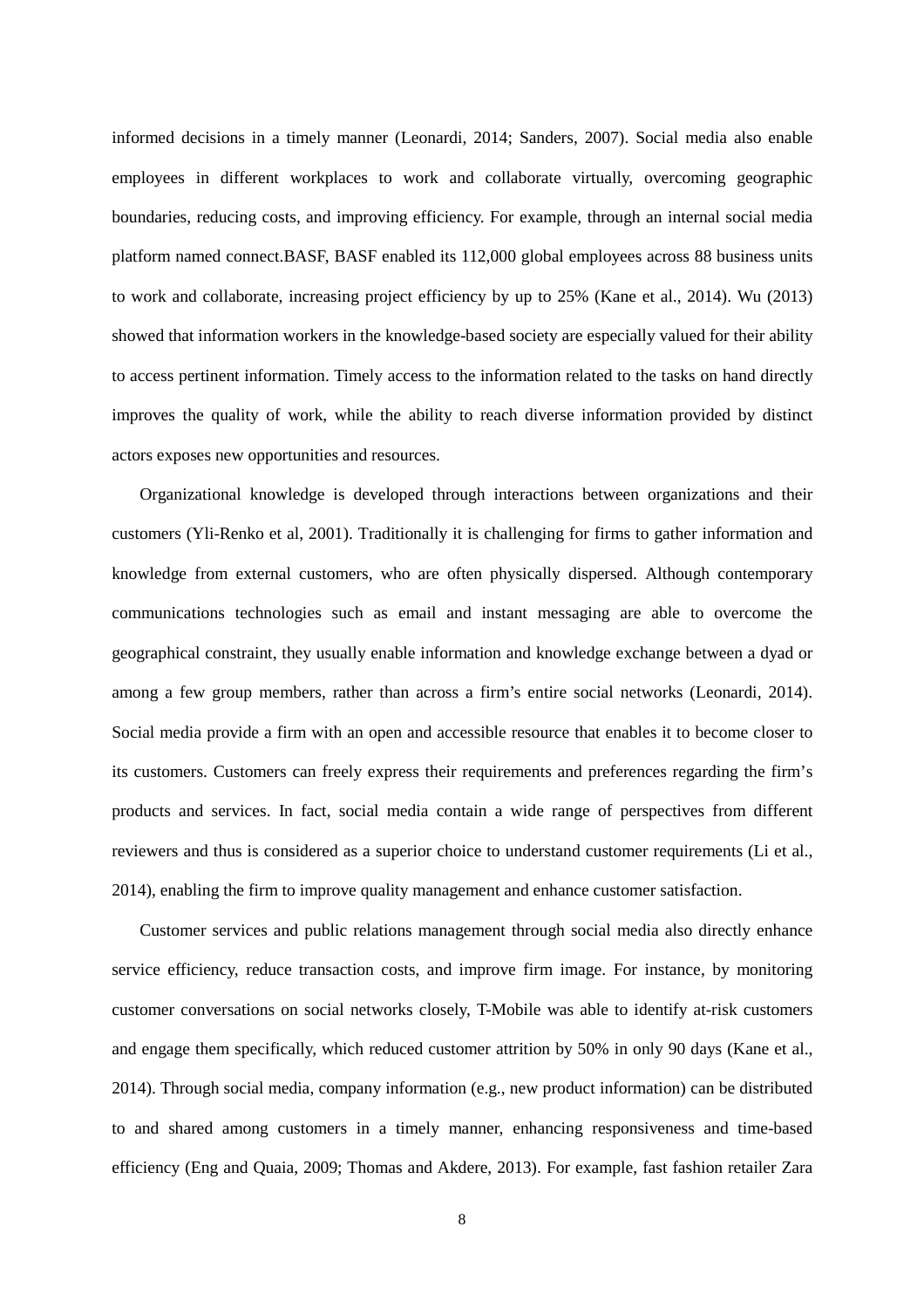leveraged Facebook, a popular social media platform, to gain customer feedback and increase customer responsiveness, perceived value, and commitment, thus enhancing customer satisfaction (Gamboa and Gonçalves, 2014). Positive experience shared by customers on social media can increase firms' reputation, decreasing sales and general administration costs (Chevalier and Mayzlin, 2006). In short, social media initiatives enable faster information flow and better knowledge sharing across firms' internal and external social networks, resulting in operational efficiency improvement.

### *H1. Social media initiatives improve firms' operational efficiency.*

In addition to operational efficiency improvement, the social interaction facilitated by firms' social media initiatives is likely to stimulate new ideas and improve organizations' intellectual capacity. Social media technologies represent a paradigm shift that enable firms to secure faster information flow and better knowledge sharing across their internal and external social networks (Qualman, 2010; Treem and Leonardi, 2012). Social media facilitate external information flow, allowing firms to renew their knowledge and generate new ideas (Oettl and Agrawal, 2008). In particular, to simulate new ideas, firms must expose themselves to uncharted domains of information in evolving marketing and technological environments. Many social networking tools have sophisticated functions for searching and extending networks, allowing firms to access particular expertise and exposing them to different ideas (Piskorski, 2011; Wu, 2013).

According to social network theory, information-rich social networks that are low in cohesion and structural equivalence, but rich in structural holes are particularly helpful for organizational success (Burt, 2004). Structural holes created by social media enhance a firm's ability to access and gather information from non-redundant social groups (Wu, 2013). Subramaniam and Youndt (2005) noted that in Silicon Valley, frequent and informal personal contact between individuals is widely observed and commonly considered as a critical factor for fast technology developments. Levin and Cross (2004) revealed that scientists and researchers are much more likely to obtain useful information through dynamic interaction between people rather than impersonal sources such as a database or file cabinet. Lesser and Prusak (2000) reported that higher-performing faculty members have frequent interaction (though in shorter durations) in a wider range of non-typical office settings than do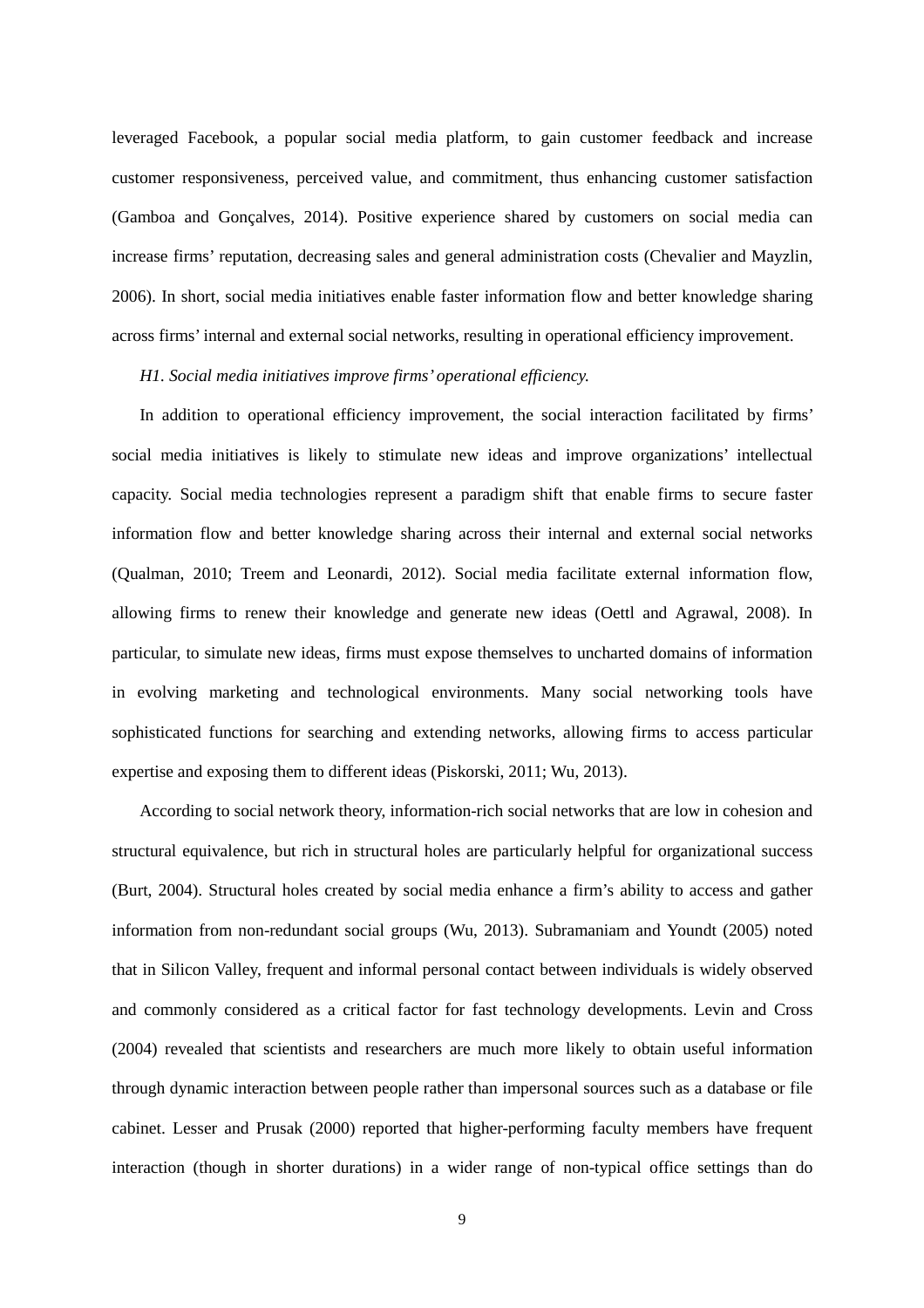lower-performing faculty (Lesser and Prusak, 2000; Dahl and Pedersen, 2004; Becker, 2007). Product and service innovation requires a willingness to explore a wide range of new ideas from obscure and unrelated sources of information through different people and channels.

With fast-developing social media technologies, consumer networks, communities, and groups are increasingly seen as firms' strategic resources. Generating word-of-month through communication, consumers are regarded as active co-producers of products and services. Customer co-creation is defined as "an approach to innovation via which customers take an active part in designing new offerings" (Martini et al., 2014, p. 425). OM researchers traditionally regard customers as a strategic resource for quality improvement and innovativeness. Cassiman and Veugelers (2006) maintained that the knowledge acquired from external environments can complement internal R&D activities for innovation purposes. Through social media, firms might proactively include customers in new product development (Cao et al., 2015). For instance, Starbucks' My Starbucks Idea and Dell's IdeaStorm social media platforms enable customers to participate in developing new products and submit innovative ideas to the firms directly (Bayus, 2013; Gallaugher and Ransbotham, 2010). Past studies have shown that customer involvement in new product development improves innovativeness (Koufteros et al., 2005).

The interaction facilitated by social media among employees from different geographic areas with different cultures may help generate creative ideas. Gassmann (2001) suggested that a project team with high cultural diversity "can lead to totally unexpected impulses of creativity and innovation" (p. 94). Employees from different departments such as R&D, manufacturing, and marketing may view the same problems from different perspectives and their interaction via social media may help generate innovative solutions (Kahn, 2001). We develop the second hypothesis as follows:

*H2. Social media initiatives improve firms' innovativeness.* 

Figure 1 provides the conceptual framework of this research.

--- Figure 1 about here ---

### **3. Methods**

### *3.1. Data collection*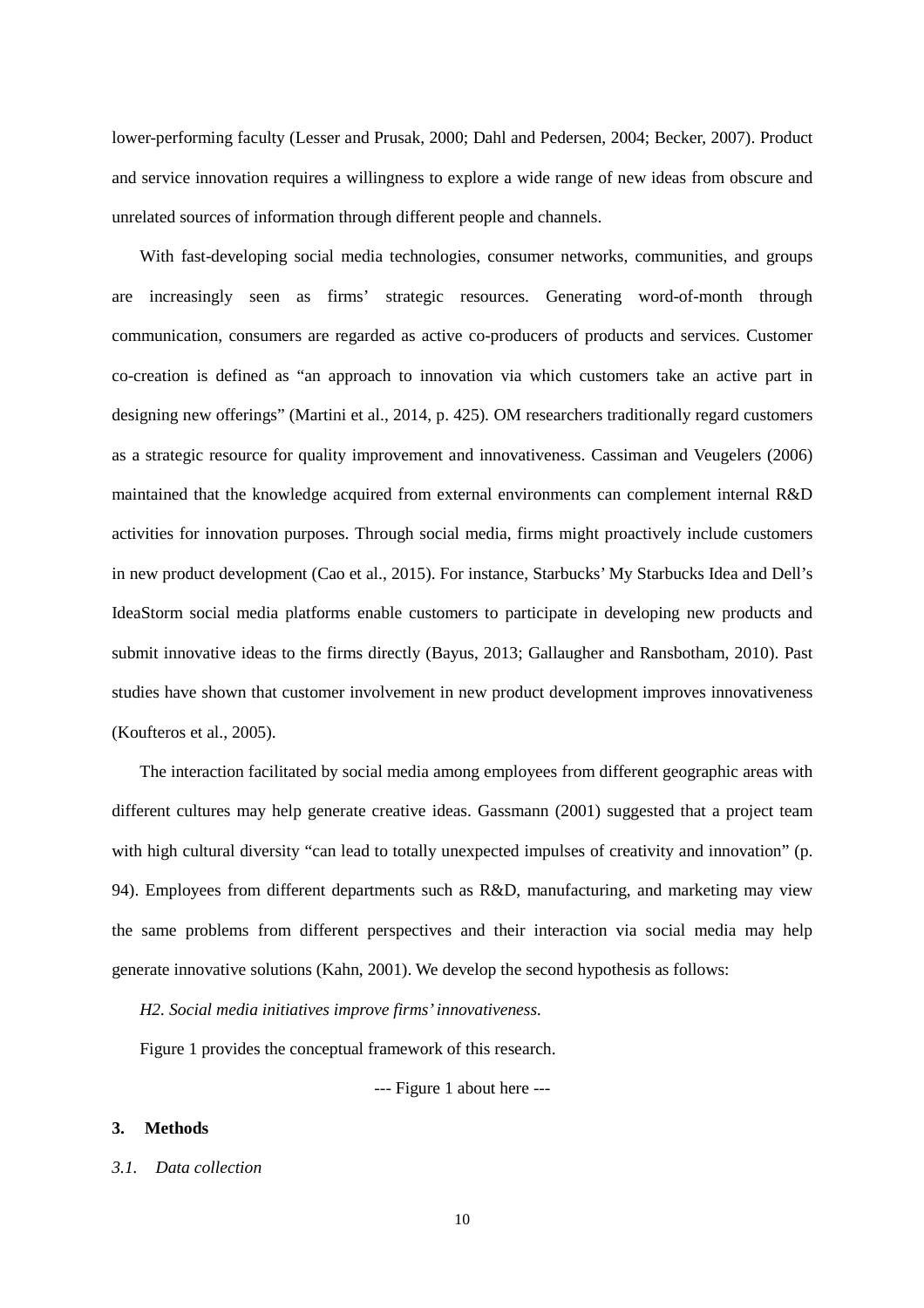We study the impact of firms' social media initiatives on their operational efficiency and innovativeness in this research. As a result, our sample was constrained by the availability of data on these two performance measures. We obtained the measures on operational efficiency and innovativeness from Compustat and *Fortune* databases, respectively (please refer to the next section for the details). We searched these two databases over the period from 2006 to 2012, and found that there were a total of 281 firms that had at least one piece of "consecutive two-year data" for both performance measures. We needed a minimum of one piece of consecutive two-year data for each observation because our Dynamic Panel Data (DPD) models (explained below) technically required one-year lagged performance measure for analysis (please refer to equations (5) and (6)). As mentioned above, we obtained the performance data from 2006 to 2012 (seven years), meaning that we had a maximum of six (and a minimum of one) pairs of consecutive two-year performance data for each sample firm. With 281 firms, the maximum number of firm-years available for analysis was 1,686 (i.e., 281 firms x 6 consecutive years). However, as mentioned above, not all the firms had the full six-year consecutive data in the two performance measures (but at least one set of consecutive data in both). We had both operational efficiency and innovativeness measures in 1,108 firm-years, operational efficiency measures only in 51 firm-years and innovativeness measures only in 17 firm-years. In 510 firm-years we had missing data on both measures and thus could not perform any analysis. We thus had  $1,159$  (i.e.,  $1,108 + 51$ ) and  $1,125$  (i.e.,  $1,108 + 17$ ) firm-years for the analysis of operational efficiency and innovativeness, respectively. These two figures (i.e., 1,159 and 1,125) were considered as *effective firm-years* for our subsequent analysis of the two performance measures.

As our dependent variables covered the period 2006 to 2012 and we also needed a one-year lag between the dependent and independent variables, we collected data related to social media initiatives covering the period 2006 to 2011 and obtained 841 announcements. There were 150 out of the 281 firms (53%) that had at least one social media initiative over the six-year period 2006 to 2011, which is consistent with the finding of recent practitioner reports (e.g., Burson-Marsteller, 2011; Harvard Business Review Analytic Services, 2010).

However, not all these announcements were useful because some of these social media initiatives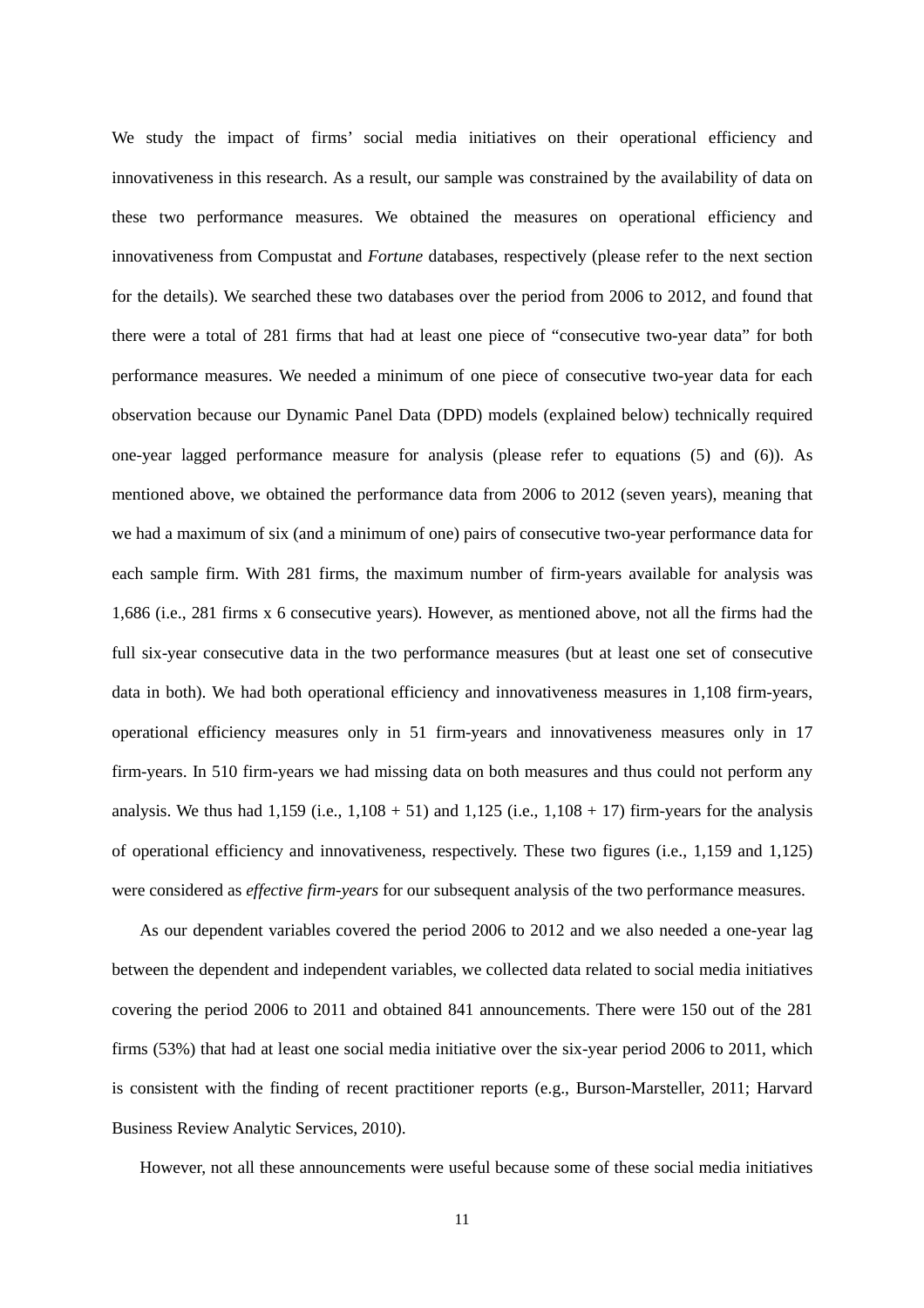fell in the firm-years in which we had no performance data at all (i.e., the 510 firm-years). We had 730 and 690 usable announcements of social media initiatives in these 1,159 and 1,125 *effective firm-years*. The average numbers of announcements per firm per year were 0.629 and 0.613 for the analysis of operational efficiency and innovativeness, respectively. The ranges were from 0 to 30. We had at least one announcement in 320 (27.61%) and 310 (27.55%) firm-years out of these 1,159 and 1,125 effective firm-years, respectively. Table 2 provides a summary. Note that the 1,159 and 1,125 firm-years (in 281 firms) are considered as *effective observations* (and unit of analysis), whether or not they have social media initiatives. Our DPD models, in the simplest sense, is to longitudinally study the relative yearly performance changes for firms at various levels of social media initiatives, including firms with no initiatives at all. Note that the actual analysis is based on the relative numbers of social media initiatives in different industries (i.e., industry standardized scores instead of the actual number from 0 to 30). It is a longitudinal analysis of relative performance changes, comparing within firms across different years and in the same year across different firms.

### --- Table 2 about here ---

These 281 firms represent 37 different industries based on the 2-digit SIC codes. The top 20 industries of our sample firms are presented in Panel A of Table 3. It shows that the sample contains firms from a very wide range of industries in both the manufacturing and service sectors. The top five sectors based on 2-digit SIC codes are 1) electronics & other electric equipment, 2) business services, 3) chemical & allied products, 4) chemical & allied products manufacturing, and 5) transportation equipment, representing 41.9% of the total sample. Interestingly, four out of the top five sectors are in the manufacturing industries. We also show the characteristics of the sample firms in terms of sales, total assets, operating income, number of employees, cost of goods sold, capital expenditure, return on assets, age, R&D expense, and advertising expense in Panel B of Table 3.

--- Table 3 about here ---

### *3.2. Measurements*

*Operational Efficiency*. We measured firms' operational efficiency based on the Stochastic Frontier Estimation (SFE) methodology (Dutta et al., 2005; Li et al., 2010). Compared with conventional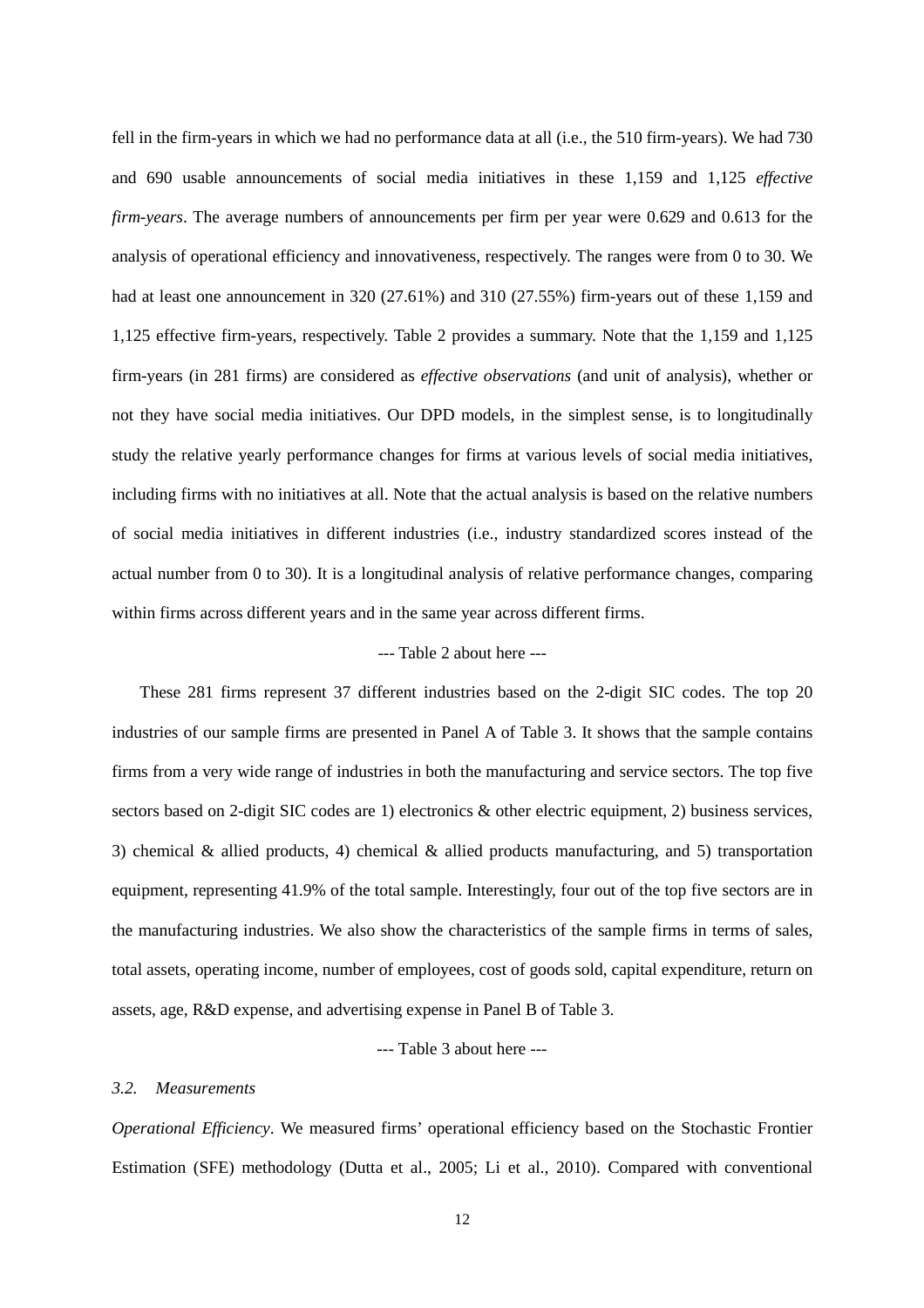efficiency measures using a single financial indictor such as labor productivity and inventory turnover, SFE provides a more comprehensive measure of a firm's overall operational efficiency. The SFE approach models a firm's efficiency in transforming various operational resources (e.g., number of employees, cost of goods sold, capital expenditure etc) into operational output (Li et al., 2010) and is better able to capture the idea of operational efficiency defined from the traditional OM perspective (i.e., relative efficiency in transforming input to output). While the conventional efficiency measures are criticized for their inability to account for industry heterogeneity (Eroglu and Hofer, 2011), SFE indeed measures a firm's relative efficiency in its industry (Dutta et al., 2005), thus making the results comparable across industries. In addition, SFE explicitly incorporates the random error term into its estimation, so it can more accurately capture the efficiency variations beyond that caused by random shocks (Vandaie and Zaheer, 2014).

To implement SFE, we first constructed a stochastic production function to model the relationship between a firm's operational resources (i.e., number of employees, cost of goods sold, and capital expenditure) and its operational output (i.e., operating income) as follows:

 $ln(Operating\ Income)_{ijt} = \beta_0 + \beta_1 ln(Number\ of\ Employees)_{ijt}$ 

$$
+\beta_2 ln(Cost of Goods Sold)_{ijt}
$$
  
+ 
$$
\beta_3 ln(Capital Expenditure)_{ijt} + \varepsilon_{ijt} - \eta_{ijt},
$$
 (1)

where  $\varepsilon_{ijt}$  is the stochastic random error term and  $\eta_{ijt}$  represents the technical *inefficiency* of firm *i* in industry *j* (2-digit SIC codes) in year *t*.  $\eta_{ijt}$  ranges from 0 to 1, with 0 indicating no technical *inefficiency* (i.e., the frontier at which the firm is technically efficient). Therefore,  $\eta_{ijt}$  is a relative measure of how *inefficient* a firm is when compared with the corresponding frontier in the same industry within the same year. Therefore, we calculated the operational efficiency of firm *i* in industry *j* in year *t* as follows:

*Operational Efficiency*<sub>ijt</sub> = 
$$
1 - \widehat{n_{ijt}}
$$
. (2)

*Innovativeness*. We relied on the innovation ratings published by *Fortune* annually to measure firms' innovativeness. Innovation rating is one of nine criteria used by *Fortune* to pick the Most Admired Companies (MAC) from the *Fortune* 1,000 companies annually. This rating has been widely used in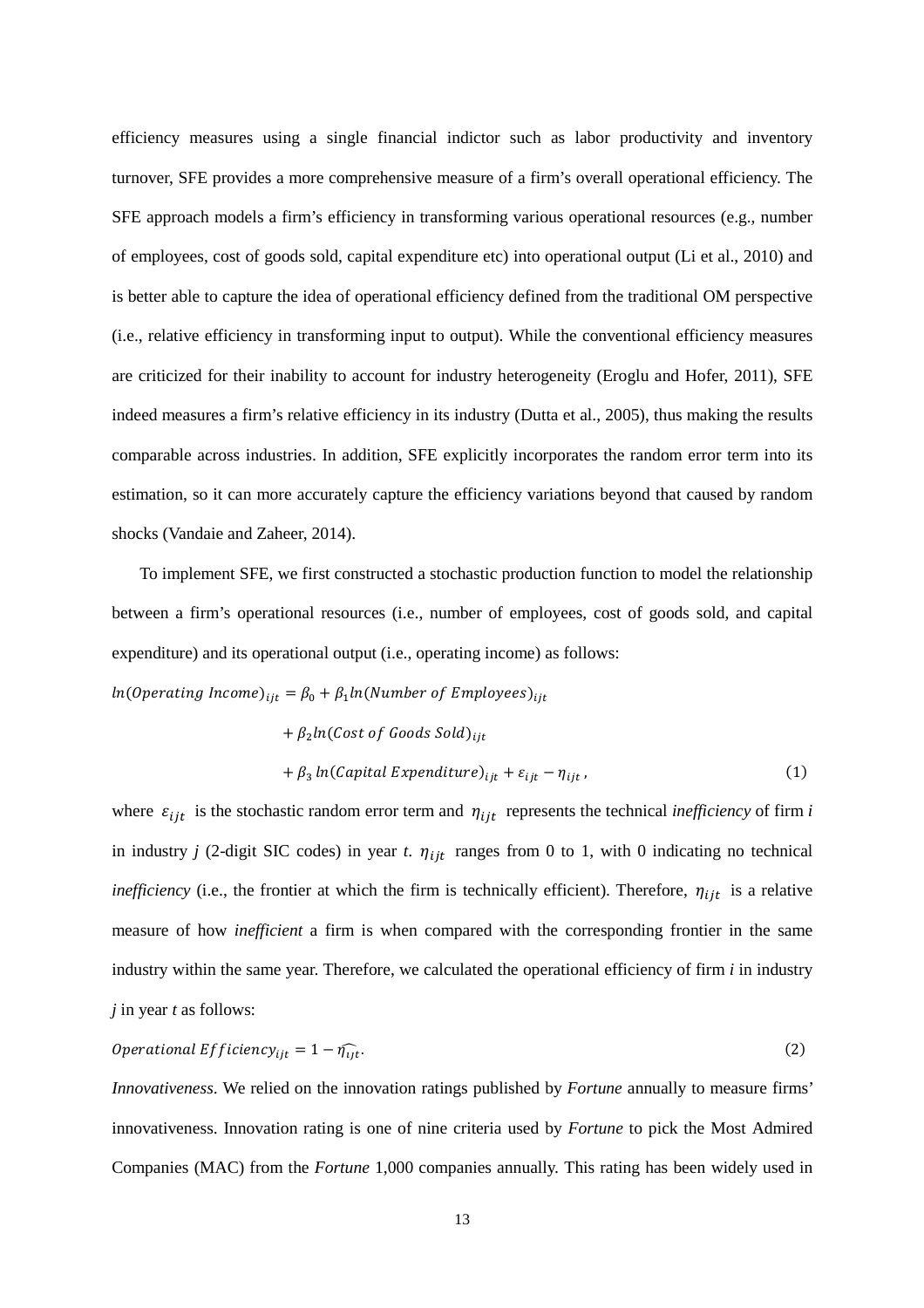prior studies (e.g., Cho and Pucik, 2005; Cui and O'Connor, 2012; Staw and Epstein, 2000) as a measure of innovativeness at the firm level. For instance, using the innovation ratings from *Fortune*, Cui and O'Connor (2012) investigated how firms' alliance portfolios affect their innovation performance, while Staw and Epstein (2000) studied whether popular management techniques make firms more innovative. The reliability and validity of this measure have been verified by Cho and Pucik (2004). Consistent with our measurement of operational efficiency, we are interested in the relative innovativeness of a firm compared with its industry peers in order to account for any inter-industry differences. Therefore, we standardized the innovation rating of a firm within its industry as defined by *Fortune*. Moreover, in view of the one-year lag between the survey and publication of the innovation ratings, we computed the innovativeness of firm *i* in industry *j* in year *t* as follows:

$$
In now a tiveness_{ijt} = \frac{Innovation\ rating_{ij(t+1)} - Mean\ of\ innovation\ rating_{j(t+1)}}{Standard\ deviation\ of\ innovation\ rating_{j(t+1)}}.
$$
\n(3)

*Social Media Initiatives*. We searched for the announcements of social media initiatives in Factiva and counted the numbers to quantify firms' social media efforts. We chose Factiva instead of other possible sources for several reasons. First, Factiva contains news articles from top media outlets such as *The Wall Street Journal*, *The New York Times*, as well as hundreds of other sources (Gnyawali et al., 2010). Factiva thus is more likely to cover firms' announcements of social media initiatives than any single media source. Second, although it is possible to collect data about firms' social media initiatives directly from public social media platforms such as Facebook and Twitter, some social media initiatives are deployed on private or internal social media platforms that are not publicly accessible (e.g., Bills, 2007). Factiva, on the other hand, covers the announcements of social media initiatives deployed on both public and private social media platforms, thus using Factiva avoids the possible bias arising from focusing on public social media platforms only.

Collecting data from Factiva was a labor-intensive task due to the huge amount of information it contains. We recruited 12 student assistants to carry out this task. To ensure quality and consistency across different student assistants, we developed a standard data collection procedure for them to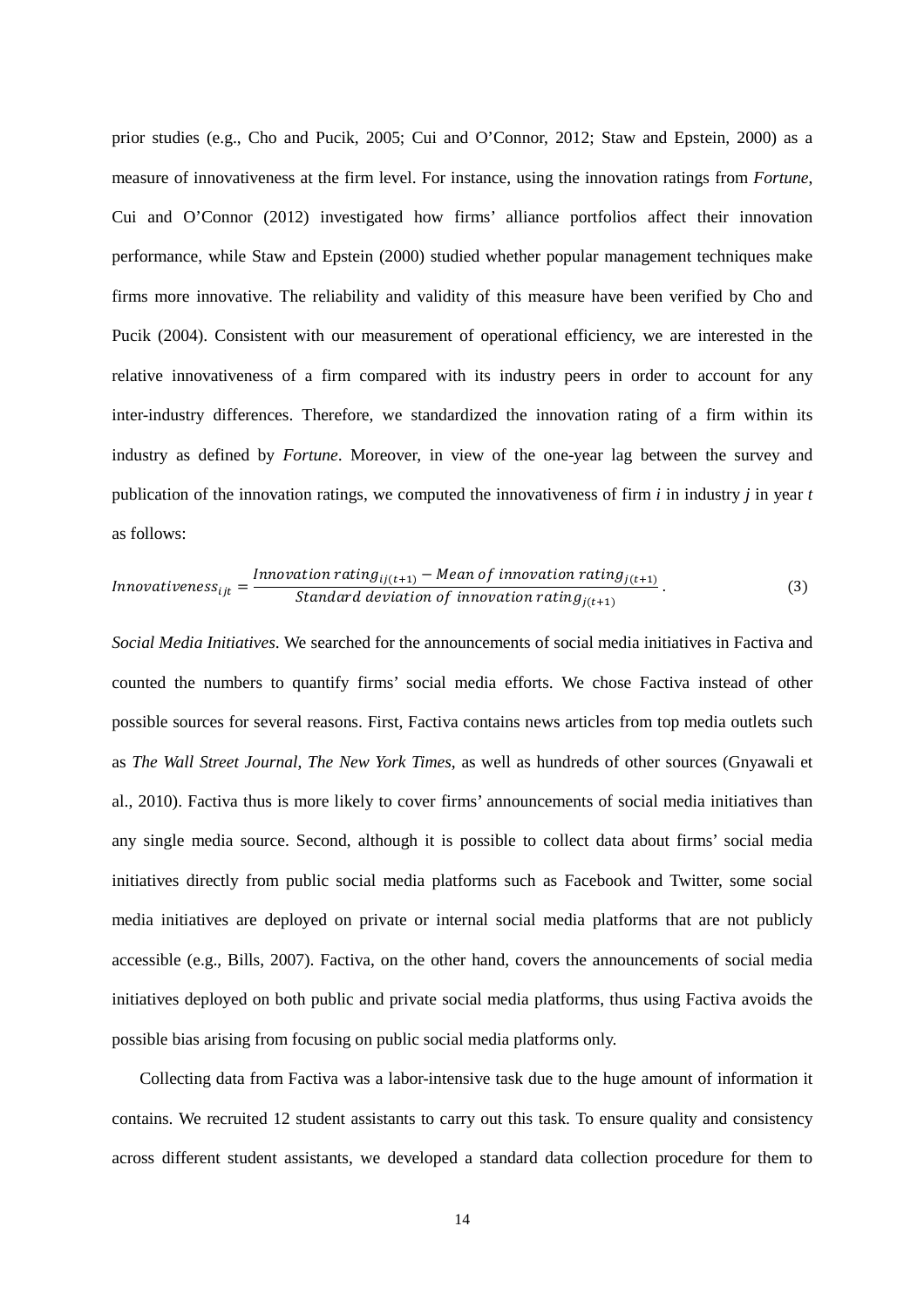follow. We also ensured their understanding by conducting a test on them. The student assistants needed to demonstrate they were able to identify the same set of announcements for particular firms in the test. We provided additional training in case of inconsistency. All the samples obtained were further verified by our research team.

We followed prior studies in collecting announcements from Factiva (e.g., Dehning et al., 2007; Zhang and Xia, 2013). First, we searched news articles in Factiva with a combination of our sample firms' names and some general social media terms such as social media, social network, social software, and Web 2.0. We limited our searches to the six-year period 2006 to 2011. For all the news articles obtained from Factiva, we then read through the text to identify the social media initiatives of our sample firms. We thus excluded announcements concerning the social media initiatives of other firms or non-social media initiatives (e.g., senior executive appointments, mergers and acquisitions related to social media) of our sample firms. We also dropped repeated reports of the same social media initiative by different publication sources to avoid double counting. As an example, we show in the Appendix a news article extracted from Factiva reporting the social media initiative of one of our sample firms, Honeywell, to enable employees to locate, manage, and share information and knowledge.

In line with our measurements of operational efficiency and innovativeness, we standardized the social media initiatives of a firm within its industry (2-digit SIC codes) to account for any inter-industry differences as follows:

### Social Media Initiatives<sub>ijt</sub>

$$
=\frac{Number\ of\ social\ media\ initiatives_{ijt}-Mean\ of\ number\ of\ social\ media\ initiatives_{jt}}{Standard\ deviation\ of\ number\ of\ social\ media\ initiatives_{jt}},
$$
 (4)

where *i*, *j*, and *t* are firm, industry, and year indices, respectively.

*Control Variables*. We included five control variables, namely firm size, firm profitability, firm age, firm R&D intensity, and firm advertising expense in our research as they may be related to firms' operational efficiency and innovativeness (Bellamy et al., 2014; Cohen and Levinthal, 1990; Kortmann et al., 2014; Kwong and Norton, 2007; Wu et al., 2010). We measured firm size as the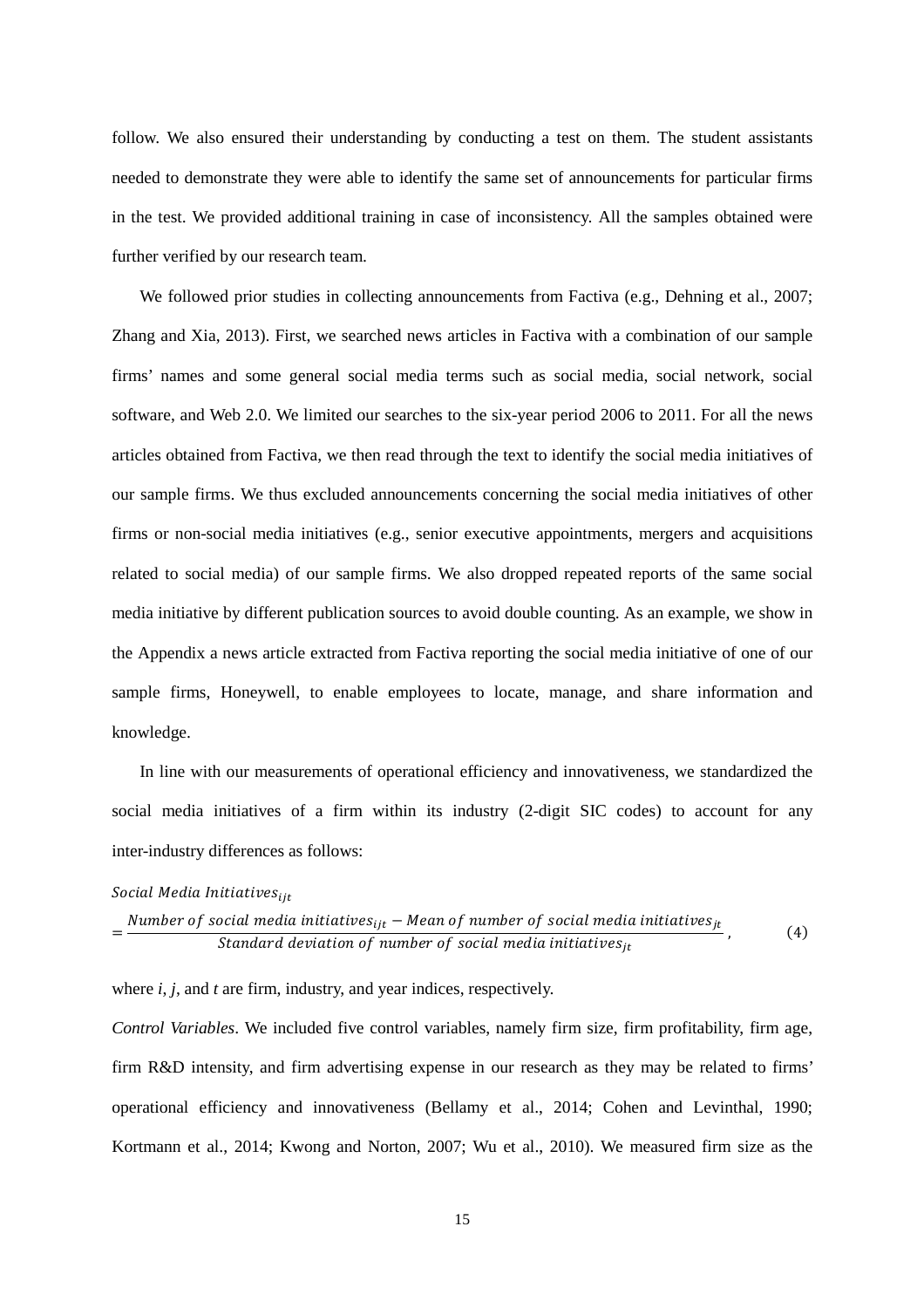natural logarithm of a firm's sales (Bardhan et al., 2013, Hendricks et al., 2009), firm profitability as a firm's return on assets (Chizema et al., 2015; Mukherji et al., 2011), firm age as the natural logarithm of the number of years since a firm's founding (Bellamy et al., 2014; Vandaie and Zaheer, 2014), firm R&D intensity as a firm's R&D expenditures over sales (Ba et al., 2013; Bardhan et al., 2013), and firm advertising expense as the natural logarithm of a firm's spending on advertising (Lou, 2014; Pirinsky and Wang, 2006). We also included year (2006-2011) and industry (two-digit SIC codes) dummies in our research to control for any unobservable time- and industry-specific effects.

### *3.3. Sample verifications*

A major concern about our measure based on firms' announcements is whether firms actually implement the social media initiatives they have announced in Factiva. To address this concern, we randomly selected 15% (110) of the 730 announcements we collected from Factiva. We read through each of these 110 announcements to identify the social media platforms deployed by firms. We found that among these 110 announcements, 88 involved publicly accessible social media platforms such as Facebook, Twitter, and firms' own websites (e.g., Dell's IdeaStorm). For these 88 announcements, we were able to access the corresponding social media platforms directly or via Internet Archive's Wayback Machine (http://archive.org/web/web.php), thus confirming their actual implementation. However, for the remaining 22 announcements that involved internal or private social media platforms, we could not access these platforms directly to verify their implementation. Nevertheless, we were able to verify 19 of these 22 announcements based on third-party sources such as books, magazines, and reports. For instance, although we could not access the Bank of New York Mellon's internal social media platform that was designed for employee collaboration (Bills, 2007), a case study conducted by Carter (2012, p. 112) confirmed the deployment of this internal platform. Overall, we were able to verify 107 (97.3%) of the 110 randomly-selected announcements, thus showing the consistency between the announcements and implementation of firms' social media initiatives.

To further verify our measurement of social media initiatives based on announcements from Factiva, we obtained the total impressions served across social media of 30 firms from January to August 2012 provided by comScore. An *impression* is an actual count of responses in billions from a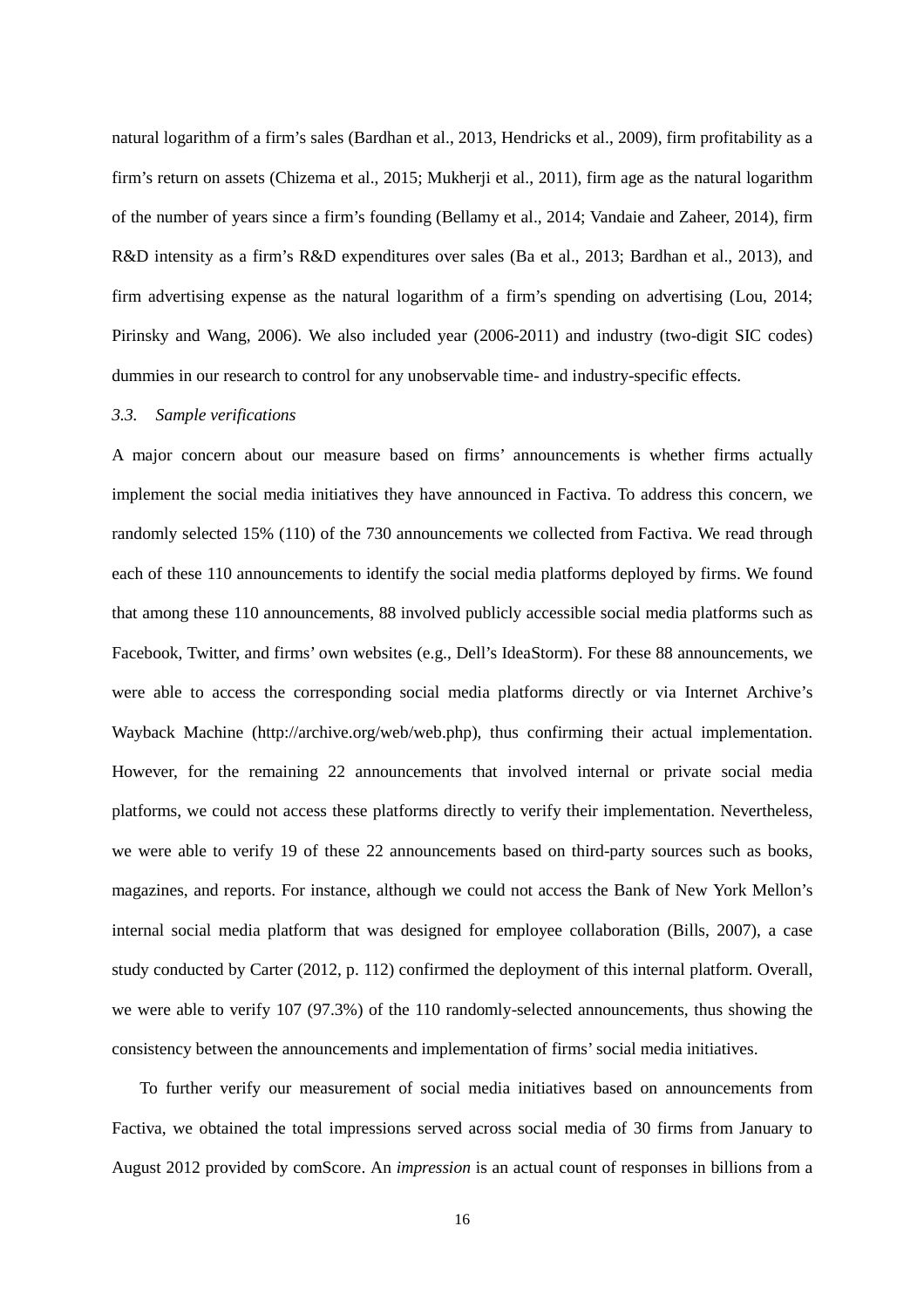web server to user browser in social media. comScore's measure is regarded as "the best proxy for overall economic activity" of a firm on social media (Edwards, 2012). We measured the social media initiatives of these 30 firms over the same period (i.e., January to August 2012) based on our searches in Factiva. We then compared our measure with that of comScore. The significant correlation between the two measures ( $b = 0.45$ ,  $p < 0.05$ ) provides support for our approach to measuring firms' social media initiatives based on announcements from Factiva.

### *3.4. Dynamic panel data (DPD) models*

We constructed two dynamic panel data (DPD) models to test our hypotheses as follows:

Operational Efficienc $y_{i(t+1)}$ 

- $=\alpha_0+\alpha_1$ Operational Efficienc $y_{it}+\alpha_2$ Social Media Initiatives $_{it}+\alpha_3$ Firm Size $_{it}$
- +  $\alpha_4$ Firm Profitability $_{it}$  +  $\alpha_5$ Firm Ag $e_{it}$  +  $\alpha_6$ Firm R&D Intensity $_{it}$
- $+ \alpha_7$ Firm Advertising Expense<sub>it</sub> +  $\varepsilon_{it}$ . (5)

### $In now a tiveness_{i(t+1)}$

֬֒

- $=\beta_0+\beta_1$ Innovativeness $_{it}+\beta_2$ Social Media Initiatives $_{it}+\beta_3$ Firm Size $_{it}$
- +  $\beta_4$ Firm Profitability $_{it}$  +  $\beta_5$ Firm Ag $e_{it}$  +  $\beta_6$ Firm R&D Intensity $_{it}$
- $+\beta_7$ Firm Advertising Expense<sub>it</sub> +  $\varepsilon_{it}$ . (6)

We included lagged dependent variables as regressors in the two models because firm performance such as operational efficiency and innovativeness could be path dependent and persistent over time (Mukherji et al., 2011; Vandaie and Zaheer, 2014). The inclusion of lagged dependent variables made our models "dynamic" in nature, versus traditional "static" panel data models without considering the persistent influence of past performance. Consistent with prior DPD studies (e.g., Mukherji et al., 2011; Vandaie and Zaheer, 2014), we included a one-year lag of the dependent variables as a regressor in the two models<sup>1</sup>. We also maintained a one-year lag between the dependent and hypothesized variables. Finally, we included all the five control variables, namely firm size, firm profitability, firm age, firm R&D intensity, and firm advertising expense in the two models.

 $1$  Our results remained consistent when a two-year lag of the dependent variables was included.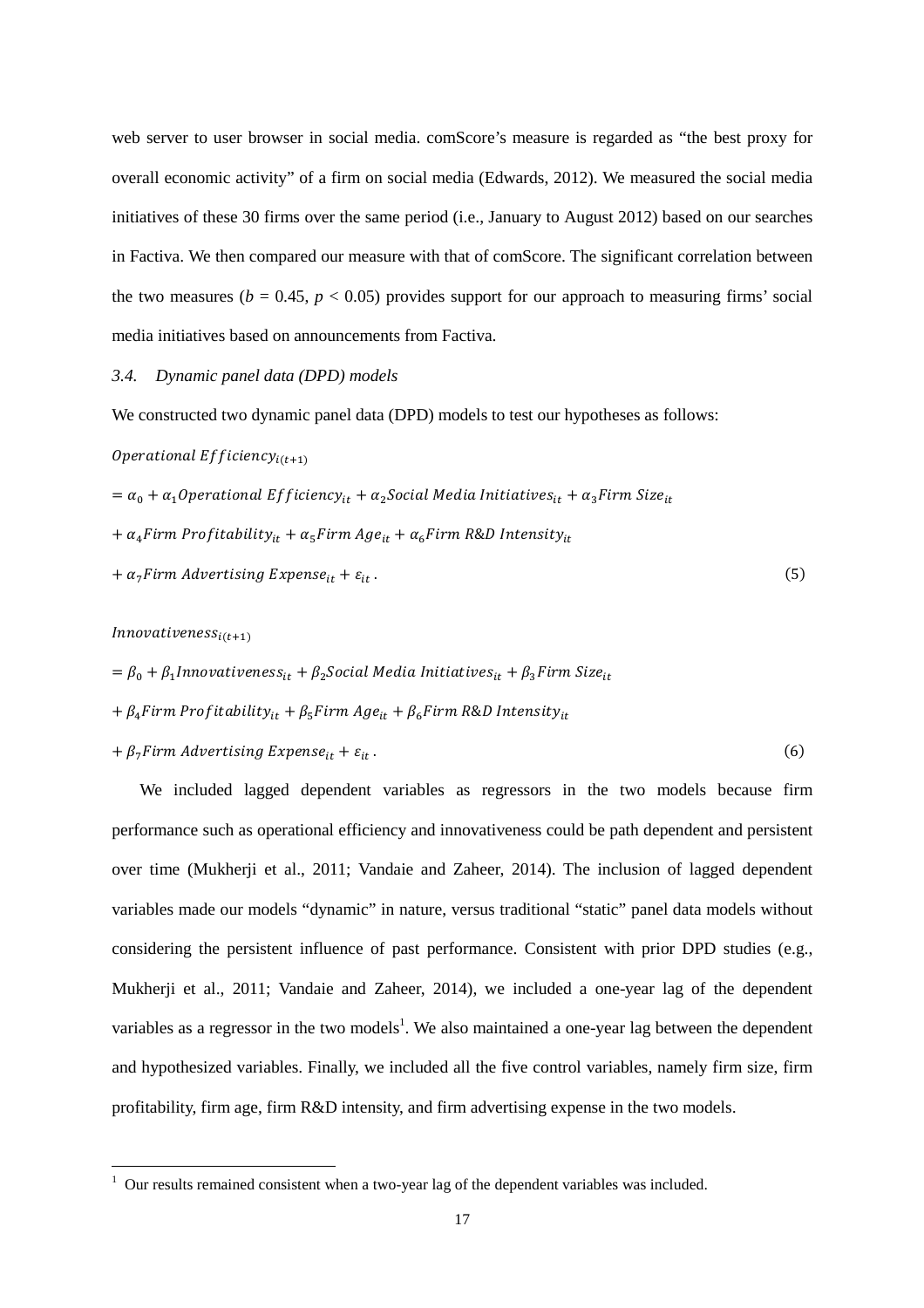#### *3.5. System generalized method of moments (GMM) estimation*

Our research context gives rise to several challenges for testing our proposed hypotheses. First, although we included lagged dependent variables in the models to account for the persistent influence of past performance, the lagged dependent variables are correlated with the fixed effects in the error term (i.e.,  $\varepsilon_{it}$ ) by construction, leading to dynamic panel bias. While Kiviet (1995) suggested that the least squares dummy variables (LSDV) estimator is able to handle the dynamic panel bias, it works only for balanced panels (Roodman, 2009) and is unsuitable for our unbalanced sample with some firms having more observations than the others. Moreover, although we maintained a one-year lag between the dependent and hypothesized variables in the two models, we could not completely rule out the possibility of endogeneity. In particular, it is possible that firms' strategies and performance co-determine each other (Bardhan et al., 2013; Wintoki et al., 2012). On the one hand, firms' strategies such as pursuing social media initiatives may affect firms' performance such as operational efficiency and innovativeness as we have elaborated above. On the other hand, firms' operational efficiency and innovativeness may also affect firms' decisions to adopt social media, leading to the possibility of two-way causality. Therefore, without taking this possible reverse causation into account, the impact of social media initiatives on operational efficiency and innovativeness could be overstated. Another potential source of endogeneity is the unobservable firm-specific heterogeneity (Wintoki et al., 2012). In other words, some unobservable factors such as managerial ability and corporate culture may affect firms' use of social media and organizational consequences such as operational efficiency and innovativeness simultaneously, making the relationships between social media initiatives and these organizational outcomes biased. Mathematically, the endogeneity concern implies that the independent variables in equations (5) and (6) are correlated with the corresponding error term (i.e.,  $\varepsilon_{it}$ ). Although the conventional instrumental variables (IV) techniques that use external variables as instruments can address the endogeneity concern, it is difficult to obtain such strictly exogenous instruments externally as pointed out by prior studies (see e.g., Bardhan et al., 2013; Wintoki et al., 2012).

Considering the challenges discussed above, we followed recent DPD studies (e.g., Bardhan et al.,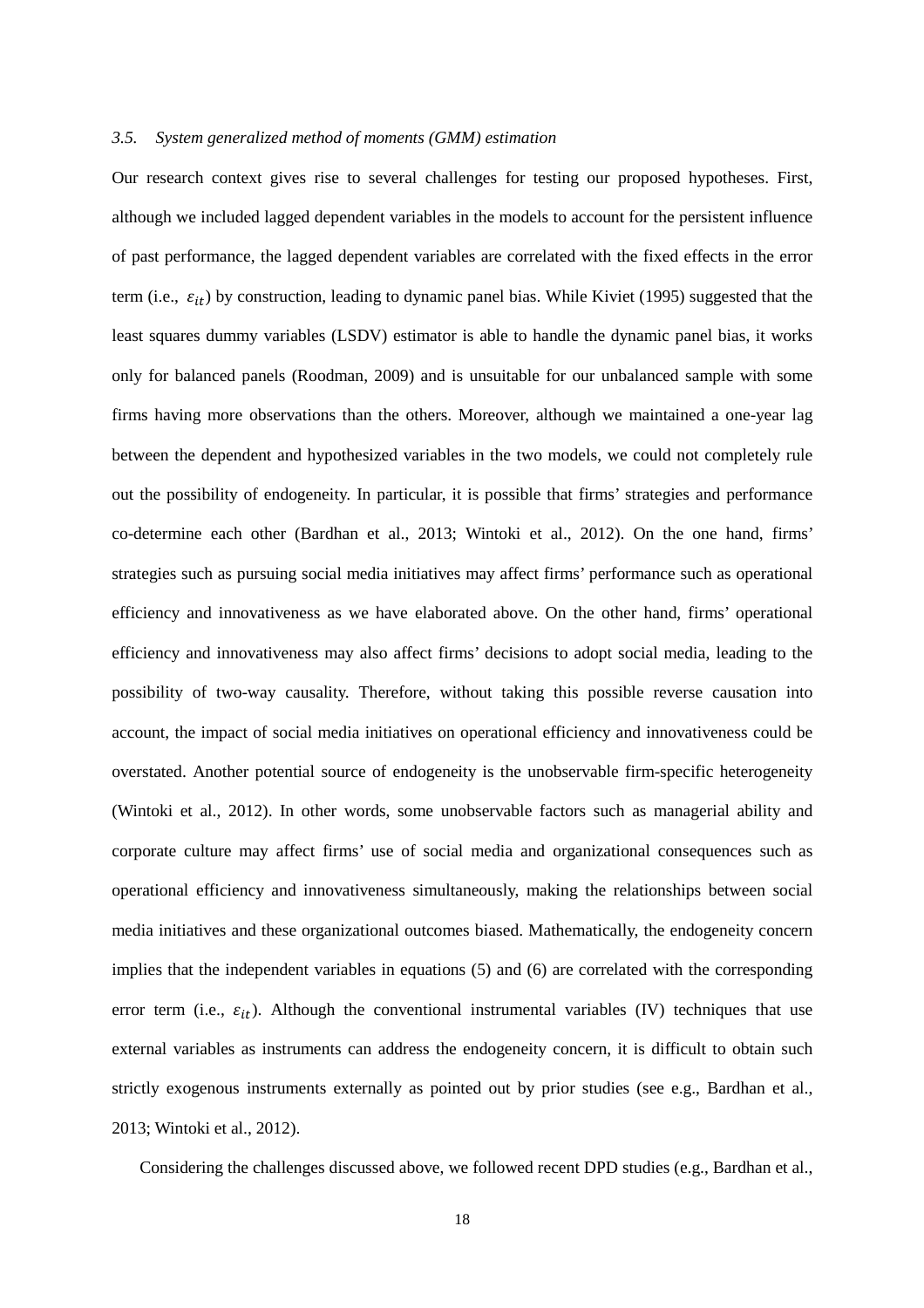2013; Chizema et al., 2015; Wintoki et al., 2012) by employing generalized method of moments (GMM) estimation to test our hypotheses. Specifically, we adopted the System GMM estimator developed by Arellano and Bover (1995) and Blundell and Bond (1998) in this research. The System GMM estimator offers several important advantages for our research. First, the System GMM estimator addresses the dynamic panel bias directly by instrumenting the lagged dependent variables with variables uncorrelated with the fixed effects in the error term (Roodman, 2009). Moreover, the System GMM estimator is suitable for our data with unbalanced panels. An extensive comparison of different DPD techniques conducted by Flannery and Hankins (2013) suggests that the System GMM estimator appears to be one of "the most robust methodologies for unbalanced panels with endogenous variables" (p. 13). Finally, although the System GMM estimator also employs the IV techniques to deal with the endogeneity issue, it does not rely on external variables that are outside the immediate dataset to construct instruments. Instead, the System GMM estimator constructs instruments internally with the transformation of existing variables, overcoming the difficulty in obtaining exogenous instruments externally (Roodman, 2009; Wintoki et al., 2012).

To implement the System GMM estimator, we first transformed the DPD models expressed in equations (5) and (6) into their first difference forms as follows:

- $\Delta$  Operational Efficiency $i_{(t+1)}$
- $=\alpha_1\vartriangle$  Operational Efficiency $_{it}+\alpha_2\vartriangle$  Social Media Initiatives $_{it}+\alpha_3\vartriangle$  Firm Size $_{it}$
- $+$   $\alpha_4$   $\Delta$  Firm Profitability $_{it}$   $+$   $\alpha_5$   $\Delta$  Firm Age $_{it}$   $+$   $\alpha_6$   $\Delta$  Firm R&D Intensity $_{it}$
- $+\alpha_7 \Delta$  Firm Advertising Expense<sub>it</sub>  $+\Delta \varepsilon_{it}$ . (7)
- $\triangle$  Innovativeness<sub>i(t+1)</sub>
- $=\beta_1\vartriangle$  Innovativeness $_{it}+\beta_2\vartriangle$  Social Media Initiatives $_{it}+\beta_3\vartriangle$  Firm Size $_{it}$
- $+ \ \beta_4 \vartriangle$  Firm Profitabilit $y_{it} + \beta_5 \vartriangle$  Firm Ag $e_{it} + \beta_6 \vartriangle$  Firm R&D Intensit $y_{it}$
- $+\beta_7 \Delta \text{ Firm} \text{Advertising} \text{Expense}_{it} + \Delta \varepsilon_{it}.$ (8)

For each variable X in equations (7) and (8),  $\Delta X_{i(t+1)}$  represents  $X_{i(t+1)} - X_{it}$  and  $\Delta X_{it}$ represents  $X_{it} - X_{i(t-1)}$ . The transformation process removes the time-invariant fixed effects in the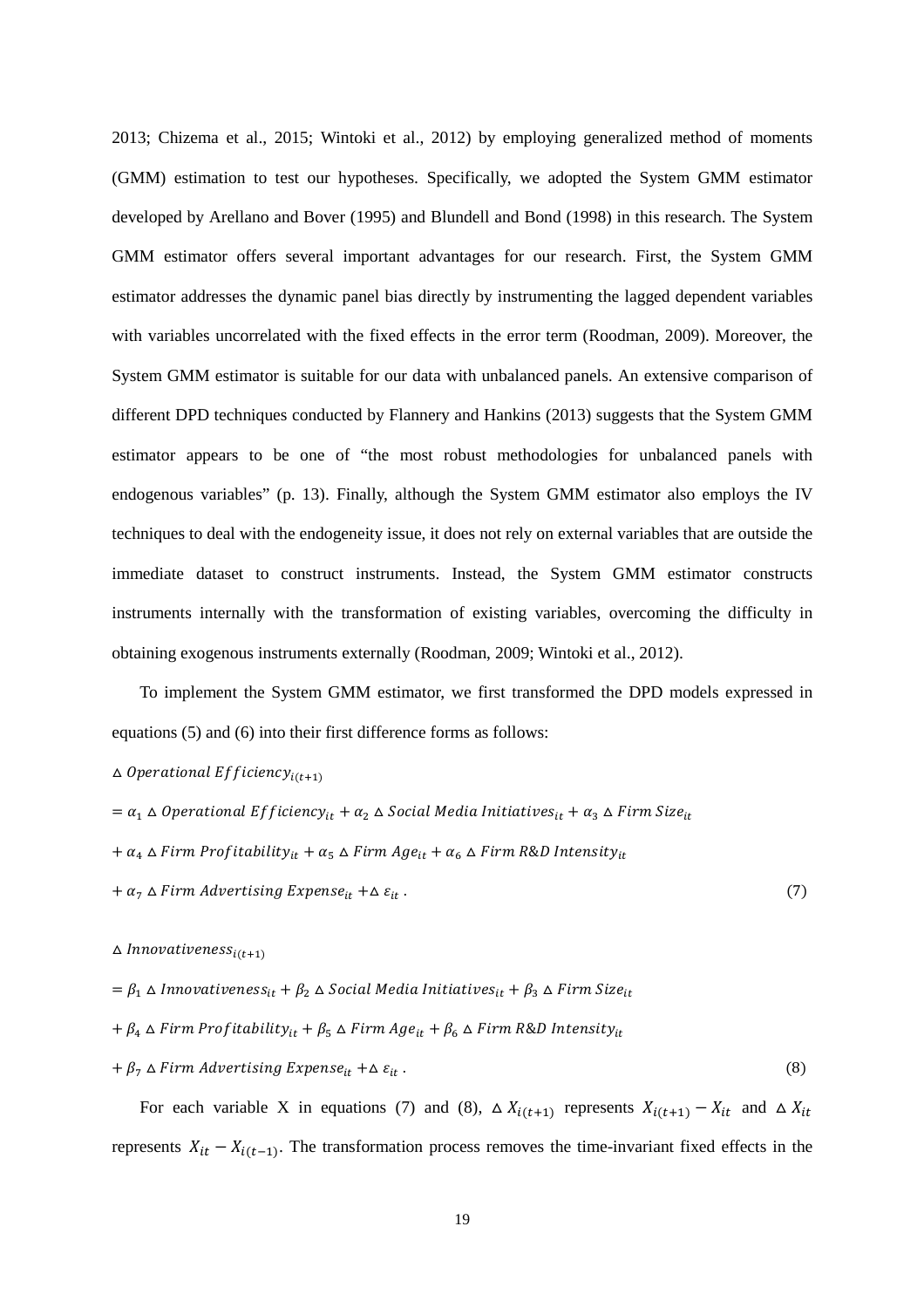error term (i.e., the unobservable firm-specific heterogeneity) in the original equations (5) and (6). Moreover, instead of using exogenous instruments outside the immediate dataset, Arellano and Bond (1991) proposed a GMM estimator that uses the lagged values of the endogenous regressors as instruments for the variables in the difference equations (i.e., equations (7) and (8)), which is commonly known as the Difference GMM estimator (Bapna et al., 2013). Valid instruments, by definition, should be highly correlated with the variables to be instrumented but orthogonal to the error term in order to address the endogeneity concern (Chizema et al., 2015). These requirements result in a set of "moment conditions" that enables the Difference GMM estimator to select the suitable lagged values as valid instruments for the difference equations. Although the Difference GMM estimator has been widely adopted in prior DPD studies (e.g., Dezsö et al., 2012; Sodero et al., 2013), Blundell and Bond (1998) showed that the instruments used in the Difference GMM estimator could be weak if the autoregressive process becomes too persistent over time, as is possible in our study involving firm performance.

To address this weak instruments concern, Arellano and Bover (1995), and Blundell and Bond (1998) developed a new GMM estimator with additional moment conditions in which the lagged differences of the endogenous regressors are used as instruments for the original-level equations. This new GMM estimator is usually referred to as the System GMM estimator (Bapna et al., 2013; Bardhan et al., 2013) as it estimates a system of two equations simultaneously, i.e., the original-level equation and the transformed difference equation. However, as the fixed effects are still present in the error term of the original-level equations, an additional assumption is required in order to implement the System GMM estimator. Nevertheless, although the endogenous variables are correlated with the fixed effects in the error term by construction, it is assumed that the correlation is constant over time (i.e., time-invariant) (Arellano and Bover, 1995; Blundell and Bond, 1998). This is a reasonable assumption for the data over a relatively short time period such as ours with a maximum of six years from 2006 to 2011 (Wintoki et al., 2012). This assumption allows the System GMM estimator to develop differences as instruments to make them exogenous to the fixed effects in the error term and address the endogeneity concern (Roodman, 2009). Therefore, the System GMM estimator uses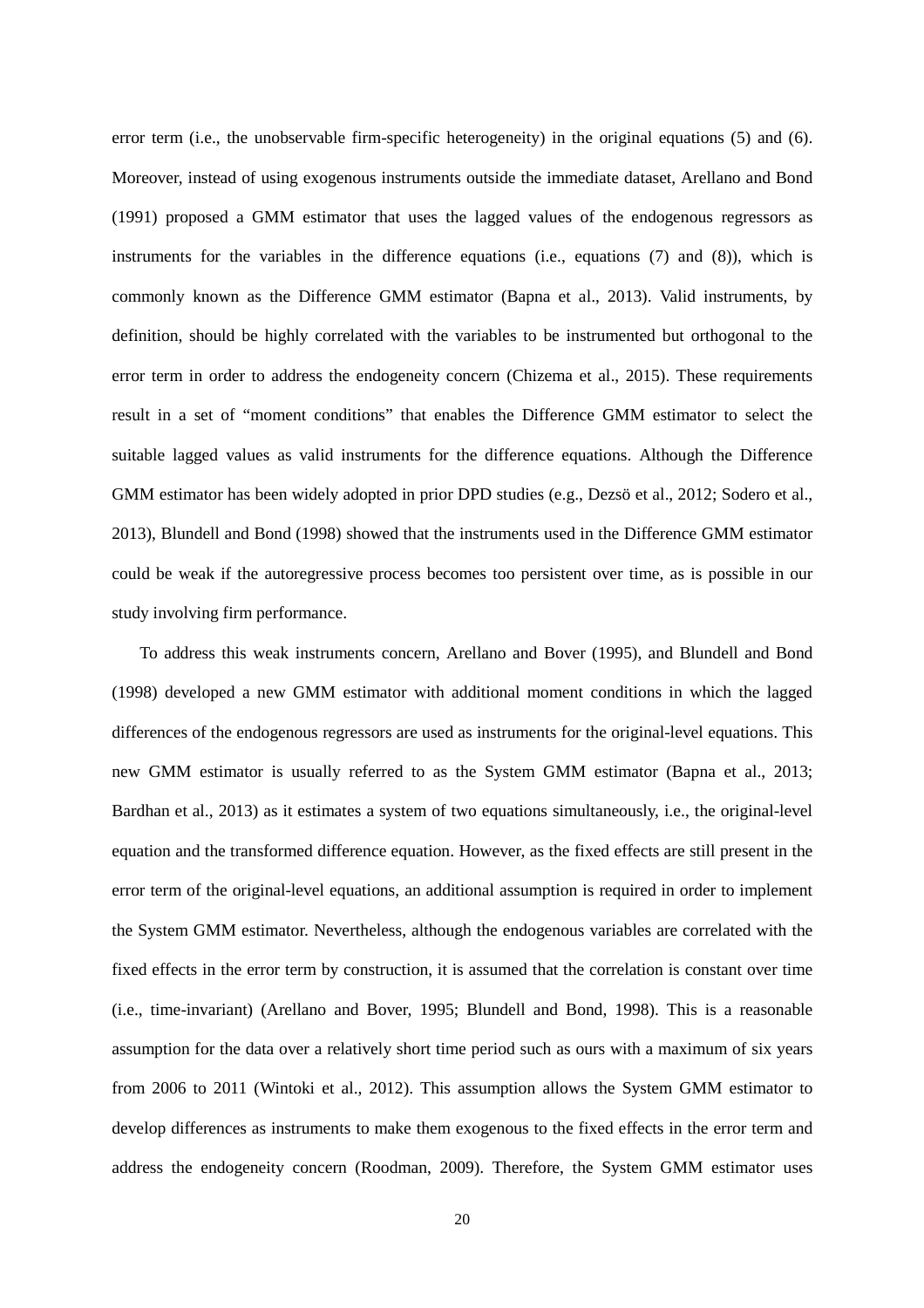lagged differences as instruments for the original-level equations, in addition to the use of lagged levels as instruments for the transformed difference equations. The introduction of more instruments enables the System GMM estimator to address the concern of weak instruments in the Difference GMM estimator and improve the estimation efficiency dramatically (Roodman, 2009). We implemented the two-step System GMM estimator in our research as it is efficient and robust to any pattern of heteroskedasticity (Roodman, 2009).

#### **4. Results**

֬֒

Table 4 reports the correlations among all the variables included in this research. The results show that each of the two dependent variables is highly correlated with their lagged values ( $b = 0.799$  for operational efficiency and  $b = 0.798$  for innovativeness), providing support for controlling the lagged dependent variables in the regression models. Tables 5 and 6 report the test results on the impacts of social media initiatives on operational efficiency and innovativeness, respectively. For all the models shown in Tables 5 and 6, the lagged dependent variables are positive and significant ( $p < 0.05$ ), providing strong support for the persistent influence of past performance in terms of operational efficiency and innovativeness.

> --- Table 4 about here --- --- Table 5 about here --- --- Table 6 about here ---

We conducted two tests to verify the suitability of applying the System GMM estimator in our research. The first one is the Sargan test, which is used to check the orthogonality of the instrumental variables to the error term (Chizema et al., 2015). The Sargan statistic is not significant  $(p > 0.05)^2$  in both Tables 5 and 6, failing to reject the null hypothesis that the specific instrumental variables are uncorrelated with the error term. Therefore, the instruments used in this research could be viewed as exogenous and appropriate. The second test is to check the autocorrelation in the idiosyncratic

 $2^2$  A more conservative threshold of *p*-value suggested by Roodman (2009) is 0.25 and he also warned that this *p*-value should not be too close to 1. The *p*-values of our Sargan statistic in Tables 5 and 6 are higher than 0.25 and lower than 0.5, satisfying Roodman's (2009) conservative requirements.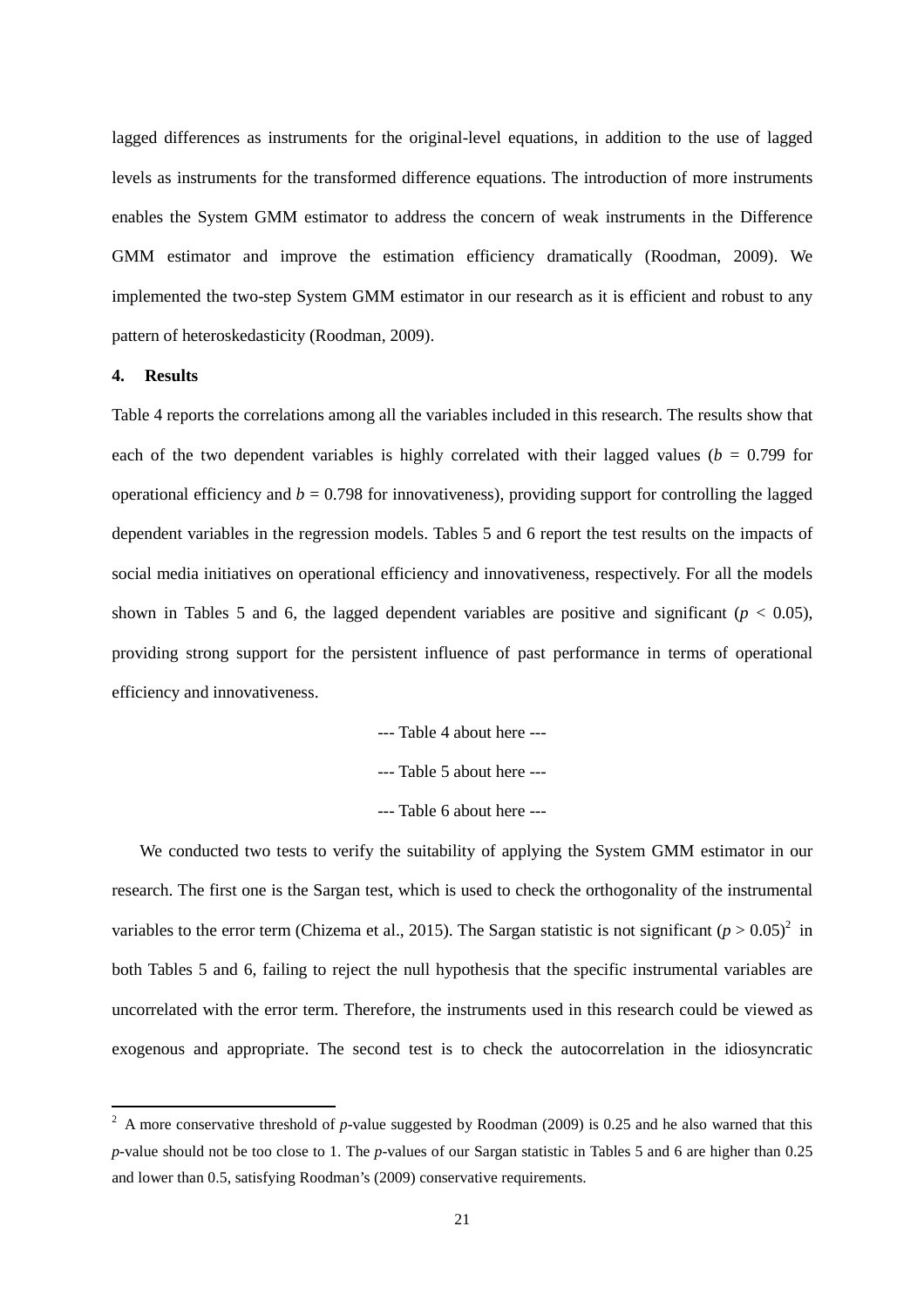disturbances (those apart from the fixed effects). As this test is applied to the residuals in differences, the first-order autocorrelation (AR1) should be significant by construction<sup>3</sup>, as shown in Tables 5 and  $6 (p < 0.05)$ . Therefore, we needed to rely on the second-order autocorrelation in differences (AR2) to determine the first-order autocorrelation in levels (Roodman, 2009). The statistically insignificant AR2 ( $p > 0.05$ ) in Tables 5 and 6 suggests that we fail to reject the null hypothesis that there is no serial correlation in the idiosyncratic disturbances. As a result, there is no evidence that our System GMM models are misspecified.

In addition to the results based on the System GMM estimation, we also include the OLS results in the two tables for comparison. Both the System GMM and OLS models in the two tables are significant ( $p < 0.05$ ) based on the Wald Chi-square and *F* statistics, respectively. However, the coefficients and significance levels of the lagged dependent variables are much higher in the OLS models than in the System GMM models. This may be due to the inability of the OLS estimator to handle the high correlations between the lagged dependent variables and the fixed effects in the error term. Such an upward-biased estimation for the lagged dependent variables in the OLS models is consistent with the findings of prior DPD studies (e.g., Bapna et al., 2013; Flannery and Hankins, 2013; Roodman, 2009).

Two control variables, namely firm profitability and firm size, remain positively significant (*p* < 0.05) in all the models in Tables 5 and 6, respectively, suggesting that while more profitable firms appear to be more efficient, larger firms seem to be more innovative. The coefficients of social media initiatives are also positive and significant  $(p < 0.05)$  across all the models in Tables 5 and 6. The results show that social media initiatives improve firms' operational efficiency and innovativeness, thus supporting H1 and H2.

We further employed an alternative matching method and the difference-in-difference approach to check the robustness of our findings regarding the effects of social media initiatives on operational efficiency and innovativeness. Specifically, we first matched firms that adopt social media in year *t*

<sup>&</sup>lt;sup>3</sup> Let  $v_{it}$  be the idiosyncratic disturbance term.  $\Delta v_{it}$  (i.e.,  $v_{it} - v_{i(t-1)}$ ) should be correlated with  $\Delta v_{i(t-1)}$ (i.e.,  $v_{i(t-1)} - v_{i(t-2)}$ ) via the shared  $v_{i(t-1)}$  term.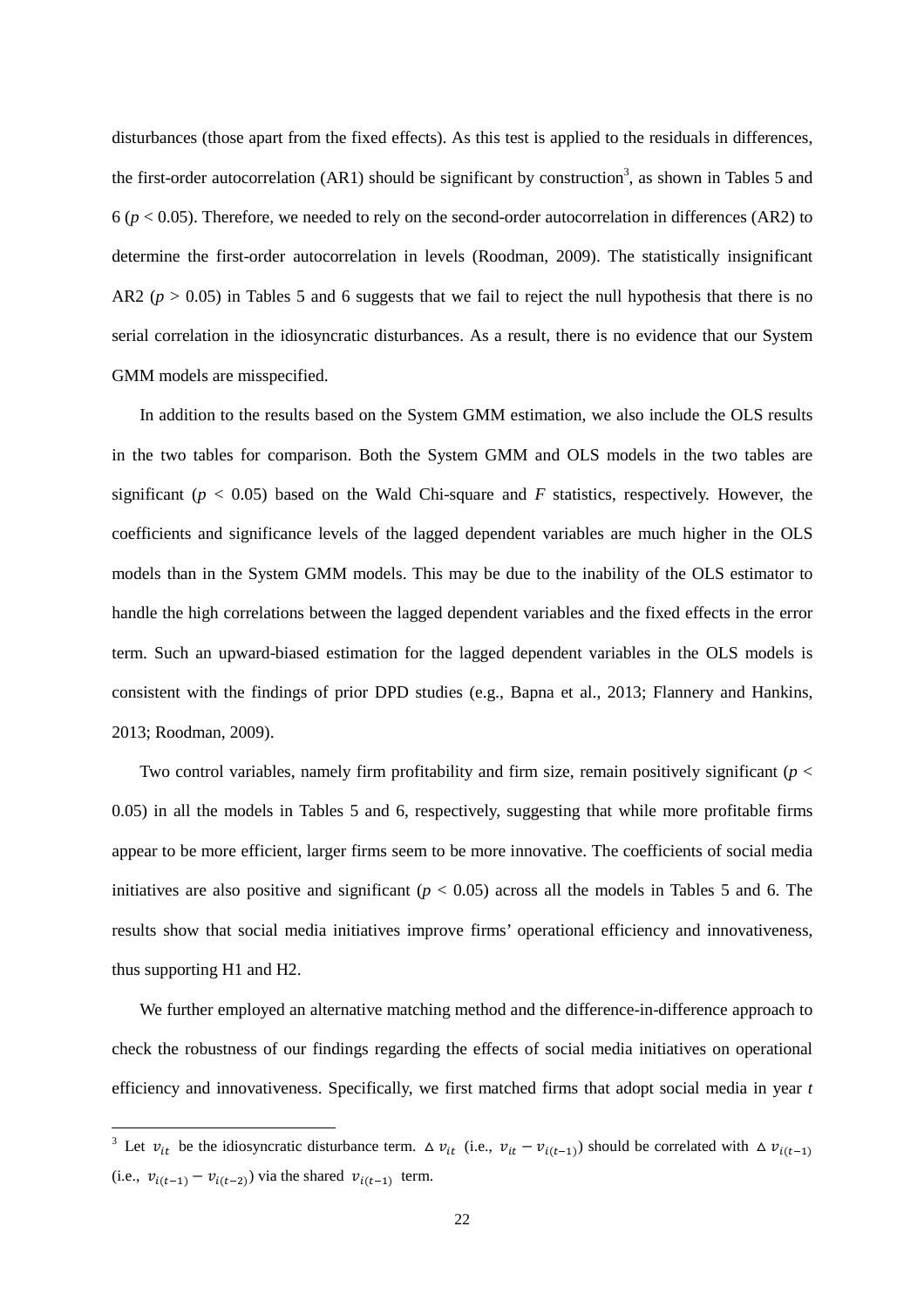with their industry peers (2-digit SIC codes) that do not adopt social media. We then computed the changes in performance (i.e., operational efficiency and innovativeness) from year *t* to year *t+1* for both social media adopters and their matched non-social media adopters. Finally, we calculated the difference-in-difference as the differences in changes between the social media adopters and the matched non-social media adopters. Table 7 reports the difference-in-difference results, which are positive and statistically significant for both operational efficiency ( $b = 0.005$ ,  $p < 0.05$ ) and innovativeness ( $b = 0.120$ ,  $p < 0.01$ ). The results thus suggest that social media adoption helps firms improve operational efficiency and innovativeness, consistent with our System GMM and OLS results.

### --- Table 7 about here ---

#### **5. Discussions and conclusion**

Organizations across the globe are increasingly adopting social media for customer relationships management, employee collaboration, and business intelligence (Bharati et al., 2015). Although social media have fundamentally changed the way in which people "communicate, collaborate, consume and create" (Aral et al., 2013, p. 3), the real impact of social media initiatives by firms has remained largely unexplored, particularly from the OM perspective. Social media initiatives facilitate information flow and knowledge sharing within and across organizations, which in turn improves firms' effectiveness and innovativeness in a dynamic, knowledge-based business environment. By keeping in touch with distinctive members in different parts of the world within and outside the organization, employees can access knowledge residing in different experts. In fact, previous research showed that social media adoption supports the idea of knowledge management by allowing unrestricted sharing of knowledge, information, and data among various stakeholders (Alberghini et al., 2014). Using secondary data in a longitudinal setting, we showed that social media can be strategically deployed by firms to improve organizational performance.

Social media represent "one of the most transformative impacts of information technology on business, both within and outside the firm boundaries" (Aral et al., 2013, p. 3). Through social media, companies can improve and transform their processes in virtually every organizational function, from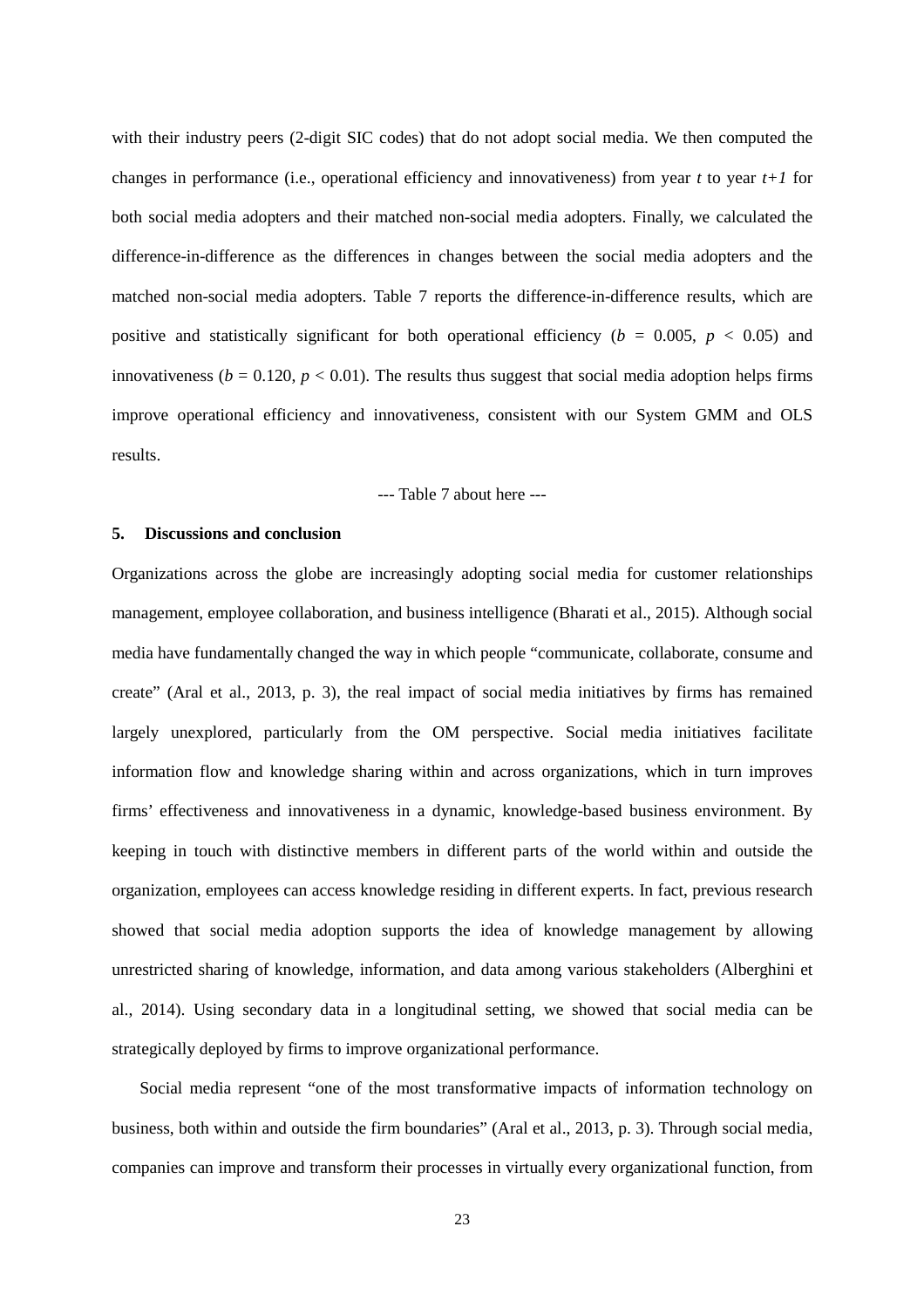public relationships to marketing, and to internal operations and product innovations (Luo et al., 2013). As shown in Table 1, organizations adopt social media for a wide-range of organizational purposes, including sales and promotion, customer services, internal and external collaboration, and open innovation and idea sourcing. Yet, burgeoning research in this area is predominately directed to marketing and consumer online behaviors at the individual level, rather than considering social media initiatives aggregately at the firm level. Our research takes a strategic OM perspective, exploring the possibility that informal, relationship-oriented online systems like social media can be tactically deployed by firms to produce positive effects on productivity and innovativeness.

Traditional OM research focuses on the transactional benefits of information technology, showing how information technology improves scheduling and coordination, and reduces time between placing orders and delivery. The traditional perspective of information technology adoption emphasizes seamless integration of data flow (e.g., Rabinovich et al., 2003), particularly in the supply chain context. More recently, OM researchers have also stressed the importance of building trust and relationships through the adoption of e-business technologies, reducing both operational risks and transaction costs (Johnson et al., 2007). Our research departs from this stream of research in that we do not consider information technology simply as a tool for improving process integration and transactional efficiency. Compared with other organizational information systems (e.g., ERP) and e-business (e.g., CPFR), the information flow through social media is often informal, unstructured, and less organized. In fact, social media were originally developed not for organizational purposes. Instead, it is for connecting people, interpersonal communication, and maintaining relationships. Unlike e-business technologies, seamless data flow and process automation is unlikely to be the primary benefit for firms' social media initiatives. In contrast, social media strengthen social communication, increase information diversity, and supplement knowledge flow through traditional organizational structures (Aral et al., 2013). Facilitating business transformation in terms of managing customer relationships, business processes, and product innovations, social media are likely to have a wider range of organizations functions and implications that are different from the traditional e-business technologies (e.g., CRFR, ERP, POS, … etc).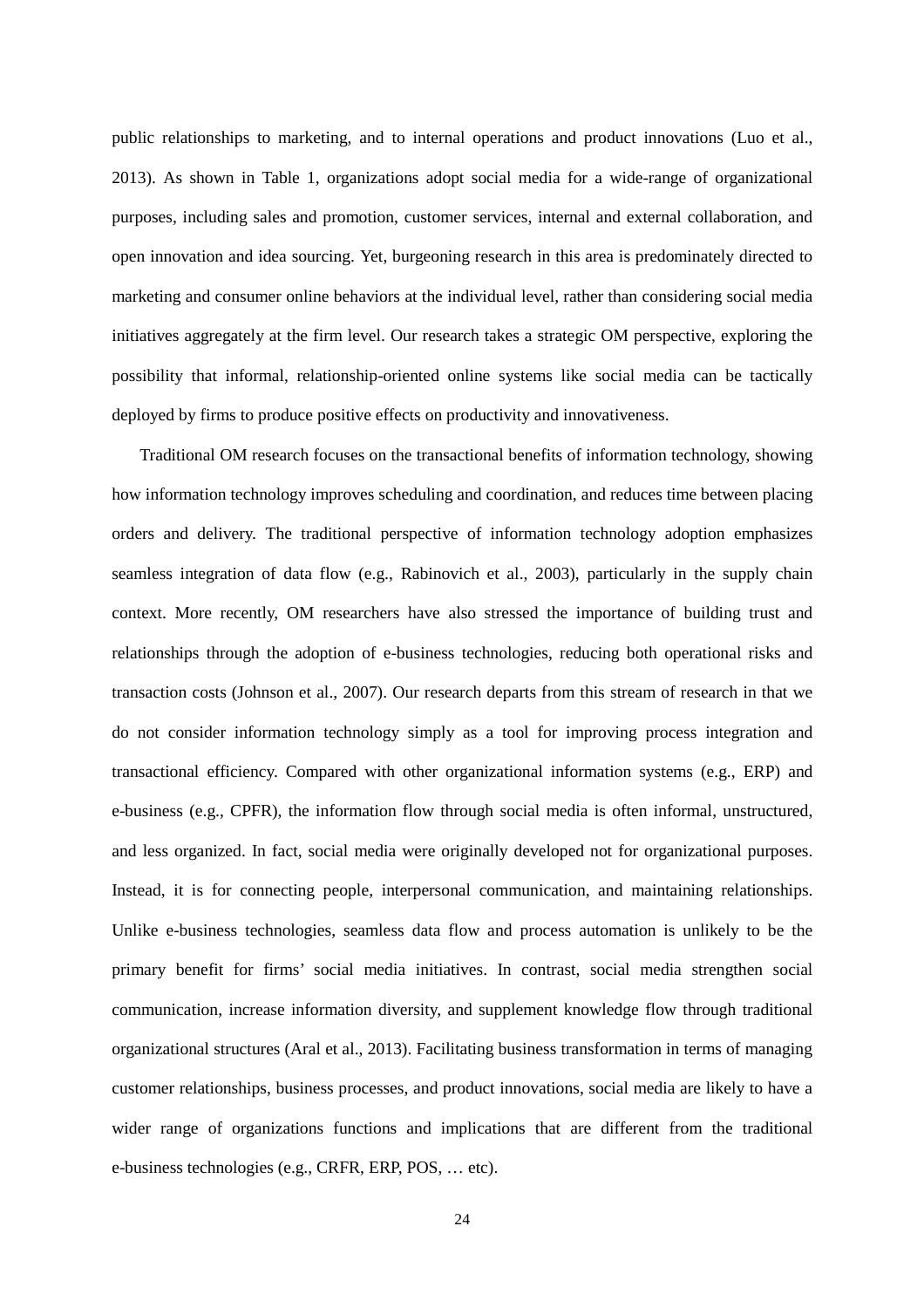#### *5.1. Theoretical and managerial implications*

Taking the resource-based view of a firm's information capability in this research, we consider firms' social media initiatives as strategic resources for capacity improvement. In line with the recent discussion regarding the adoption of RBV in the OM context (Hitt et al., 2016b), we focus on the mid-level organizational outcomes of operational efficiency and innovativeness. Hitt et al. (2016a) maintained that RBV has the potential of greater integration with the knowledge-based view and the theoretical lens of dynamic capability. In addition to process integration through the traditional e-business technologies, firms can also create a competitive edge through fluid information flow, sustaining their knowledge-based advantage. Although OM researchers have long realized the competitive advantages residing in distinct routines and capabilities, they rarely consider enhancing such capabilities by building social information networks and facilitating information brokerage through social media technologies. The contemporary research on RBV suggests that although process routines and operational advantage are critical capabilities to firms, they can be quickly eroded. A higher level of capability through knowledge-based advantage and dynamic capacity is likely to be more enduring. Compared with previous OM research, we consider information technology adoption at the more strategic level for reaching untapped knowledge sources, rather than just transactional effectiveness.

We argue that firms' social media initiatives lead to operational efficiency and innovativeness through an information-rich social network that yields knowledge-based advantage. Specifically, social media networks that are low in repeated connections (i.e., low in cohesion) but high in connectivity to uncharted domains (i.e., rich in structural holes) are particularly beneficial for firms. Wu (2013) theorized and empirically demonstrated that information diversity and social communication are the "two intermediate mechanisms" (p. 30) of an information-rich social network through which social media improve employees' productivity. According to Aral and Van Alstyne (2011), information in local, closely connected network neighborhoods tends to be redundant, providing mainly repetitive information. Instead, structurally diversified contacts should provide channels through which new information flows (Burt, 1992). The access to novel information through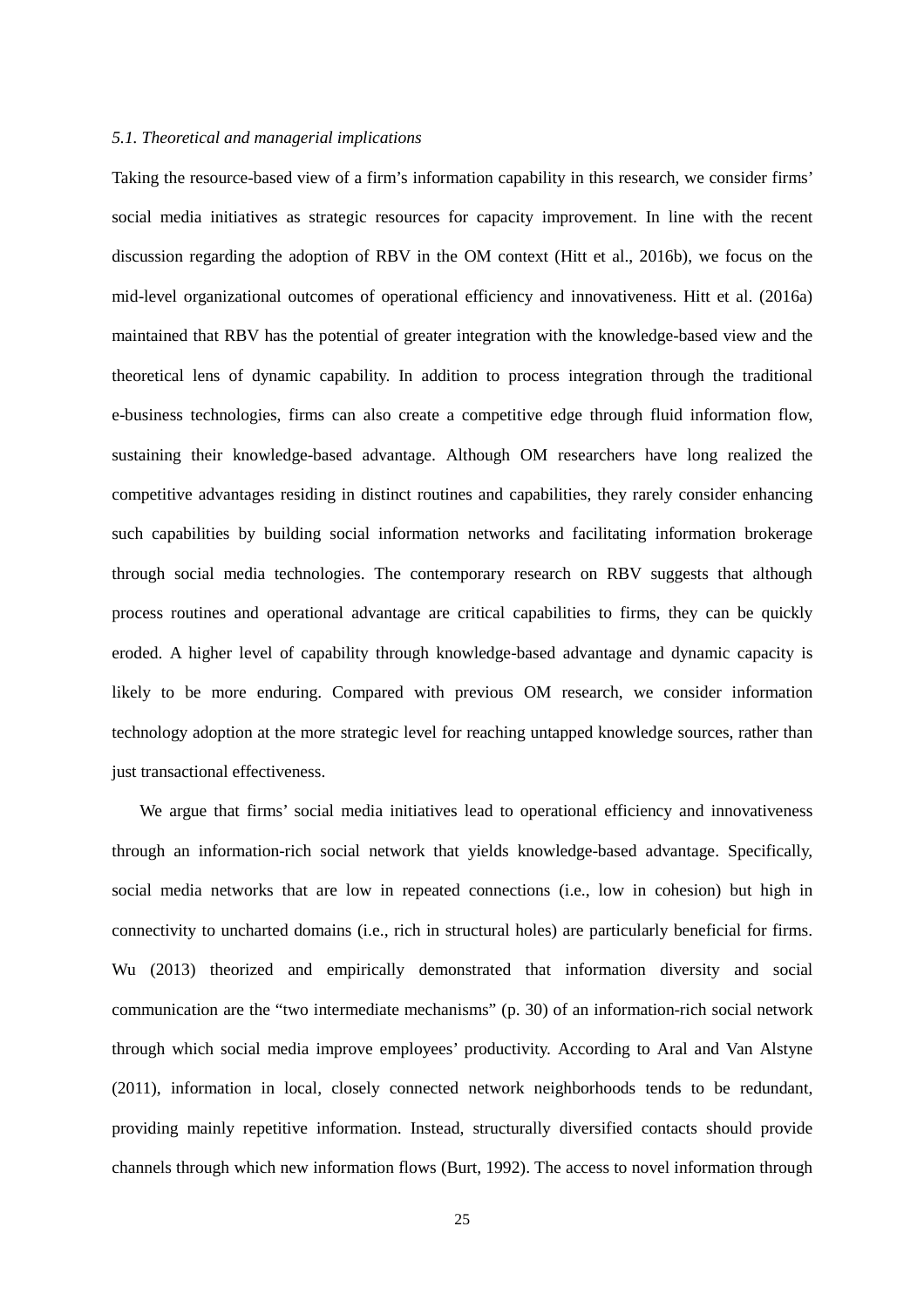social media should increase the breadth of employees' absorptive capacity, simulating learning and new ideas (Cohen and Levinthal, 1990; Rodan and Galunic, 2004). In addition, with the rapid globalization of business, workforces become increasingly diversified (Bente et al., 2008; Crouse et al., 2011). Social media are increasingly more important not only for information sharing and idea generation, but for continuous task update, employee collaboration, and customer co-creation across geographical areas (Bente et al., 2008; Crouse et al., 2011).

Our research offers some important practical implications for managers. We provide practitioners with initial empirical evidence that social media initiatives help enhance efficiency and foster innovativeness of firms. For practitioners, in addition to public relations and marketing communication, investments in social media initiatives also help facilitate employee collaboration, interfirm coordination, and idea generations. More practically, managers can consider adopting internal online knowledge sharing networks, establishing business-to-business online networking communities of their specific industry, enhancing customer interaction through publishing blogs and product ratings, and initiating online idea sourcing by posting and rating ideas. Certainly, operations managers need to think strategically how unrestricted information flow can be valuable to their firms, in particular how social media can be adopted to reach untapped knowledge sources. For OM practitioners, the idea of efficiency is not simply to streamline operations and reduce complexity, but to develop an information-rich social network that yields knowledge-based advantage.

The need for organizations to be both efficient and innovative (i.e., the concept of ambidexterity) has been an increasing concern for operations managers. Traditionally, many OM techniques emphasize instilling best practices and optimizing business processes. Such OM practices might be in conflict with organizational innovation. For example, Benner and Tushman (2003) argued that process techniques, by design and intent, exploit existing capabilities with a scant concern for innovation capability building. Process management techniques such as ISO 9000 are geared towards reducing variations and achieving greater conformance, enhancing operational efficiency at the expense of exploratory innovation (Benner and Tushman, 2002). Some process management practices are blamed for having "destroyed more innovation than any other" (Amabile and Khaire, 2008, p. 104). Our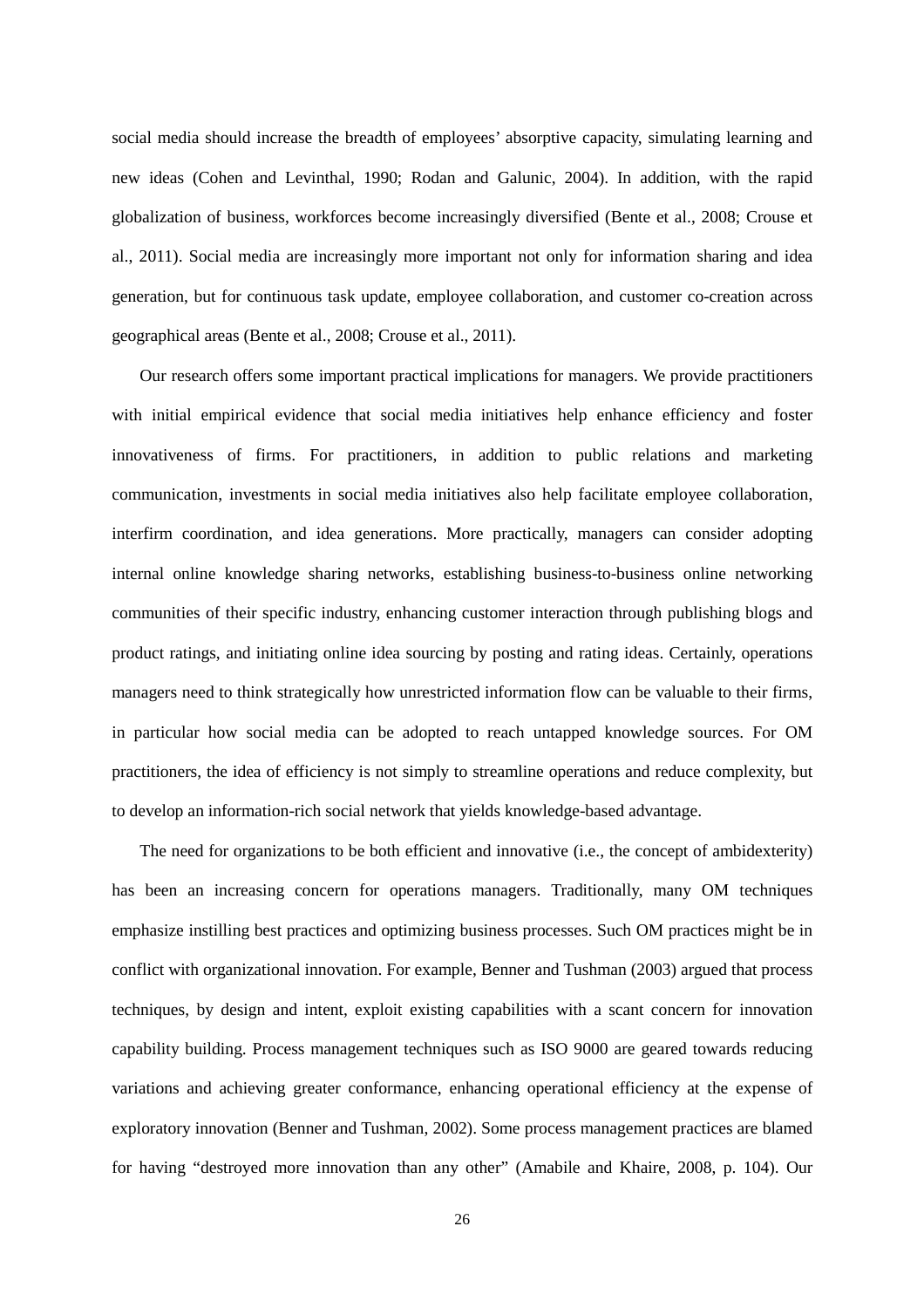research, in contrast, indicates that through promoting information flow, a firm's social media initiatives contribute to both operational efficiency and innovation improvements. Consistent with recent OM research (e.g., Choo et al., 2007; Kim et al., 2012; Schroeder et al., 2008), we stress the need for both efficiency and innovation (i.e., exploitative and exploratory learning). We believe that OM principles and techniques will also benefit from a continuous stream of knowledge exchange facilitated by contemporary information technology such as social media. Exploitative and exploratory learning are two critical elements for the long-term prosperity of organizations. Current OM research stresses the importance of rigorous process management, organizational conformance, and variance reduction, while simultaneously "creating a context that enables problem exploration between disparate organizational members" (Schroeder et al., 2008, p. 536), leading to greater and more heterogeneous knowledge. This is in line with the recent perspective that the OM function is an organizational learning and exploration process, which in turn will benefit from information flow in a knowledge-based environment (e.g., Gutiérrez Gutiérrez et al., 2012; Jacobs et al., 2015).

### *5.2. Limitations and concluding remarks*

Our research is limited in terms of its scope. Most notably, we demonstrate that firms' social media initiatives enhance operational efficiency and innovativeness in general. However, we do not consider the circumstances under which firms are likely to benefit more from social media. Certainly, we believe that some firms are likely to benefit from social media more than others. Wu (2013) argued that knowledge-based, information-intensive jobs (e.g., business consultants or head hunters) are likely to benefit more from social media adoption. On the other hand, highly focused organizations (e.g., OEM factories) may not benefit much from social media initiatives. Another related question concerns whether there exists an optimal level of socialization and information flow within an organization (or for an employee). Obviously, information processing and socializing can be time-consuming and the adoption of social media within firms can distract work-related duties. There exists a trade-off between exploring uncharted domains and a focus on current tasks based on existing knowledge.

We acknowledge that our measure of social media initiatives based on related firms'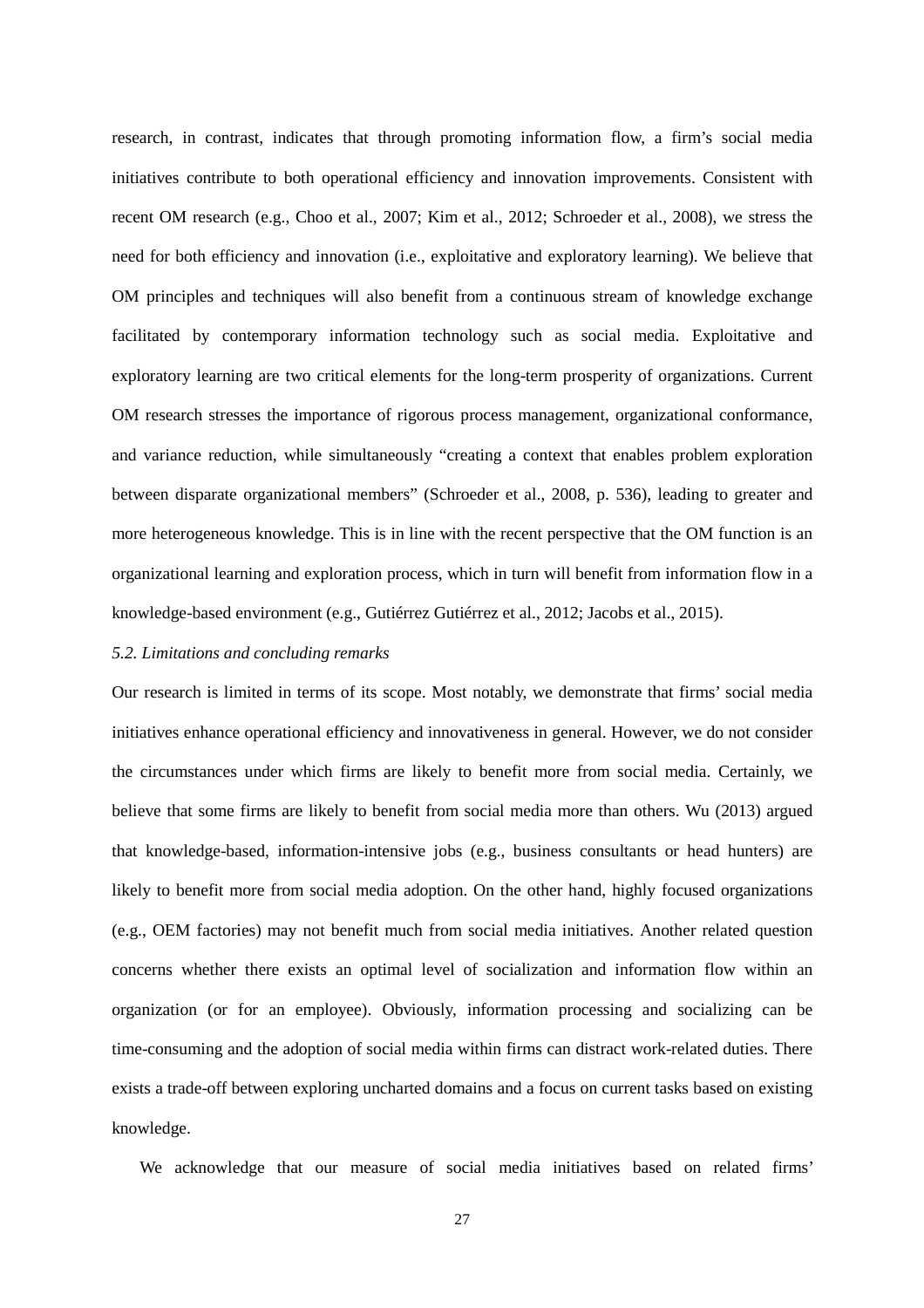announcements in Factiva is not perfect. An alternative measurement approach is to use data about firms' annual budgets or spending on social media. However, we have tried various ways, including consulting directly with International Data Corporation, a research firm specializing in information technology and consumer technology, but failed to obtain the social media spending data at the firm level. Nevertheless, social media announcements from Factiva actually provide quite detailed descriptions of a firm's social media initiatives, providing a good proxy of the actual adoption of a firm. Moreover, our verification of firms' implementation of social media initiatives and data from comScore provide further support to our measurement approach.

The strict proof of the cause and effect relationship between independent and dependent variables is always a challenge in management research. Our research, like any OM research, might suffer from the issue of endogeneity. As pointed out by Hitt et al. (2016b), the best way to avoid the endogeneity and common method bias is in the initial research design. In this research we used panel data with time lags between dependent and independent variables. Through the analysis of six-year longitudinal panel data, we actually examined the yearly performance effects (operational efficiency and innovativeness) of social media initiatives. We compared the yearly differences between firms with social media initiatives (at different levels) with organizations without any social media initiatives. Despite this, the issue of endogeneity remains because the choice of firms to adopt social media initiatives is not random. To tackle this problem, we used System GMM estimation in our analysis. System GMM estimation employs the IV techniques to construct instruments that are correlated with the endogenous variables but orthogonal to the error term. More importantly, the System GMM estimator overcomes the difficulty in obtaining external exogenous instruments through transforming existing time-series data, and addresses the weak instruments concern with a simultaneous estimation of both level and difference equations.

To conclude, we empirically demonstrated that social media initiatives have positive impacts on operational efficiency and innovativeness, two critical organizational objectives of firms. By collecting longitudinal data from multiple sources, we constructed two DPD models to account for the influence of firms' past operational efficiency and innovativeness, respectively, and employed the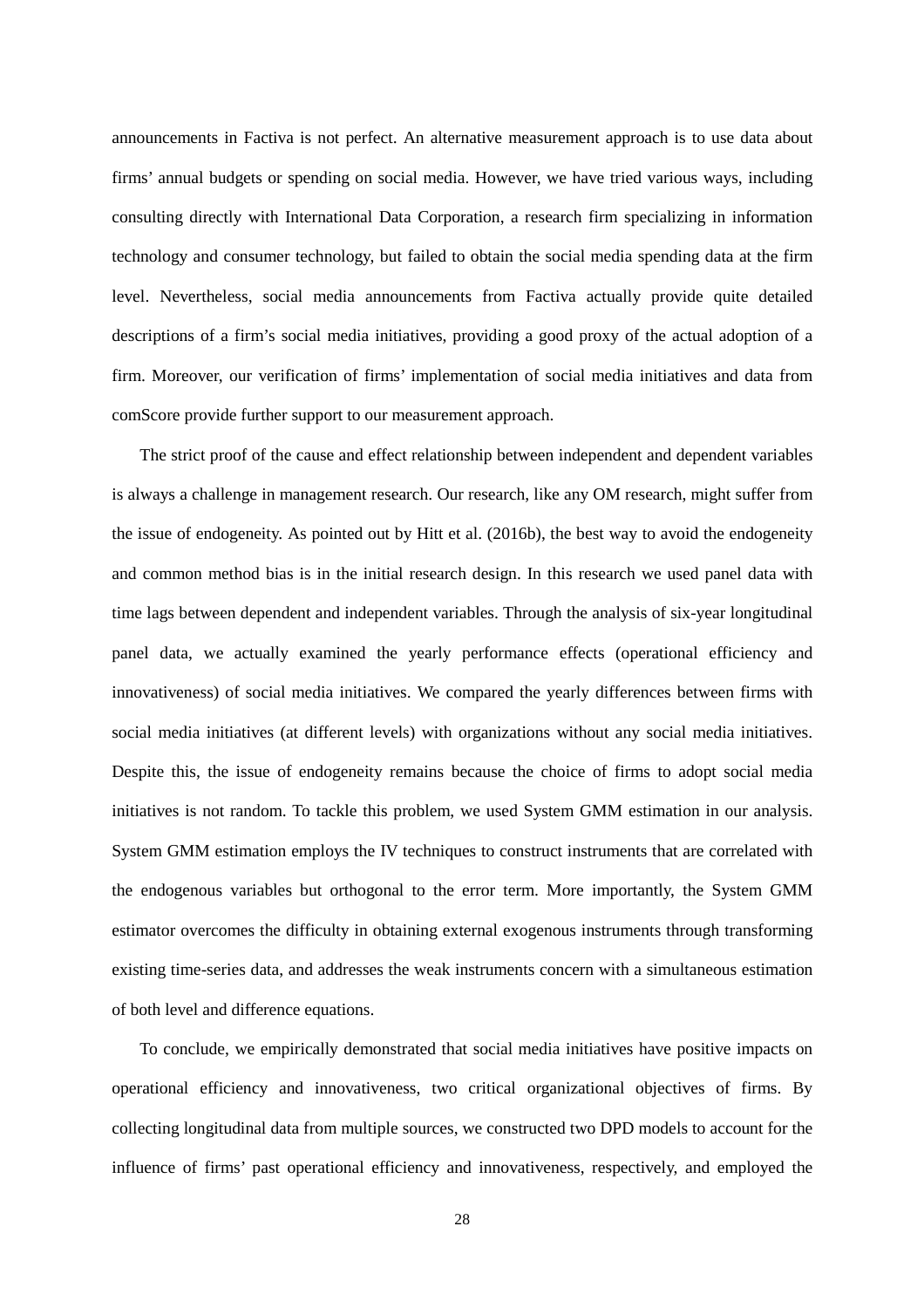System GMM estimator to address the endogeneity concern. We ground our research in the resource-based view of the firm and social network theory with regard to information flow. Social media have revolutionized the way in which an organization is related to customers, other stakeholders, and the public, tapping different possibilities in various organizational functions, from marketing to operations management and new product development.

We believe that more research on the impact of firms' social media initiatives is needed. We encourage OM researchers to examine other possible operational outcomes of firms' social media efforts at both internal operational and supply chain levels. At the internal operational level, anecdotal evidence suggests that adopting social media in organizations might lead to higher product quality, customer satisfaction, and operational visibility (Kane et al., 2014; Kiron et al., 2013; Martin and van Bavel, 2013). At the supply chain level, academics can focus on performance outcomes such as buyer-supplier relationship, inter-firm trust, and supply chain efficiency (e.g., inventory days). While we focus on the positive performance outcomes of social media, we should not lose sight of their possible underlying drawbacks. For example, some practitioners have warned that excessive information flow through social media may lead to employee burnout and unrestrained knowledge sharing to external social networks may hurt firms' competitive advantage (Gaudin, 2010; Molok et al., 2010). Most importantly, we believe that researchers should move beyond the simple question as to whether or not firms' social media initiatives lead to positive performance outcomes. Instead, researchers should study the impacts of contingency factors and their performance implications. As discussed, firms' benefits from social media initiatives might be contingent on their operational characteristics such as information intensity, knowledge requirements, and supply chain complexity. For example, firms with responsive versus efficient supply chain strategies might benefit differently from their social media initiatives.

### **Acknowledgment**

We thank an Associate Editor and two anonymous referees for their many helpful comments on earlier versions of our paper. This paper was partially supported by the Research Grants Council of Hong Kong under grant number PolyU 5493/13H.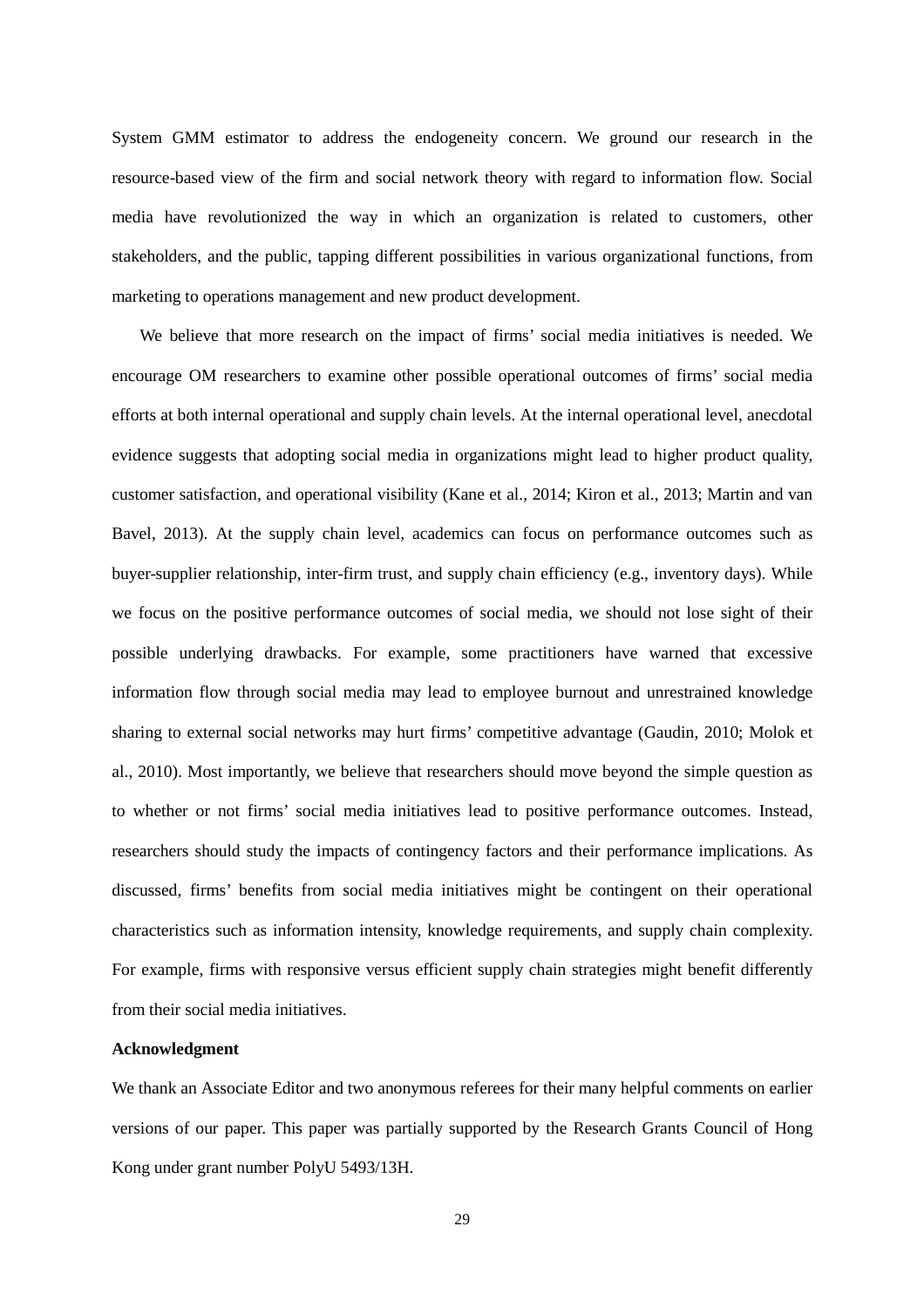### **References**

- Alberghini, E., Cricelli, L., Grimaldi, M., 2014. A methodology to manage and monitor social media inside a company: A case study. *Journal of Knowledge Management* 18 (2), 255-277.
- Amabile, T.M., Khaire, M., 2008. Your organization could use a bigger dose of creativity. *Harvard Business Review* 86, 101-109.
- Aral, S., Brynjolfsson, E., Van Alstyne, M., 2012. Information, technology, and information worker productivity. *Information Systems Research* 23 (3), 849-867.
- Aral, S., Dellarocas, C., Godes, D., 2013. Introduction to the special issue Social media and business transformation: A framework for research. *Information Systems Research* 24 (1), 3-13.
- Aral, S., Van Alstyne, M., 2011. The diversity-bandwidth trade-off. *American Journal of Sociology* 117 (1), 90-171.
- Arellano, M., Bond, S., 1991. Some tests of specification for panel data: Monte Carlo evidence and an application to employment equations. *The Review of Economic Studies* 58 (2), 277-297.
- Arellano, M., Bover, O., 1995. Another look at the instrumental variable estimation of error-components models. *Journal of Econometrics* 68 (1), 29-51.
- Ba, S., Lisic, L. L., Liu, Q., Stallaert, J., 2013. Stock market reaction to green vehicle innovation. *Production and Operations Management* 22 (4), 976-990.
- Bapna, R., Langer, N., Mehra, A., Gopal, R., Gupta, A., 2013. Human capital investments and employee performance: An analysis of IT services industry. *Management Science* 59 (3), 641-658.
- Bardhan, I., Krishnan, V., Lin, S., 2013. Business value of information technology: Testing the interaction effect of IT and R&D on Tobin's Q. *Information Systems Research* 24 (4), 1147-1161.
- Barney, J., 1991. Firm resources and sustained competitive advantage. *Journal of Management* 17 (1), 99-120.
- Bayus, B.L., 2013. Crowdsourcing new product ideas over time: An analysis of the Dell IdeaStorm community. *Management Science* 59 (1), 226-244.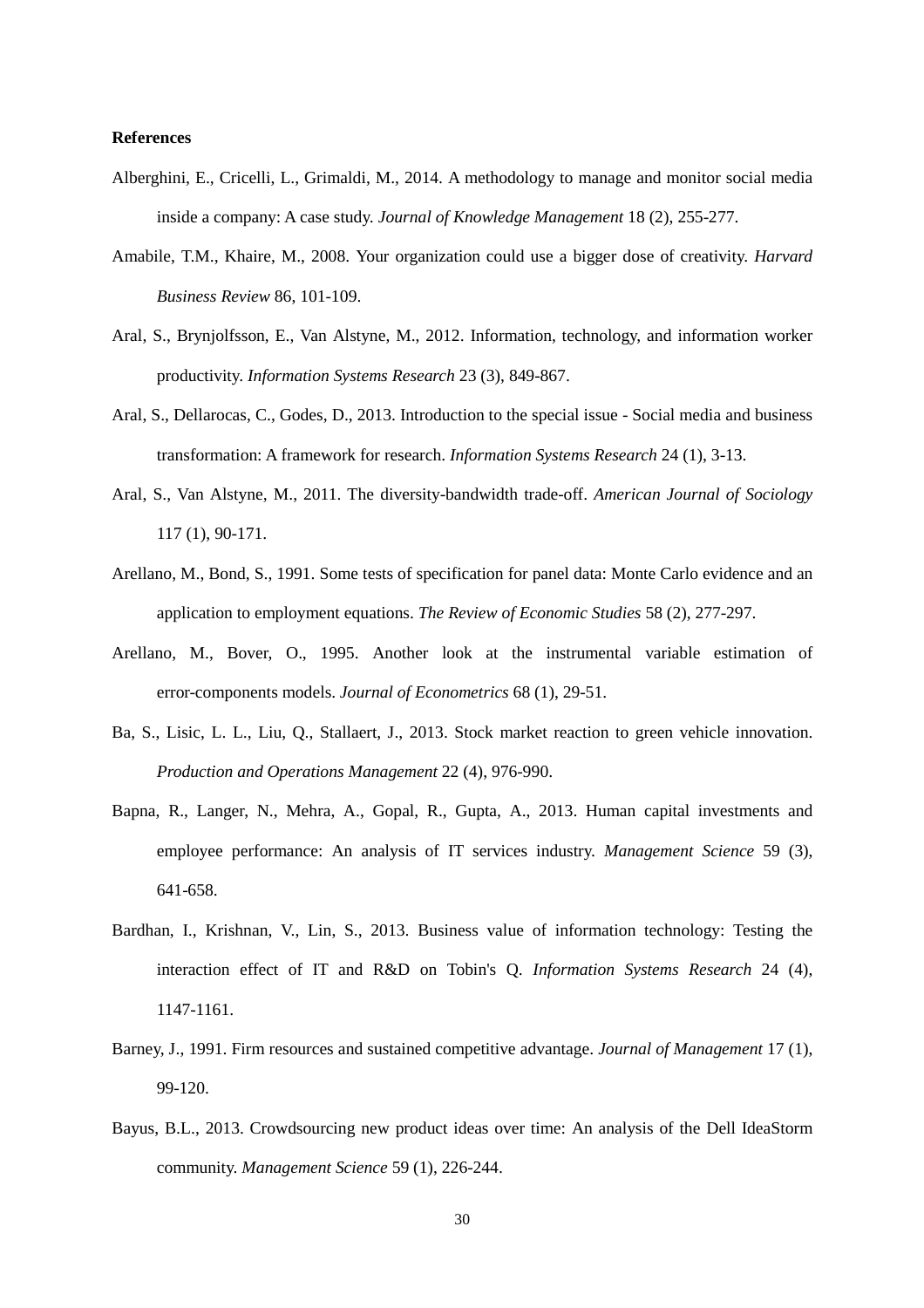- Becker, F., 2007. Organizational ecology and knowledge networks. *California Management Review* 49 (2), 42-61.
- Bellamy, M.A., Ghosh, S., Hora, M., 2014. The influence of supply network structure on firm innovation. *Journal of Operations Management* 32 (6), 357-373.
- Benner, M.J., Tushman, M.L., 2002. Process management and technological innovation: A longitudinal study of the photography and paint industries. *Administrative Science Quarterly* 47 (4), 676-707.
- Benner, M.J., Tushman, M.L., 2003. Exploitation, exploration, and process management: The productivity dilemma revisited. *Academy of Management Review* 28 (2), 238-256.
- Bente, G., Rüggenberg, S., Krämer, N.C., Eschenburg, F., 2008. Avatar-mediated networking: Increasing social presence and interpersonal trust in net-based collaborations. *Human Communication Research* 34 (2) 287-318.
- Bharati, P., Zhang, W., Chaudhury, A., 2015. Better knowledge with social media? Exploring the roles of social capital and organizational knowledge management. *Journal of Knowledge Management* 19 (3), 456-475.
- Bills, S., 2007. BNY Mellon Pools Human Capital in Social Network. *American Banker*, November 9.
- Blundell, R., Bond, S., 1998. Initial conditions and moment restrictions in dynamic panel data models. *Journal of Econometrics* 87 (1), 115-143.
- Burson-Marsteller, 2011. *The Global Social Media Check-up 2011*. Burson-Marsteller, New York.
- Burt, R.S., 1992. *Structural Holes: The Social Structure of Competition*. Harvard University Press, Cambridge, MA.
- Burt, R.S., 2004. Structural holes and good ideas. *American Journal of Sociology* 110 (2), 349-399.
- Cao, J., Basoglu, K.A., Sheng, H., Lowry, P.B., 2015. A systematic review of social networks research in information systems: Building a foundation for exciting future research. *Communications of the Association for Information Systems* 36 (1), 727-758.
- Carter, S., 2012. *Get Bold: Using Social Media to Create a New Type of Social Business*. IBM Press, Upper Saddle River, NJ.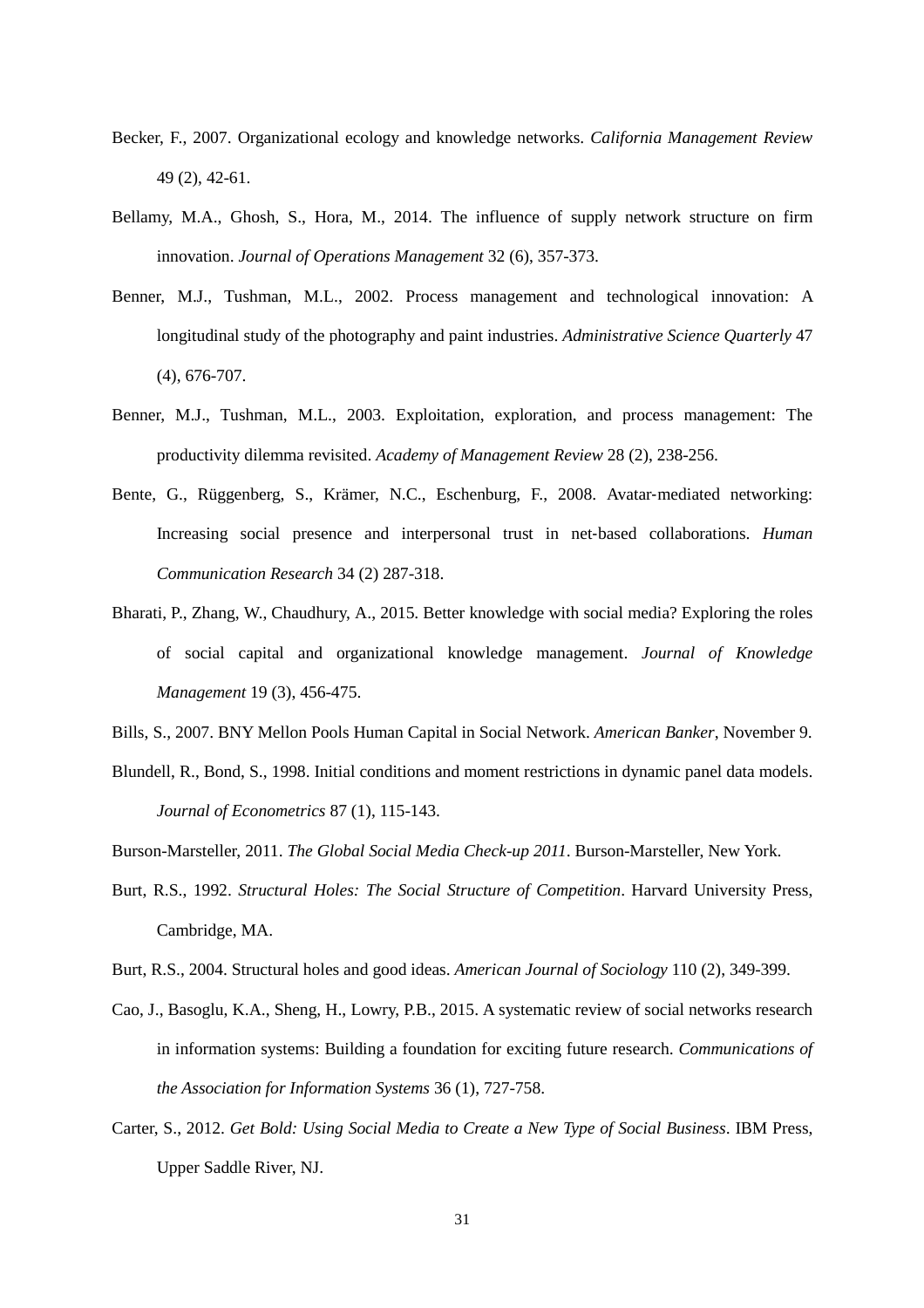- Cassiman, B., Veugelers, R., 2006. In search of complementarily in innovation strategy: Internal R&D and external knowledge acquisition. *Management Science* 52 (1), 68-82.
- Cecere, L., 2010. *Rise of Social Commerce: A Trail Guide for the Social Commerce Pioneer*. Altimeter Group, San Mateo, CA.
- Chevalier, J.A., Mayzlin, D., 2006. The effect of word of mouth on sales: Online book reviews. *Journal of Marketing Research* 43 (3), 345-354.
- Chizema, A., Liu, X., Lu, J., Gao, L., 2015. Politically connected boards and top executive pay in Chinese listed firms. *Strategic Management Journal* 36 (6), 890-906.
- Cho, H.J., Pucik, V., 2004. Reliability and validity of the Fortune Reputation Survey: Measuring innovativeness and quality. *Working Paper 2004-6 IMD*.
- Cho, H.J., Pucik, V., 2005. Relationship between innovativeness, quality, growth, profitability, and market value. *Strategic Management Journal* 26 (6), 555-575.
- Choo, A.S., Linderman, K.W., Schroeder, R.G., 2007. Method and context perspectives on learning and knowledge creation in quality management. *Journal of Operations Management* 25 (4), 918-931.
- Chua, A.Y., Banerjee, S., 2013. Customer knowledge management via social media: the case of Starbucks. *Journal of Knowledge Management*, 17 (2), 237-249.
- Cohen, W., Levinthal, D., 1990. Absorptive capacity: A new perspective on learning and innovation. *Administrative Science Quarterly* 35 (1), 128-152.
- Cousins, P.D., Menguc, B., 2006. The implications of socialization and integration in supply chain management. *Journal of Operations Management* 24 (5), 604-620.
- Crouse, P., Doyle, W., Young, J.D., 2011. Trends, roles, and competencies in human resource management practice: A perspective from practitioners in Halifax, Canada. *The ASBBS Annual Conference*, Las Vegas, NV.
- Cui, A.S., O'Connor, G., 2012. Alliance portfolio resource diversity and firm innovation. *Journal of Marketing* 76 (4), 24-43.
- Dahl, M.S., Pedersen, C.Ø., 2004. Knowledge flows through informal contacts in industrial clusters: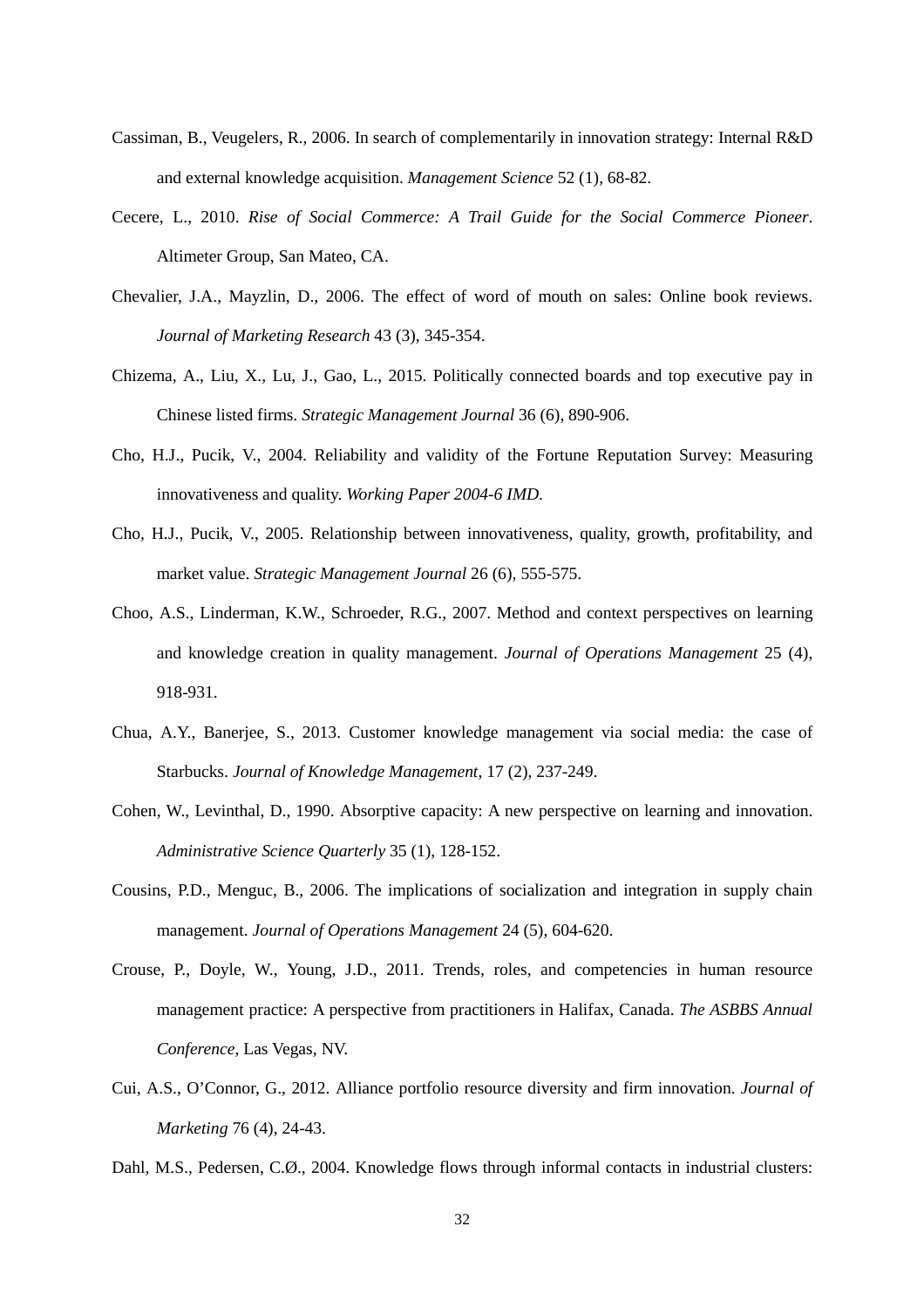Myth or reality?. *Research Policy* 33 (10), 1673-1686.

- Dahlander, L., Frederiksen, L., 2012. The core and cosmopolitans: A relational view of innovation in user communities. *Organization Science* 23 (4), 988-1007.
- Dehning, B., Richardson, V.J., Zmud, R.W., 2007. The financial performance effects of IT-based supply chain management systems in manufacturing firms. *Journal of Operations Management* 25 (4), 806-824.
- Dezsö, C.L., Ross, D.G., 2012. Does female representation in top management improve firm performance? A panel data investigation. *Strategic Management Journal* 33 (9), 1072-1089.
- Dou, Y., Niculescu, M.F., Wu, D.J., 2013. Engineering optimal network effects via social media features and seeding in markets for digital goods and services. *Information Systems Research* 24 (1), 164-185.
- Dutta, S., Narasimhan, O.M., Rajiv, S., 2005. Conceptualizing and measuring capabilities: Methodology and empirical application. *Strategic Management Journal* 26 (3), 277-285.
- Edwards, J., 2012. *Meet the 30 Biggest Social Media Advertisers of 2012*. Business Insider, New York.
- Eng, T.Y., Quaia, G., 2009. Strategies for improving new product adoption in uncertain environments: A selective review of the literature. *Industrial Marketing Management* 38 (3), 275-282.
- Epstein, J.D., 2011. Banks turning online rants into compliments. *Buffalo News* (January 30), P9.
- Eroglu, C., Hofer, C., 2011. Lean, leaner, too lean? The inventory-performance link revisited. *Journal of Operations Management* 29 (4), 356-369.
- Fader, P.S., Winer, R.S., 2012. Introduction to the special issue on the emergence and impact of user-generated content. *Marketing Science* 31 (3), 369-371.
- Flannery, M.J., Hankins, K.W., 2013. Estimating dynamic panel models in corporate finance. *Journal of Corporate Finance* 19, 1-19.
- Forman, C., Ghose, A., Wiesenfeld, B., 2008. Examining the relationship between reviews and sales: The role of reviewer identity disclosure in electronic markets. *Information Systems Research* 19 (3), 291-313.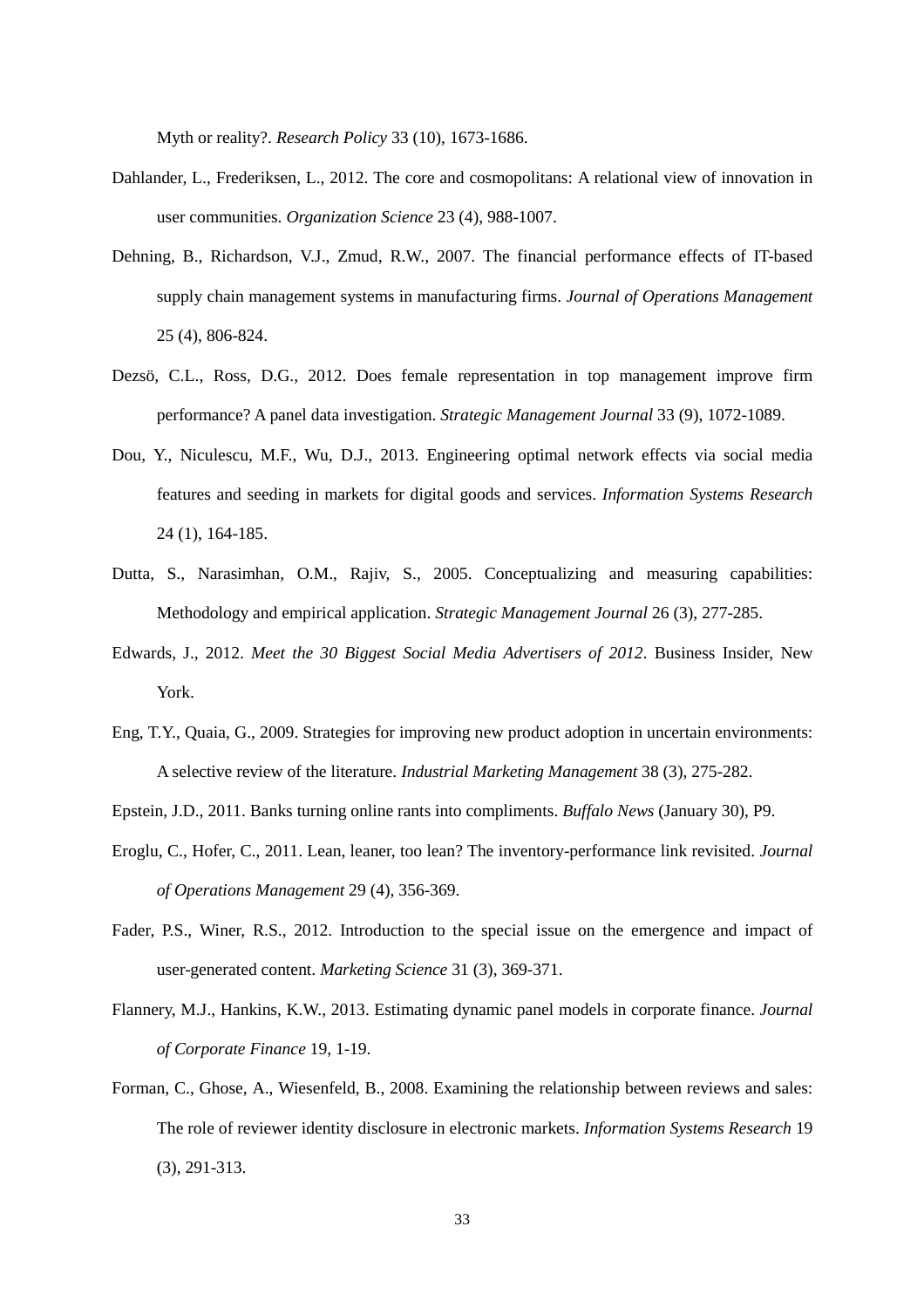- Gallaugher, J., Ransbotham, S., 2010. Social media and customer dialog management at Starbucks. *MIS Quarterly Executive* 9 (4), 197-212.
- Gamboa, A.M., Gonçalves, H.M., 2014. Customer loyalty through social networks: Lessons from Zara on Facebook. *Business Horizons* 57 (6), 709-717.
- Gassmann, O., 2001. Multicultural teams: Increasing creativity and innovation by diversity. *Creativity and Innovation Management* 10 (2), 88-95.
- Gaudin, S., 2010. Experts warn of the dark side of enterprise 2.0. *Computerworld*, http://www.computerworld.com/article/2519038/social-business/experts-warn-of-the-dark-sideof-enterprise-2-0.html.
- Gnyawali, D.R., Fan, W., Penner, J., 2010. Competitive actions and dynamics in the digital age: An empirical investigation of social networking firms. *Information Systems Research* 21 (3), 594-613.
- Goulart, K., 2012. GE brings social collaboration to life with Colab. *Enterprise CIO Decisions* 15, 13-16.
- Gu, B., Ye, Q., 2014. First step in social media: Measuring the influence of online management responses on customer satisfaction. *Production and Operations Management* 23 (4), 570-582.
- Gutiérrez Gutiérrez, L.J., Bustinza, O.F., Molina, V.B., 2012. Six sigma, absorptive capacity and organisational learning orientation. *International Journal of Production Research* 50 (3), 661-675.
- Harvard Business Review Analytic Services, 2010. *The New Conversation: Taking Social Media from Talk to Action*. Harvard Business Review, Boston, MA.
- Hendricks, K.B., Singhal, V.R., Zhang, R., 2009. The effect of operational slack, diversification, and vertical relatedness on the stock market reaction to supply chain disruptions. *Journal of Operations Management* 27 (3), 233-246.
- Henschen, D., 2010. Wendy's taps text analytics to mine customer feedback. *InformationWeek*, http://www.informationweek.com/software/operating-systems/wendys-taps-text-analytics-to-mi ne-customer-feedback-/d/d-id/1087761.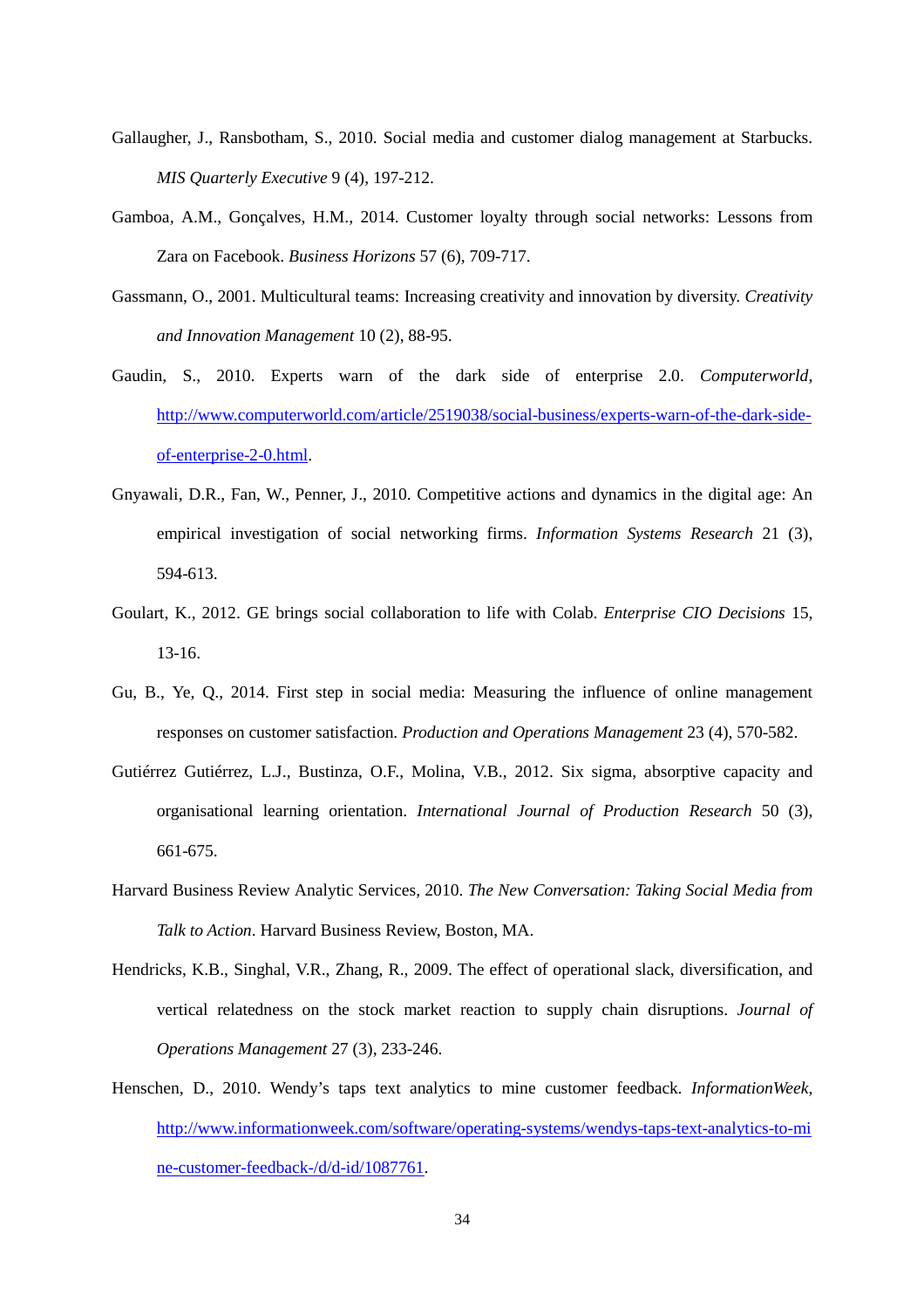- Hitt, M.A., Carnes, C.M., Xu, K., 2016a. A current view of resource based theory in operations management: A response to Bromiley and Rau. *Journal of Operations Management* 41, 107-109.
- Hitt, M.A., Xu, K., Carnes, C.M., 2016b. Resource based theory in operations management research. *Journal of Operations Management* 41, 77-94.
- Hult, G.T.M., Ketchen, D.J., Slater, S.F., 2004. Information processing, knowledge development, and strategic supply chain performance. *Academy of Management Journal* 47 (2), 241-253.
- Jacobs, B.W., Swink, M., Linderman, K., 2015. Performance effects of early and late Six Sigma adoptions. *Journal of Operations Management* 36, 244-257.
- Johnson, P.F., Klassen, R.D., Leenders, M.R., Awaysheh, A., 2007. Utilizing e-business technologies in supply chains: The impact of firm characteristics and teams. *Journal of Operations Management* 25 (6), 1255-1274.
- Kahn, K.B., 2001. Market orientation, interdepartmental integration, and product development performance. *Journal of Product Innovation Management* 18 (5), 314-323.
- Kane, G.C., Palmer, D., Phillips, A.N., Kiron, D., Buckley, N., 2014. *Moving Beyond Marketing: Generating Social Business Value Across the Enterprise*. MIT Sloan Management Review, Cambridge, MA.
- Kankanhalli, A., Tan, B.C., Wei, K.K., 2005. Contributing knowledge to electronic knowledge repositories: An empirical investigation. *MIS Quarterly* 29 (1), 113-143.
- Kaplan, A.M., Haenlein, M., 2010. Users of the world, unite! The challenges and opportunities of social media. *Business Horizons* 53 (1), 59-68.
- Kim, D.Y., Kumar, V., Kumar, U., 2012. Relationship between quality management practices and innovation. *Journal of Operations Management* 30 (4), 295-315.
- Kiron, D., Palmer, D., Phillips, A.N., Berkman, R., 2013. *Social Business: Shifting Out of First Gear*. MIT Sloan Management Review, Cambridge, MA.
- Kiron, D., Palmer, D., Phillips, A.N., Kruschwitz, N., 2012. *Social Business: What Are Companies Really Doing?* MIT Sloan Management Review, Cambridge, MA.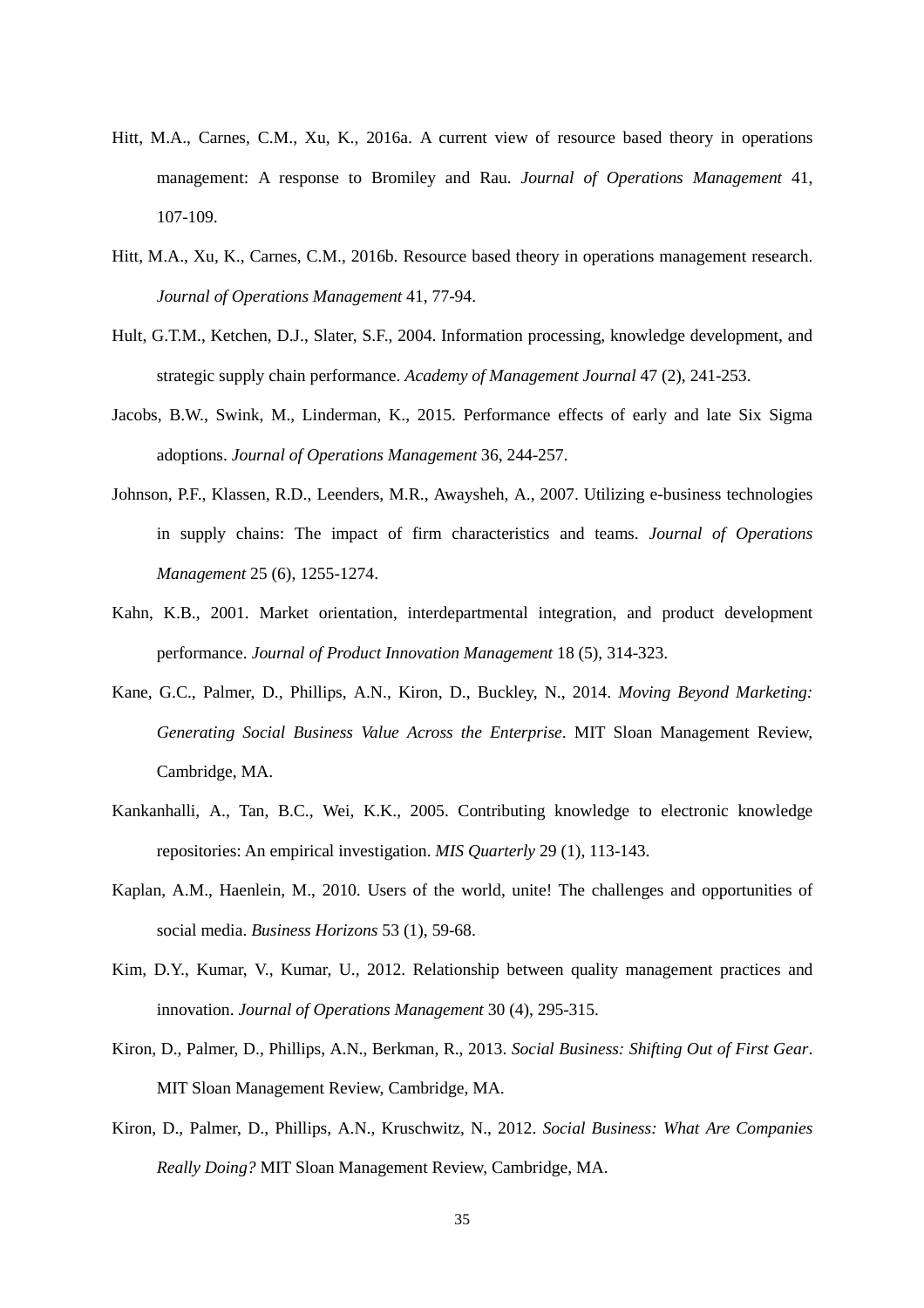- Kiviet, J.F., 1995. On bias, inconsistency, and efficiency of various estimators in dynamic panel data models. *Journal of Econometrics* 68 (1), 53-78.
- Kortmann, S., Gelhard, C., Zimmermann, C., Piller, F.T., 2014. Linking strategic flexibility and operational efficiency: The mediating role of ambidextrous operational capabilities. *Journal of Operations Management* 32 (7), 475-490.
- Koufteros, X., Vonderembse, M., Jayaram, J., 2005. Internal and external integration for product development: The contingency effects of uncertainty, equivocality, and platform strategy. *Decision Sciences* 36 (1), 97-133.
- Kusunoki, K., Nonaka, I., Nagata, A., 1998. Organizational capabilities in product development of Japanese firms: A conceptual framework and empirical findings. *Organization Science* 9 (6), 699-718.
- Kwong, W.J., Norton, E.C., 2007. The effect of advertising on pharmaceutical innovation. *Review of Industrial Organization* 31 (3), 221-236.
- Leonardi, P.M., 2007. Activating the informational capabilities of information technology for organizational change. *Organization Science* 18 (5), 813-831.
- Leonardi, P.M., 2014. Social media, knowledge sharing, and innovation: Toward a theory of communication visibility. *Information Systems Research* 25 (4), 796-816.
- Leonardi, P.M., Huysman, M., Steinfield, C., 2013. Enterprise social media: Definition, history, and prospects for the study of social technologies in organizations. *Journal of Computer*‐*Mediated Communication* 19 (1), 1-19.
- Lesser, E. Prusak, L., 2000. Communities of practice, social capital, and organizational knowledge. In E. Lesser, M.A. Fontaine, J.A. Slusher, (Eds.), *Knowledge and Communities*, Butterworth-Heinemann, Boston, MA, 123-131.
- Levin, D.Z., Cross, R., 2004. The strength of weak ties you can trust: The mediating role of trust in effective knowledge transfer. *Management Science* 50 (11), 1477-1490.
- Li, E.Y., Loh, S., Evans, C., Lorenzi, F., 2013. *Organizations and Social Networking: Utilizing Social Media to Engage Consumers*. IGI Global, Hershey, PA.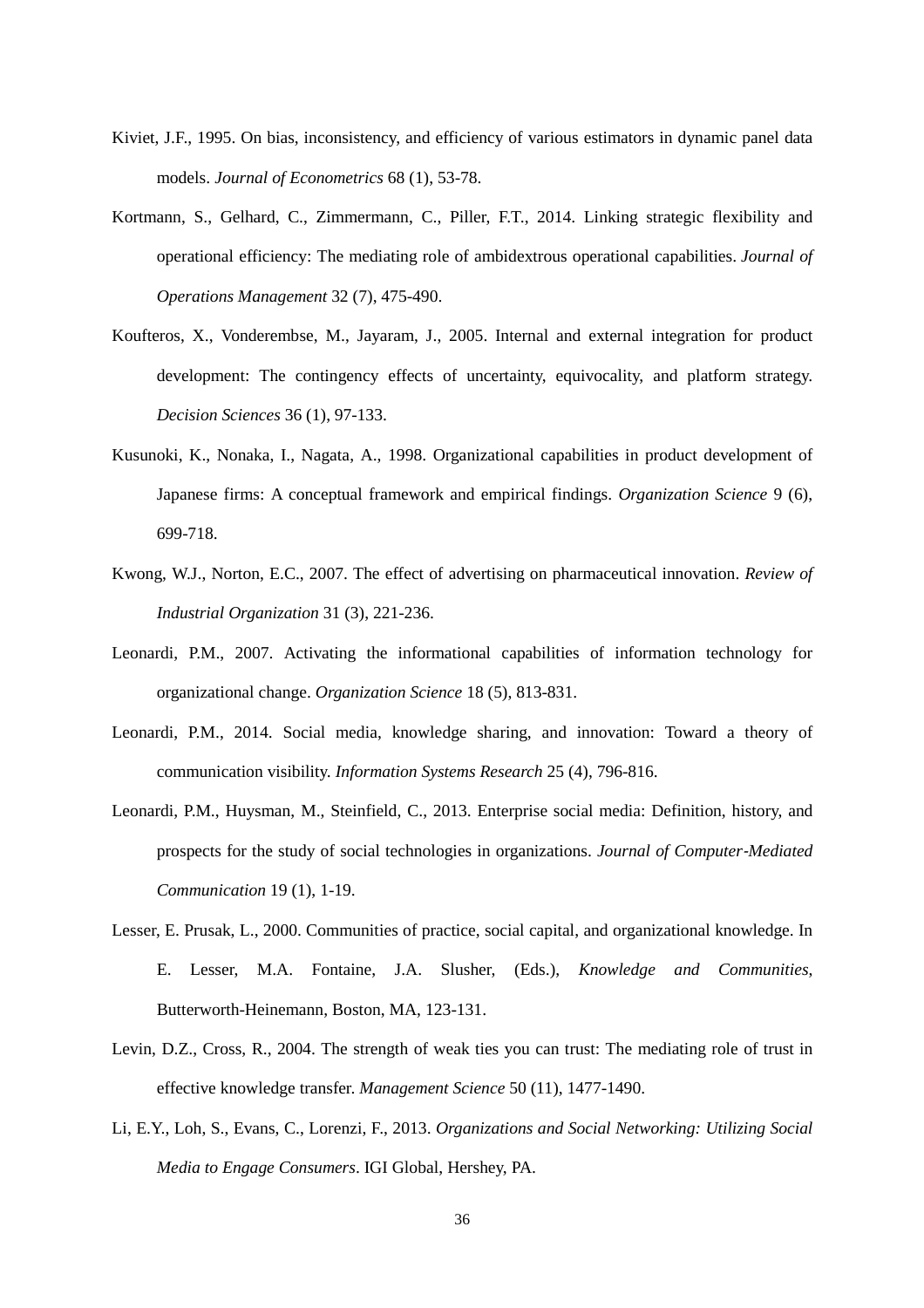- Li, S., Shang, J., Slaughter, S.A., 2010. Why do software firms fail? Capabilities, competitive actions, and firm survival in the software industry from 1995 to 2007. *Information Systems Research* 21 (3), 631-654.
- Li, Y.M., Chen, H.M., Liou, J.H., Lin, L.F., 2014. Creating social intelligence for product portfolio design. *Decision Support Systems* 66, 123-134.
- Lou, D., 2014. Attracting investor attention through advertising. *Review of Financial Studies*, 27 (6), 1797-1829.
- Luo, X., Zhang, J., Duan, W., 2013. Social media and firm equity value. *Information Systems Research* 24 (1), 146-163.
- Martin, A., van Bavel, R., 2013. *Assessing the Benefits of Social Networks for Organizations*. Publications Office of the European Union, Luxembourg.
- Martini, A., Massa, S., Testa, S., 2014. Customer co-creation projects and social media: The case of Barilla of Italy. *Business Horizons* 57 (3), 425-434.
- Molina, L.M., Lloréns-Montes, J., Ruiz-Moreno, A., 2007. Relationship between quality management practices and knowledge transfer. *Journal of Operations Management* 25 (3), 682-701.
- Molok, N.N.A., Chang, S., Ahmad, A., 2010. Information leakage through online social networking: Opening the doorway for advanced persistence threats. *The 8th Australian Information Security Management Conference*, Perth, Australia.
- Mukherji, P., Sorescu, A., Prabhu, J.C., Chandy, R.K., 2011. Behemoths at the gate: How incumbents take on acquisitive entrants (and why some do better than others). *Journal of Marketing* 75 (5), 53-70.
- Nguyen, B., Yu, X., Melewar, T.C., Chen, J., 2015. Brand innovation and social media: Knowledge acquisition from social media, market orientation, and the moderating role of social media strategic capability. *Industrial Marketing Management* 51, 11-25.
- Oettl, A., Agrawal, A., 2008. International labor mobility and knowledge flow externalities. *Journal of International Business Studies*, 39 (8), 1242-1260.

Peng, D.X., Schroeder, R.G., Shah, R., 2008. Linking routines to operations capabilities: A new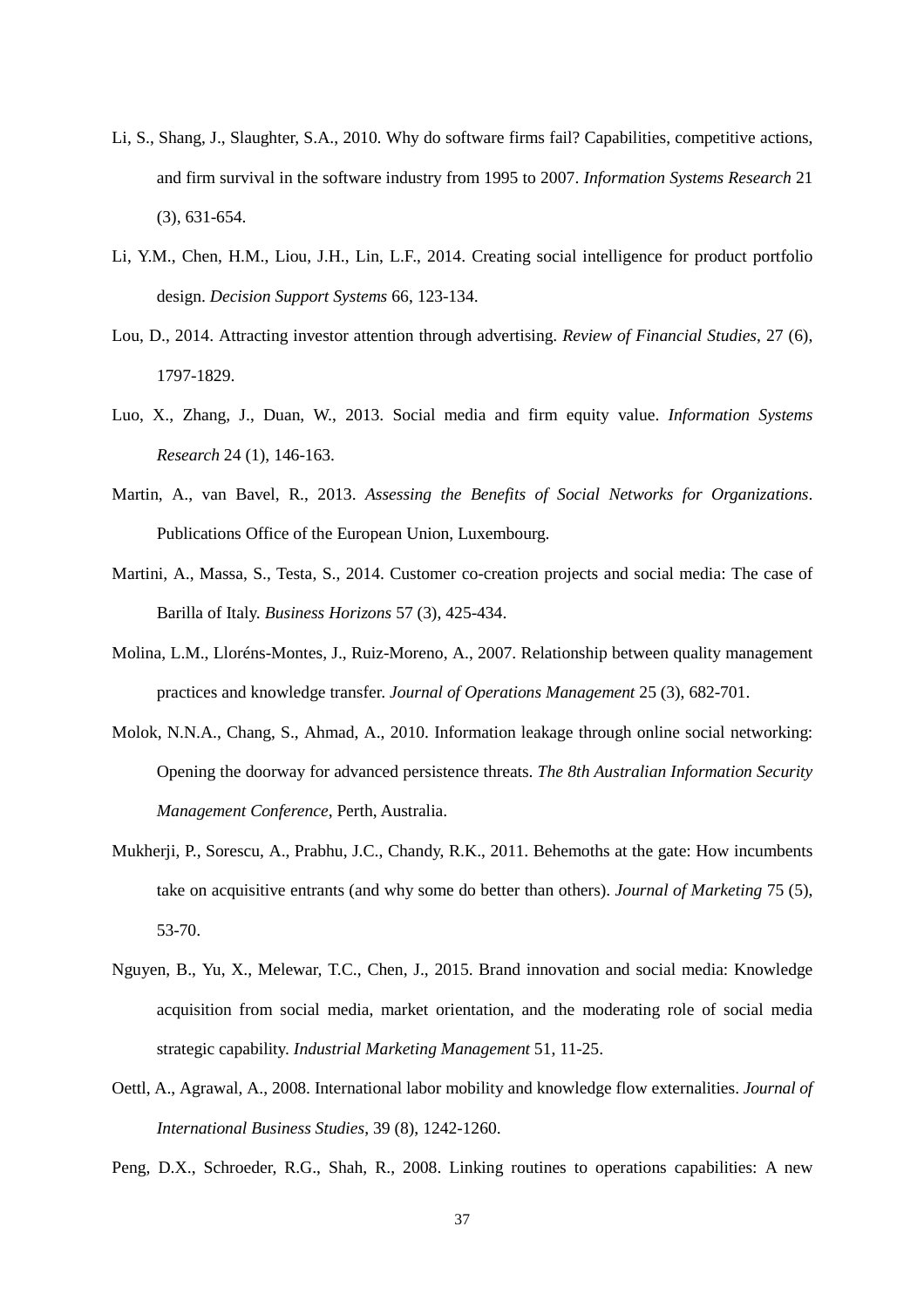perspective. *Journal of Operations Management* 26 (6), 730-748.

- Pirinsky, C., Wang, Q., 2006. Does corporate headquarters location matter for stock returns?. *Journal of Finance* 61 (4), 1991-2015.
- Piskorski, M.J., 2011. Social strategies that work. *Harvard Business Review* 89 (11), 116-122.
- PR Newswire, 2012. Spredfast to provide Caterpillar with social engagement across the enterprise. http://www.prnewswire.com/news-releases/spredfast-to-provide-caterpillar-with-social-engage ment-across-the-enterprise-183906251.html.
- Qualman, E., 2010. *Socialnomics: How Social Media Transforms the Way We Live and Do Business*. Wiley, New York.
- Rabinovich, E., Dresner, M.E., Evers, P.T., 2003. Assessing the effects of operational processes and information systems on inventory performance. *Journal of Operations Management* 21 (1), 63-80.
- Rishika, R., Kumar, A., Janakiraman, R., Bezawada, R., 2013. The effect of customers' social media participation on customer visit frequency and profitability: An empirical investigation. *Information Systems Research* 24 (1), 108-127.
- Rodan, S., Galunic, D.C., 2004. More than network structure: How knowledge heterogeneity influences managerial performance and innovativeness. *Strategic Management Journal* 25, 541-556.
- Roodman, D., 2009. How to do xtabond2: An introduction to difference and system GMM in Stata. *Stata Journal* 9 (1), 86-136.
- Sanders, N.R., 2007. An empirical study of the impact of e-business technologies on organizational collaboration and performance. *Journal of Operations Management* 25 (6), 1332-1347.
- Schroeder, R.G., Linderman, K., Liedtke, C., Choo, A.S., 2008. Six Sigma: Definition and underlying theory. *Journal of Operations Management* 26 (4), 536-554.
- Sodero, A.C., Rabinovich, E., Sinha, R.K., 2013. Drivers and outcomes of open-standard interorganizational information systems assimilation in high-technology supply chains. *Journal of Operations Management* 31 (6), 330-344.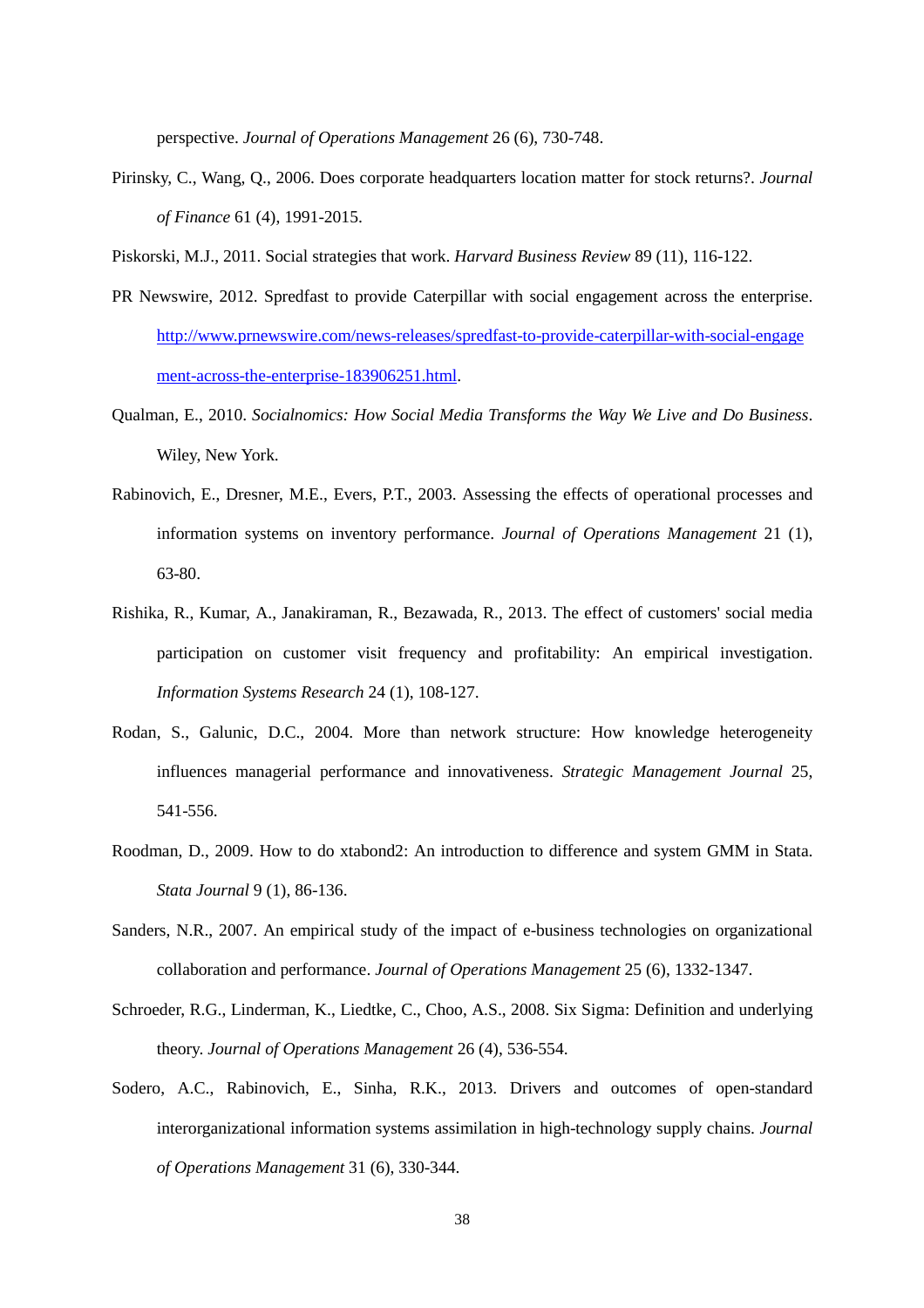- Staw, B.M., Epstein, L.D., 2000. What bandwagons bring: Effects of popular management techniques on corporate performance, reputation, and CEO pay. *Administrative Science Quarterly* 45 (3), 523-556.
- Subramaniam, M., Youndt, M.A., 2005. The influence of intellectual capital on the types of innovative capabilities. *Academy of Management Journal* 48 (3), 450-463.
- Szulanski, G., 1996. Exploring internal stickiness: Impediments to the transfer of best practice within the firm. *Strategic Management Journal* 17 (S2), 27-43.
- Tanriverdi, H., 2005. Information technology relatedness, knowledge management capability, and performance of multibusiness firms. *MIS Quarterly* 29 (2), 311-334.
- Thomas, K.J., Akdere, M., 2013. Social media as collaborative media in workplace learning. *Human Resource Development Review* 12 (3), 329-344.
- Treem, J.W., Leonardi, P.M., 2012. Social media use in organizations: Exploring the affordances of visibility, editability, persistence, and association. *Communication Yearbook* 36, 143-189.
- Tsai, W., 2001. Knowledge transfer in intraorganizational networks: Effects of network position and absorptive capacity on business unit innovation and performance. *Academy of Management Journal* 44 (5), 996-1004.
- Tuertscher, P., Garud, R., Kumaraswamy, A., 2014. Justification and interlaced knowledge at ATLAS, CERN. *Organization Science* 25 (6), 1579-1608.
- Vaidyanathan, G., Devaraj, S., 2008. The role of quality in e-procurement performance: An empirical analysis. *Journal of Operations Management* 26 (3), 407-425.
- Vandaie, R., Zaheer, A., 2014. Alliance partners and firm capability: Evidence from the motion picture industry. *Organization Science* 26 (1), 22-36.
- Wade, M., Hulland, J., 2004. The resource-based view and information systems research: Review, extension, and suggestions for future research. *MIS Quarterly* 28 (1), 107-142.
- Wintoki, M.B., Linck, J.S., Netter, J.M., 2012. Endogeneity and the dynamics of internal corporate governance. *Journal of Financial Economics* 105 (3), 581-606.
- Wu, L., 2013. Social network effects on productivity and job security: Evidence from the adoption of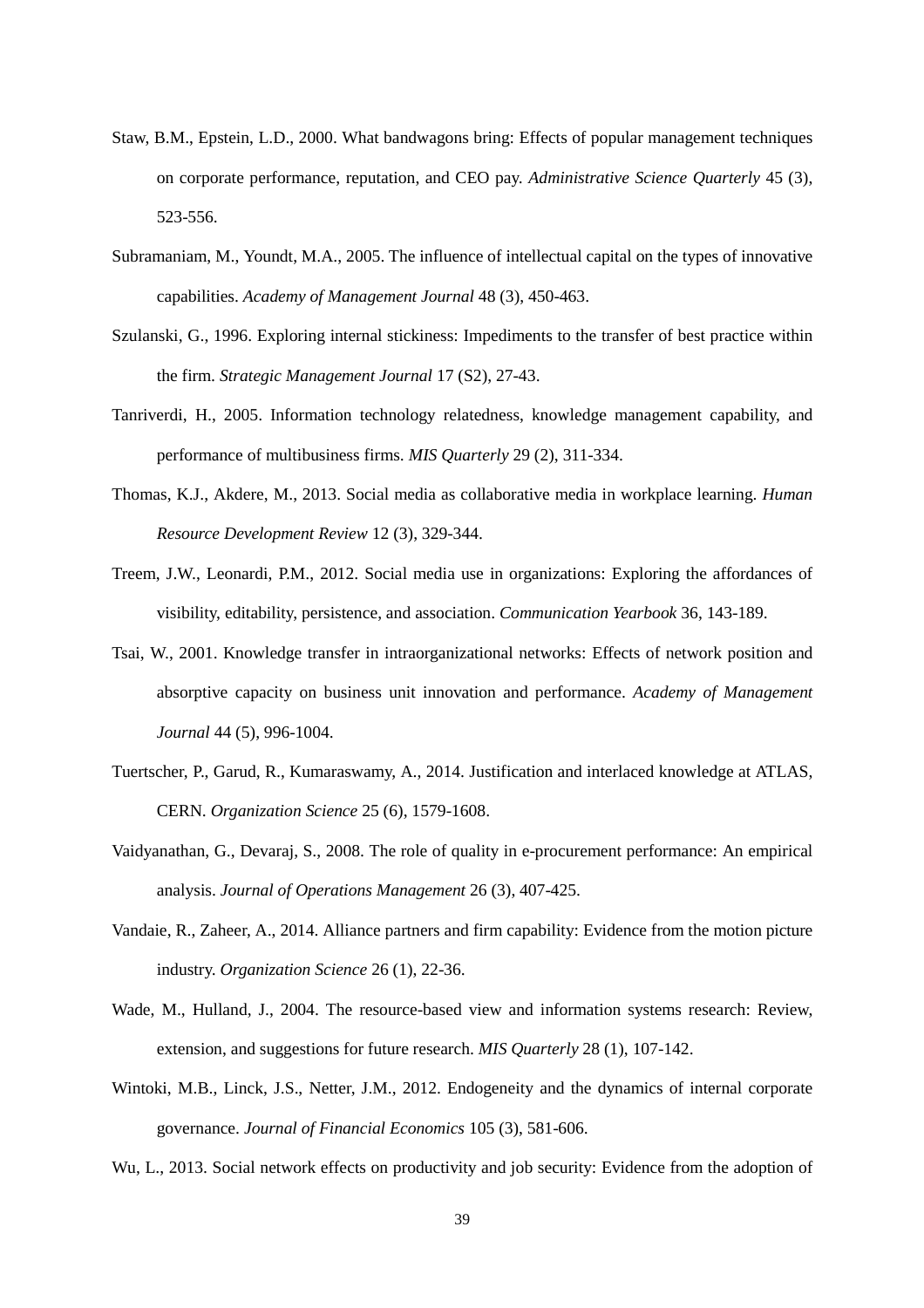a social networking tool. *Information Systems Research* 24 (1), 30-51.

- Wu, S.J., Melnyk, S.A., Flynn, B.B., 2010. Operational capabilities: The secret ingredient. *Decision Sciences* 41 (4), 721-754.
- Yli‐Renko, H., Autio, E., Sapienza, H.J., 2001. Social capital, knowledge acquisition, and knowledge exploitation in young technology‐based firms. *Strategic Management Journal* 22 (6‐7), 587-613.
- Zhang, G.P., Xia, Y., 2013. Does quality still pay? A reexamination of the relationship between effective quality management and firm performance. *Production and Operations Management* 22 (1), 120-136.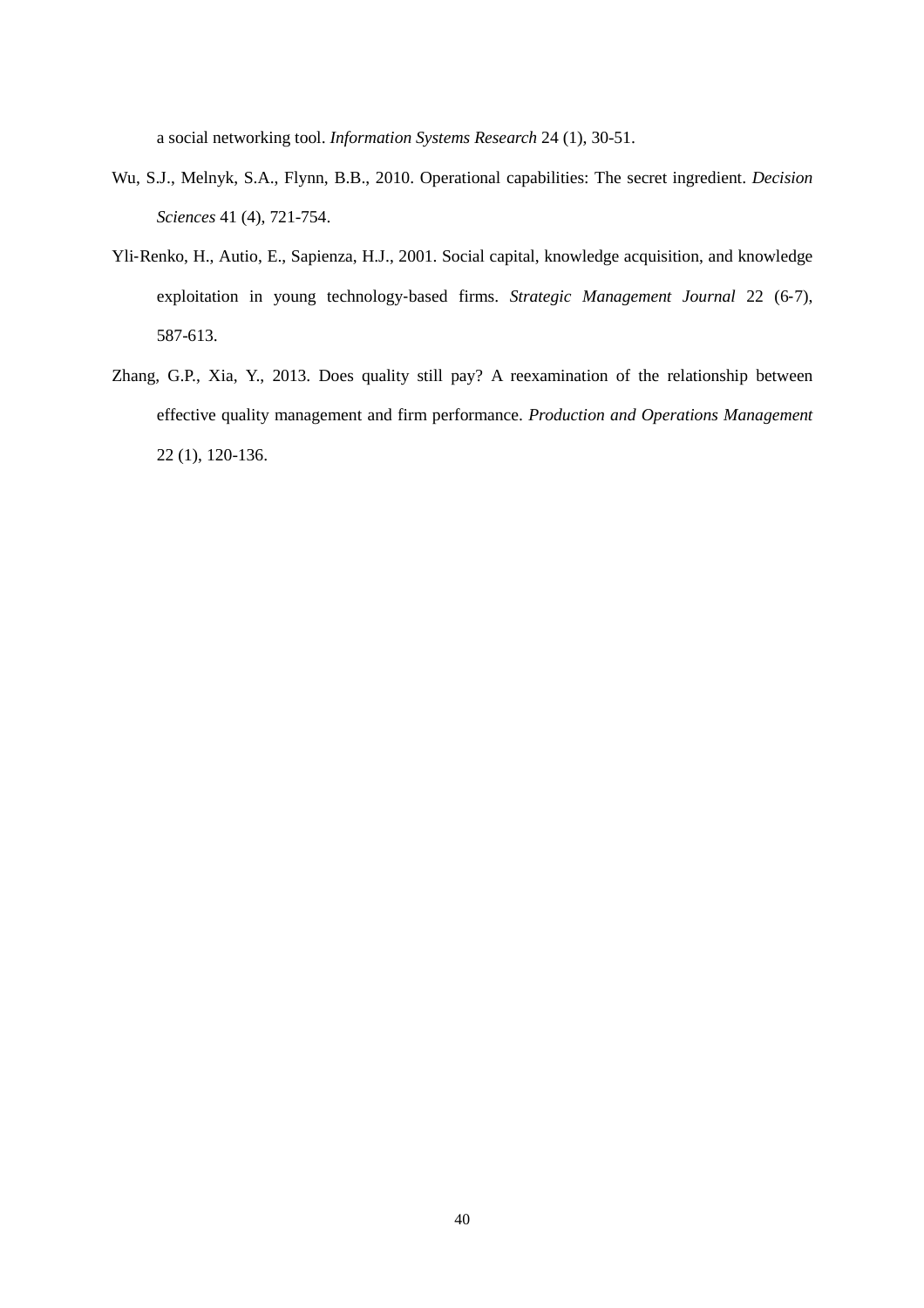| Category                                                      | Example                             | Date              | Text extracted from Factiva                                                                                                                                                                                                                                                                                                                                                                                                                                                                                                                                            |
|---------------------------------------------------------------|-------------------------------------|-------------------|------------------------------------------------------------------------------------------------------------------------------------------------------------------------------------------------------------------------------------------------------------------------------------------------------------------------------------------------------------------------------------------------------------------------------------------------------------------------------------------------------------------------------------------------------------------------|
|                                                               | <b>Unisys Corp</b><br>(UIS)         | 11<br>Dec<br>2010 | At Unisys, we have launched My site earlier this year, which is our<br>equivalent of Facebook. What has happened because of this is, all<br>our employees across the world have a platform to talk about the<br>work they are doing, ask questions to each other, and share best<br>practices. My site has been giving employees constant access to<br>everyone, including top management.                                                                                                                                                                             |
| Employee<br>Collaboration<br>and Internal<br>Communication    | ConocoPhillips<br>(COP)             | 23<br>Mar<br>2009 | The Houston-based ConocoPhillips has developed about 100 online<br>knowledge sharing networks, which are used by about 9,500, or<br>28% of its worldwide employees to post questions and find answers<br>from colleagues.                                                                                                                                                                                                                                                                                                                                              |
|                                                               | Honeywell<br>(HON)                  | 18 Apr<br>2007    | Connectbeam, Inc., a leading provider of enterprise social software,<br>announced today that it has been chosen by global technology<br>company Honeywell (NYSE: HON) to provide social bookmarking<br>and tagging, expertise location, and enterprise social networking<br>capabilities to Honeywell employees. Using Connectbeam software,<br>Honeywell knowledge workers will be able to locate and manage<br>information together while easily networking with each other's<br>knowledge, interests and skills in a secure, behind the firewall<br>implementation. |
|                                                               | Arrow<br>Electronics<br>(ARW)       | 11 Feb<br>2011    | Assisting resellers with collaborating on sales opportunities and<br>building relationships with other resellers, system integrators and<br>other solution providers, Arrow Enterprise Computing Solutions, a<br>business segment of Arrow Electronics Inc., launched a social<br>networking site called Virtual Bench initially for its North American<br>IBM channel community. Over time, the network will be continually<br>extended to include other Arrow ECS supplier lines.                                                                                    |
| Interfirm<br>Cooperation<br>and Supply<br>Chain<br>Management | General<br>Electric<br>(GE)         | 24<br>May<br>2011 | Just as LinkedIn was developed for professional networking, and<br>Facebook for social networking, Aravo Assure (TM) was developed<br>to harness the power of collaborative networks to drive more<br>efficient, effective business-to-business relationships for companies<br>of all sizes. Starting this month, GE will provide access to Aravo<br>Assure(TM) to its 750,000 suppliers to simplify processes and data<br>requirements associated with selling goods and services to GE.                                                                              |
|                                                               | American<br><b>Express</b><br>(AXP) | 28 Jul<br>2008    | American Express Business Travel announced plans to launch a<br>business-to-business online networking community for the corporate<br>A first-of-its-kind<br>travel<br>industry.<br>resource,<br>BusinessTravelConnexion.com will bring together a consortium of<br>industry decision makers, suppliers, and experts in the industry's<br>most extensive online, community platform.                                                                                                                                                                                   |
| New Product                                                   | Dell<br>(DELL)                      | 16 Feb<br>2007    | At Dell IdeaStorm (www.dellideastorm.com), users are asked to<br>post ideas for new products and feedback on current Dell offerings.<br>Users can rate ideas, using a voting function similar to popular<br>social news site Digg. Dell said it would use some of that feedback<br>in developing new products.                                                                                                                                                                                                                                                         |
| Development<br>and Idea<br>Generation                         | Deutsche Bank<br>(DB)               | 14 Oct<br>2010    | Deutsche Bank's global transaction business unit announced it is<br>introducing an online community forum where clients can engage<br>with bank staff in the development of new products. With the theme<br>"Drive DB!", the Web 2.0-based community site lets clients                                                                                                                                                                                                                                                                                                 |
|                                                               |                                     |                   | participate in steering product design and development through<br>online voting, debates and information sharing with other clients<br>and with product, sales and service experts at Deutsche Bank.                                                                                                                                                                                                                                                                                                                                                                   |
|                                                               | Hyundai<br>Motor                    | 9 Feb<br>2009     | Hyundai Motor America today announced it has partnered with<br>the technology leader in on-demand<br>Passenger,<br>Customer                                                                                                                                                                                                                                                                                                                                                                                                                                            |

A sample of social media initiatives.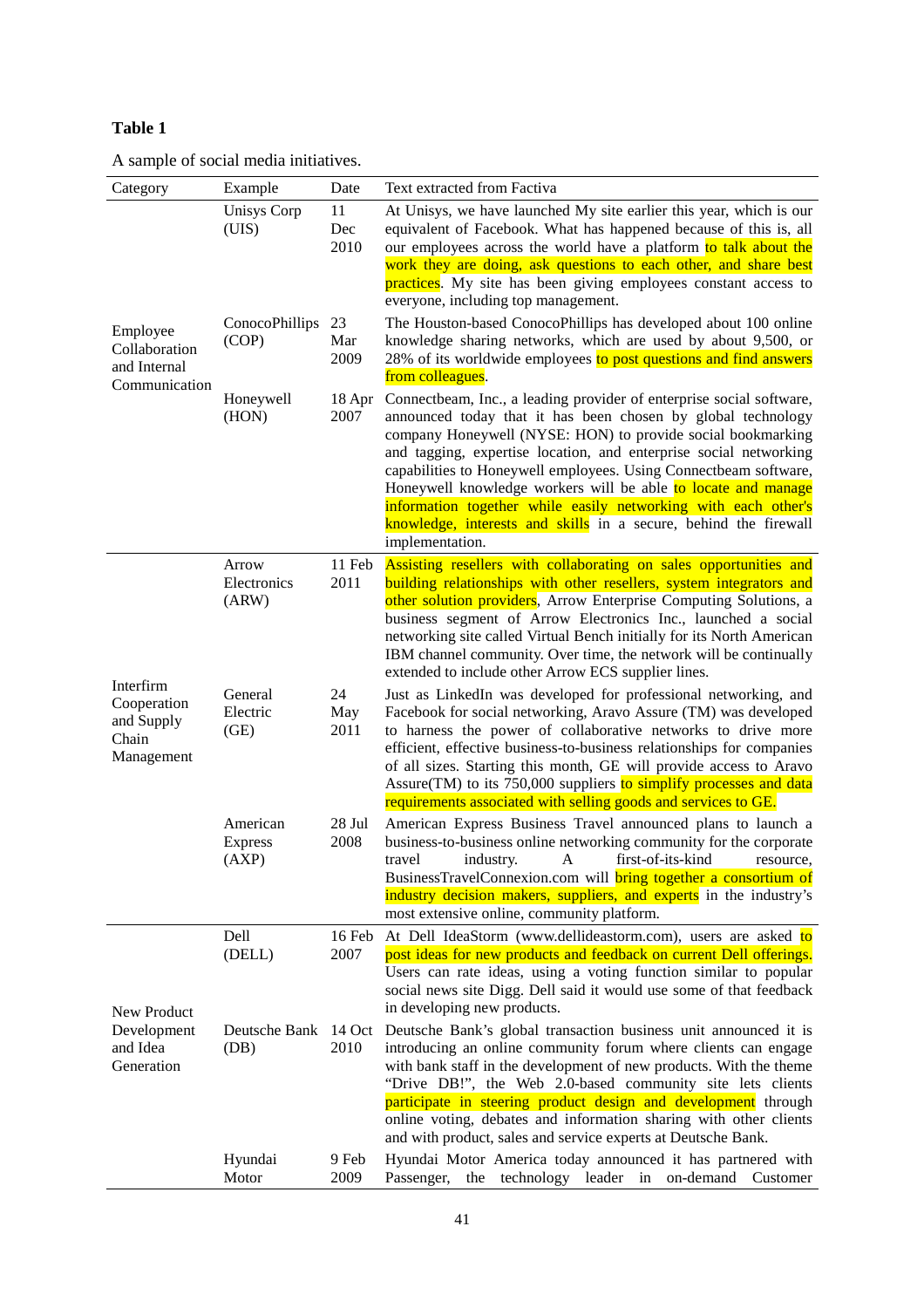|                                                                  | (HYMTF)                            |                          | Collaboration, to create the "Hyundai Think Tank," a private online<br>community for Hyundai owners. Hyundai Think Tank members will<br>help shape the future of the brand and new products through online<br>discussions, facilitated meetings with executives and other activities.                                                                                                                                                                                                                |
|------------------------------------------------------------------|------------------------------------|--------------------------|------------------------------------------------------------------------------------------------------------------------------------------------------------------------------------------------------------------------------------------------------------------------------------------------------------------------------------------------------------------------------------------------------------------------------------------------------------------------------------------------------|
|                                                                  | Sears<br>(SHLD)                    | 24<br>Aug<br>2011        | In its latest initiative to support America's military members, Sears<br>has teamed with Rebuilding Together to conduct "Operation Rebuild<br>for Heroes at Home," a social media contest that gives communities<br>across the U.S. the opportunity to help servicemen and women in                                                                                                                                                                                                                  |
| Public<br>Relations and<br>Corporate<br>Social<br>Responsibility | Merck<br>(MRK)                     | 2011                     | need.<br>10 Feb Merck Serono, a division of Merck, today announced the launch of<br>UniteMS.net, a groundbreaking international social network<br>designed specifically for people living with and affected by multiple<br>sclerosis (MS) around the world. UniteMS is intended to offer a<br>digital venue for the MS community to empower themselves<br>through best in class information, gain inspiration from worldwide<br>stories of hope, and explore a trusted environment with the most and |
|                                                                  | Western Union<br>(WU)              | 27 Oct<br>2008           | easiest avenues to communicate with peers.<br>The Western Union Company (NYSE:WU) and the Western Union<br>Foundation today announced the launch of a new online platform<br>for<br>social<br>giving,<br>'Our<br>World<br>Gives':<br>http://apps.facebook.com/ourworldgives. Aimed at reaching the 18<br>million members of the Facebook social networking site, the<br>program seeks to increase awareness of critical social issues and<br>charitable community spirit.                            |
|                                                                  | (DAL)                              | 2010                     | Delta Air Lines 30 Jun Delta Air Lines is expanding its use of social media as a customer<br>service tool, launching a pilot program this month with a five-person<br>team to respond to customer concerns sent to the airline on Twitter.                                                                                                                                                                                                                                                           |
| Customer<br>Service and<br>Customer<br>Relationship              | Royal Bank of<br>Scotland<br>(RBS) | 16<br><b>Nov</b><br>2011 | The Royal Bank of Scotland group is turning to social media to<br>expand its 'helpful banking' positioning, with a social CRM<br>initiative that will allow consumers to give feedback on banking<br>with its NatWest and RBS chains.                                                                                                                                                                                                                                                                |
| Management                                                       | Vodafone<br>(VOD)                  | 26 Oct<br>2011           | Vodafone is to roll out a new customer service system to help<br>capture the increasing number of social media communications the<br>telco is experiencing with its customer base. The new system, as<br>part of the telco's 'One Connect' strategy, will seek to capture tweets<br>and Facebook messages along with more traditional email, voice<br>and SMS-based customer enquiries.                                                                                                              |
|                                                                  | Delta Air Lines 12<br>(DAL)        | Aug<br>2010              | Delta Air Lines Inc. said Thursday it's launched a new "Ticket<br>Window" on Facebook that will allow passengers to book directly<br>on the social media site. It's the first time an airline has allowed<br>customers to reserve flights on Facebook.                                                                                                                                                                                                                                               |
| Sales and<br>Marketing                                           | Live Nation<br>(LYV)               | 23 Jan<br>2007           | Live Nation announced that it has signed a deal with the internet's<br>social music network, Last.fm, agreeing to provide the music fan<br>website with U.S. and Canadian concert information from<br>LiveNation.com. The direct feed to Last.fm will give music fans<br>instant access to concert information, as well as links to purchase<br>tickets.                                                                                                                                             |
|                                                                  | <b>Walt Disney</b><br>(DIS)        | 03 Jun<br>2010           | The Walt Disney Co. has created what it believes is a<br>first-of-its-kind application allowing Facebook users to buy tickets<br>to Toy Story 3 without leaving the social networking site and while,<br>at the same time, prodding their friends to come along. The<br>application, called Disney Tickets Together, could transform how<br>Hollywood sells movie tickets by interweaving purchases with the<br>forces of social networking.                                                         |
|                                                                  |                                    |                          |                                                                                                                                                                                                                                                                                                                                                                                                                                                                                                      |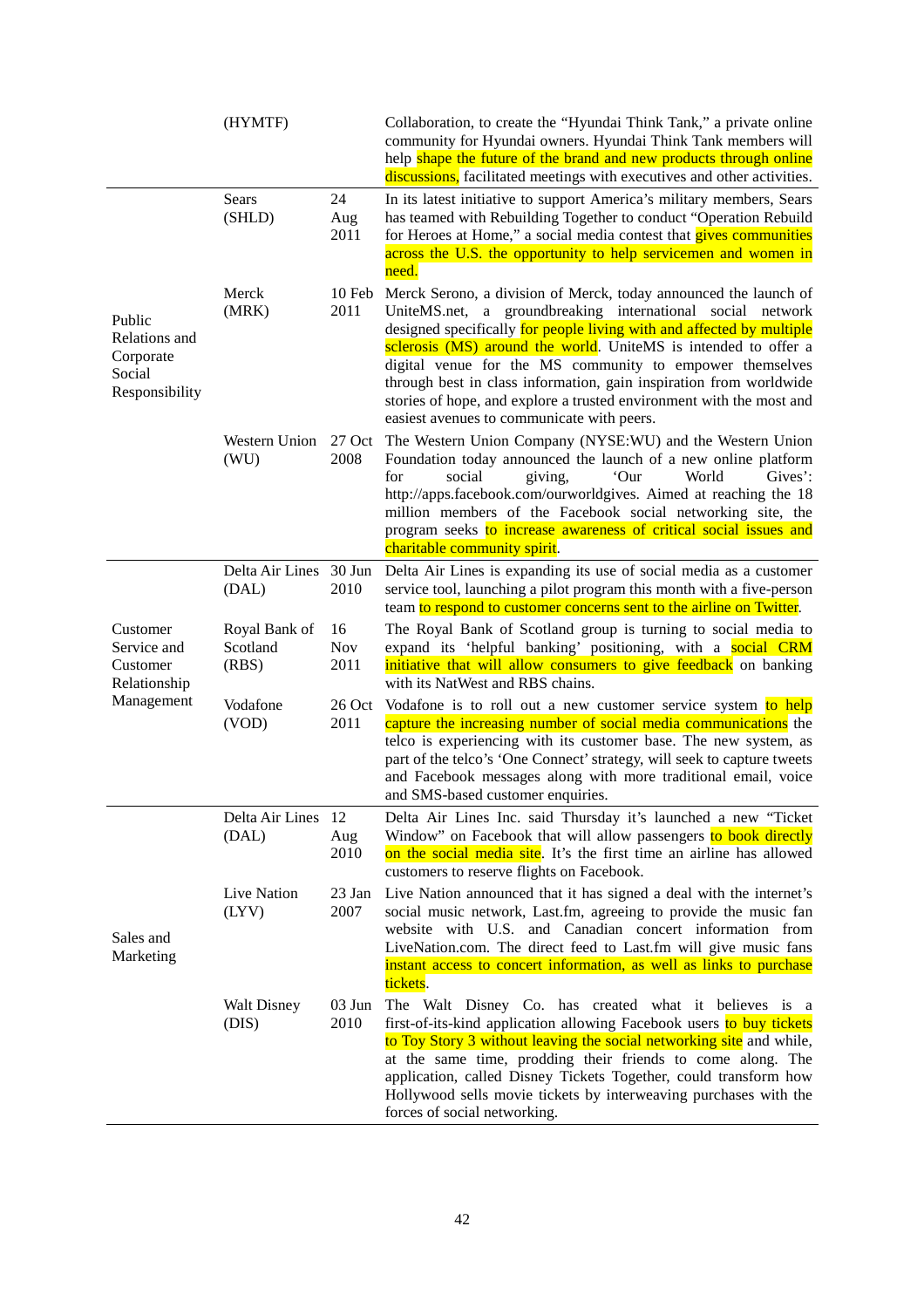|                                                                                  | <b>Operational Efficiency</b> | Innovativeness           |
|----------------------------------------------------------------------------------|-------------------------------|--------------------------|
| Number of sample firms                                                           | 281                           | 281                      |
| Sample periods for dependent variables                                           | 7 years (2006-2012)           | 7 years (2006-2012)      |
| [no. of two-year consecutive data obtained]                                      | $[i.e., 6 two-year]$          | [i.e., $6$ two-year      |
|                                                                                  | consecutive data]             | consecutive data]        |
| Total number of consecutive firm-years with consecutive                          | 1,686 (281 firms x 6)         | 1,686 (281 firms x 6     |
| data                                                                             | years)                        | years)                   |
| No. of effective firm-years with available consecutive                           | 1,159 out of 1,686            | 1,125 out of 1,686       |
| data                                                                             | (68.7%)                       | (66.7%)                  |
| Sample time periods for independent variable (i.e., social<br>media initiatives) | 6 years (2006-2011)           | 6 years (2006-2011)      |
| Total number of social media initiatives from 2006-2011                          | 841 announcements             | 841 announcements        |
| Total number of social media initiatives in the effective                        | 730 announcements in          | 690 announcements in     |
| firm-years                                                                       | 1,159 firm-years              | 1,125 firm-years         |
| Average number of initiatives per firm per year in the                           | $0.629$ (ranged from 0        | $0.613$ (ranged from $0$ |
| effective firm-years                                                             | to $30)$                      | to $30)$                 |
| Number of firm-years with at least one initiative in the                         | 320 out of 1,159              | 310 out of 1,125         |
| effective firm-years                                                             | (27.61%)                      | (27.55%)                 |

Summary information on performance measures and social media initiatives.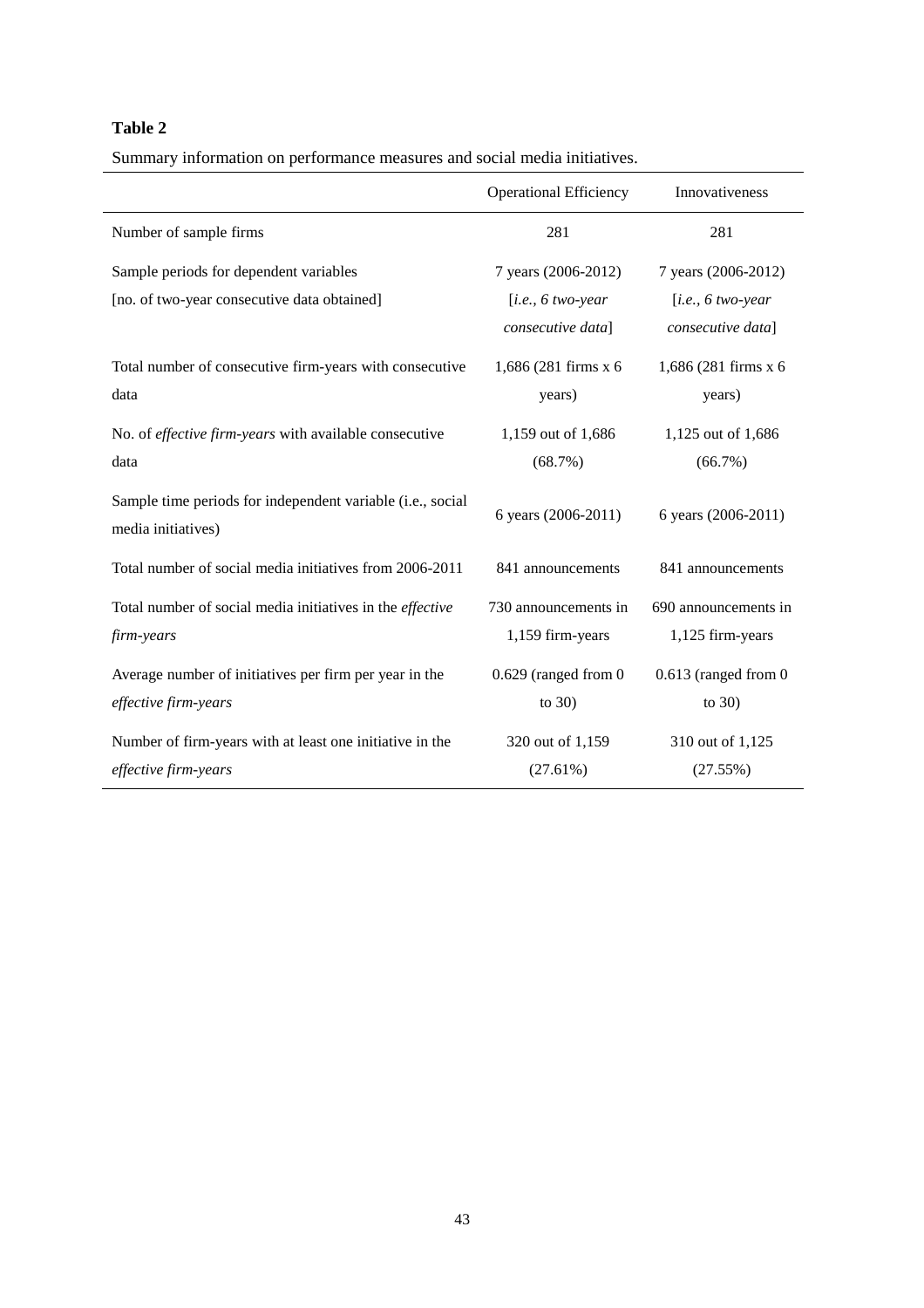| Panel A: The distribution of sample firms across industries |                                              |                 |                |                     |           |  |  |  |
|-------------------------------------------------------------|----------------------------------------------|-----------------|----------------|---------------------|-----------|--|--|--|
| 2-digit SIC codes                                           | Industries                                   | Firm frequency  |                | Firm percentage     |           |  |  |  |
| 36                                                          | Electronic & other electric equipment        | 27              |                | 9.6%                |           |  |  |  |
| 73                                                          | <b>Business services</b>                     |                 | 27<br>9.6%     |                     |           |  |  |  |
| 28                                                          | Chemical & allied products                   |                 | 25             | 8.9%                |           |  |  |  |
| 35                                                          | Industrial machinery & equipment             |                 | 24             |                     | 8.5%      |  |  |  |
| 37                                                          | Transportation equipment                     |                 | 15             | 5.3%                |           |  |  |  |
| 38                                                          | Instruments & related products               |                 | 15             |                     | 5.3%      |  |  |  |
| 20                                                          | Food & kindred products                      |                 | 12             |                     | 4.3%      |  |  |  |
| 50                                                          | Wholesale trade - durable goods              |                 | 11             |                     | 3.9%      |  |  |  |
| 53                                                          | General merchandise stores                   |                 | 11             |                     | 3.9%      |  |  |  |
| 26                                                          | Paper & allied products                      |                 | 9              |                     | 3.2%      |  |  |  |
| 51                                                          | Wholesale trade - nondurable goods           |                 | 9              |                     | 3.2%      |  |  |  |
| 80                                                          | Health services                              |                 | 8              |                     | 2.8%      |  |  |  |
| 25                                                          | Furniture & fixtures                         |                 | 7              | 2.5%                |           |  |  |  |
| 56                                                          | Apparel & accessory stores                   | 7               |                | 2.5%                |           |  |  |  |
| 58                                                          | Eating & drinking places                     | 7               |                | 2.5%                |           |  |  |  |
| 63                                                          | Insurance carriers                           | 6               |                | 2.1%                |           |  |  |  |
| 33                                                          | Primary metal industries                     | 5               |                | 1.8%                |           |  |  |  |
| 48                                                          | Communications                               | 5               |                | 1.8%                |           |  |  |  |
| 54                                                          | Food stores                                  | 4               |                | 1.4%                |           |  |  |  |
| 79                                                          | Amusement & recreation services              |                 | 4              |                     | 1.4%      |  |  |  |
| Other SIC codes                                             | Other industries                             | 43              |                | 15.3%               |           |  |  |  |
|                                                             | Panel B: The characteristics of sample firms |                 |                |                     |           |  |  |  |
| Variable                                                    | Unit                                         | Mean            | Std. deviation | Minimum             | Maximum   |  |  |  |
| Sales                                                       | Millions of dollars                          | 30362.34        | 53309.11       | 1318.80             | 444948.00 |  |  |  |
| Total assets                                                | Millions of dollars                          | 34084.31        | 72599.20       | 487.50<br>797769.00 |           |  |  |  |
| Operating income                                            | Millions of dollars<br>4678.65               |                 | 8651.23        | 5.00<br>78669.00    |           |  |  |  |
| Number of employees                                         | Thousands                                    | 166.46<br>81.92 |                | 1.02                | 2200.00   |  |  |  |
| Cost of goods sold                                          | Millions of dollars<br>20602.57              |                 | 41232.78       | 80.30<br>359806.16  |           |  |  |  |
| Capital expenditure                                         | Millions of dollars<br>1463.70               |                 | 3635.29        | 3.66<br>30975.00    |           |  |  |  |
| Return on assets                                            | Ratio<br>0.15<br>0.07                        |                 | 0.00<br>0.63   |                     |           |  |  |  |
| Age                                                         | Years                                        | 65.91           | 45.20          | 1.00                | 209.00    |  |  |  |
| R&D expense                                                 | Millions of dollars                          | 916.66          | 1805.31        | 0.00                | 10991.00  |  |  |  |
| Advertising expense                                         | Millions of dollars                          | 684.50          | 1182.78        | 0.60                | 9315.00   |  |  |  |

Descriptive statistics of sample firms.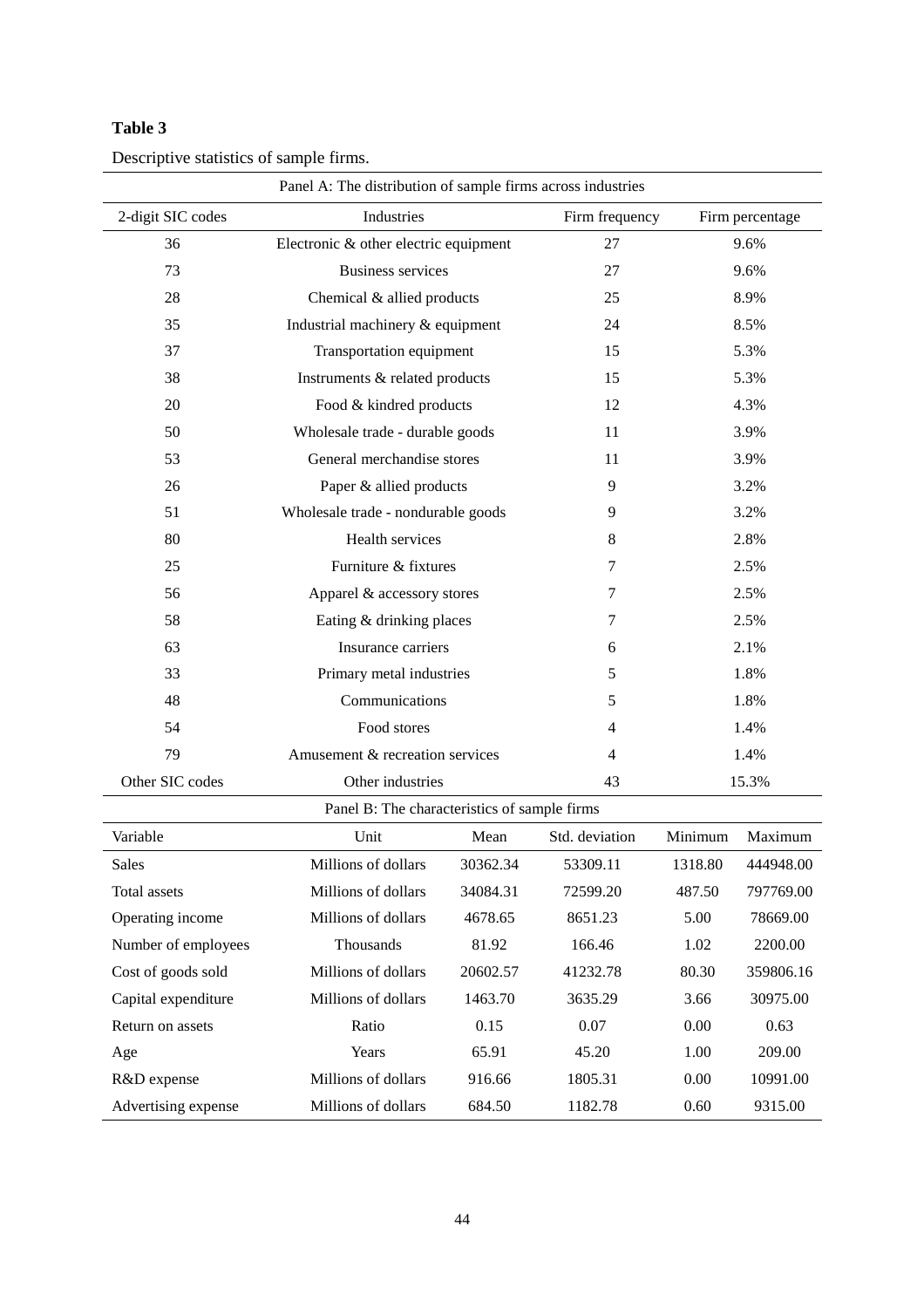Correlation matrix.

| Variable                         | 1.        | 2.           | 3.        | 4.           | 5.           | 6.         | 7.       | 8.        | 9.           | 10.          |
|----------------------------------|-----------|--------------|-----------|--------------|--------------|------------|----------|-----------|--------------|--------------|
| 1. Operational Efficiency        | 1         |              |           |              |              |            |          |           |              |              |
| 2. Lagged Operational Efficiency | 0.799**   | $\mathbf{1}$ |           |              |              |            |          |           |              |              |
| 3. Innovativeness                | $0.178**$ | $0.184**$    | 1         |              |              |            |          |           |              |              |
| 4. Lagged Innovativeness         | $0.174**$ | $0.186**$    | 0.798**   | $\mathbf{1}$ |              |            |          |           |              |              |
| 5. Social Media Initiatives      | $0.120**$ | $0.108**$    | $0.121**$ | $0.088**$    | $\mathbf{1}$ |            |          |           |              |              |
| 6. Firm Size                     | $0.062*$  | $0.066*$     | $0.261**$ | $0.237**$    | $0.215**$    |            |          |           |              |              |
| 7. Firm Profitability            | $0.508**$ | 0.399**      | $0.099**$ | $0.104**$    | 0.046        | 0.007      | 1        |           |              |              |
| 8. Firm Age                      | 0.045     | $0.062*$     | 0.056     | 0.057        | $-0.026$     | $0.145**$  | $-0.023$ |           |              |              |
| 9. Firm R&D Intensity            | $0.302**$ | $0.298**$    | 0.053     | $0.067*$     | 0.008        | $-0.095**$ | $0.062*$ | $-0.042$  | $\mathbf{1}$ |              |
| 10. Firm Advertising Expense     | $0.120**$ | $0.149**$    | $0.116**$ | $0.110**$    | $0.115**$    | $0.555**$  | 0.048    | $0.264**$ | $0.109**$    | $\mathbf{1}$ |
| Mean                             | 0.668     | 0.668        | 0.226     | 0.208        | 0.070        | 9.599      | 0.147    | 3.937     | 0.044        | 5.536        |
| <b>Standard Deviation</b>        | 0.107     | 0.108        | 0.931     | 0.923        | 1.129        | 1.180      | 0.067    | 0.807     | 0.066        | 1.692        |

 $* p < 0.05, ** p < 0.01.$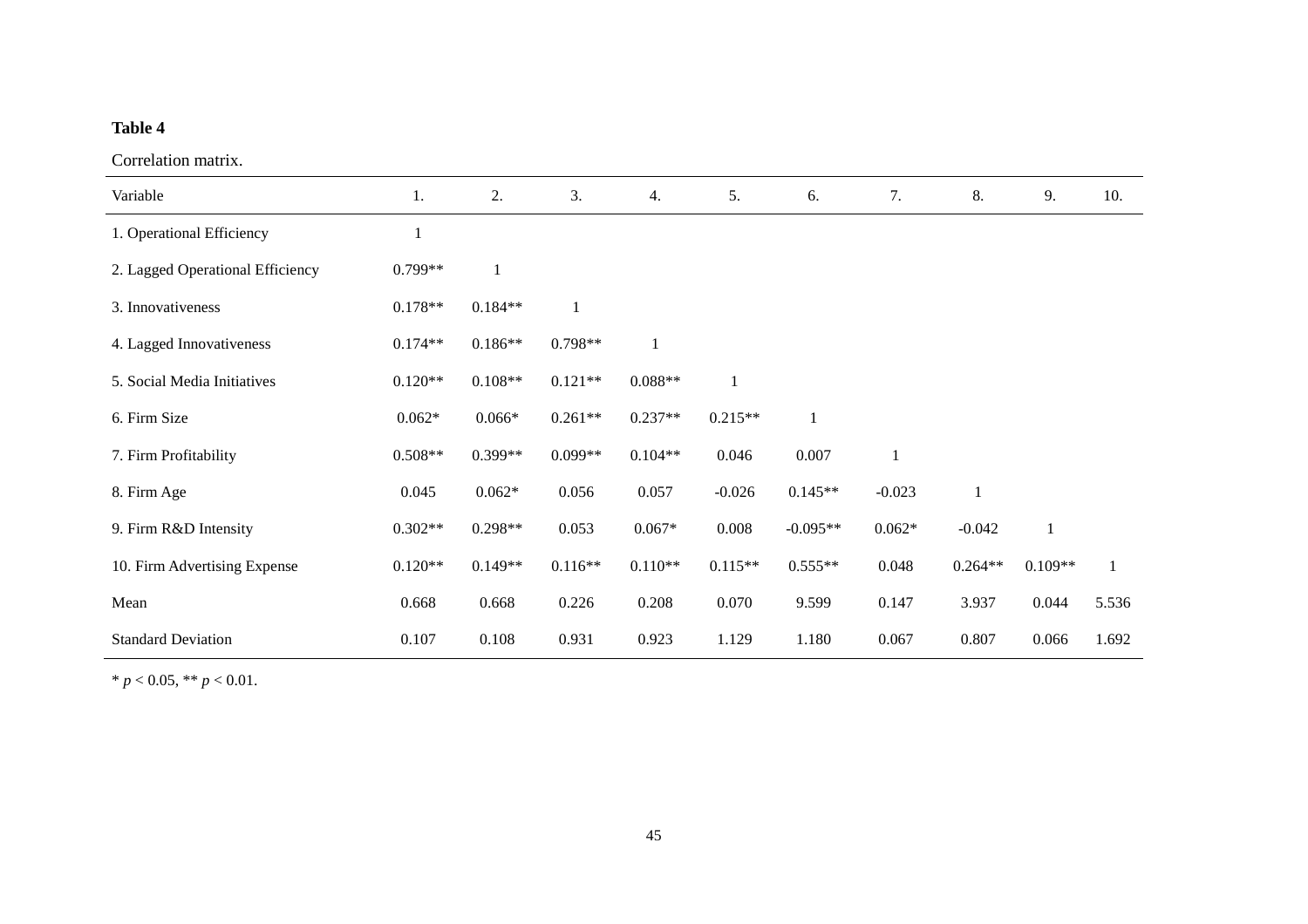| 'N<br>۱.<br>н |  |
|---------------|--|
|---------------|--|

The impact of social media initiatives on operational efficiency.

| Variable                             | System GMM             | <b>OLS</b>           |
|--------------------------------------|------------------------|----------------------|
| Intercept                            | $0.715**$              | $0.212**$            |
|                                      | (2.611)                | (6.425)              |
| <b>Lagged Operational Efficiency</b> | $0.153**$              | $0.607**$            |
|                                      | (3.701)                | (13.714)             |
| Social Media Initiatives             | $0.003*$               | $0.002*$             |
|                                      | (2.417)                | (2.239)              |
| Firm Size                            | $-0.005$<br>$(-0.222)$ | 0.005<br>(1.936)     |
|                                      |                        |                      |
| Firm Profitability                   | 1.049**<br>(9.776)     | $0.464**$<br>(8.260) |
|                                      | $-0.058$               | 0.001                |
| Firm Age                             | $(-1.771)$             | (0.282)              |
|                                      | $-0.214$               | $0.169*$             |
| Firm R&D Intensity                   | $(-1.238)$             | (2.501)              |
| Firm Advertising Expense             | $-0.010$               | $-0.001$             |
|                                      | $(-0.909)$             | $(-0.546)$           |
| <b>Year Dummies</b>                  | Included               | Included             |
| <b>Industry Dummies</b>              | Included               | Included             |
| Number of firm-year observations     | 1159                   | 1159                 |
| Wald Chi-square                      | 217.38**               |                      |
| Sargan statistic                     | $p = 0.42$             |                      |
| AR(1)                                | $p = 0.03$             |                      |
| AR(2)                                | $p = 0.56$             |                      |
| $R$ -squared                         |                        | 0.72                 |
| $F$ -value                           |                        | 65.89**              |

Notes:

1.  $\ast p < 0.05, \ast \ast p < 0.01$ .

2. *t*-statistics are in parentheses.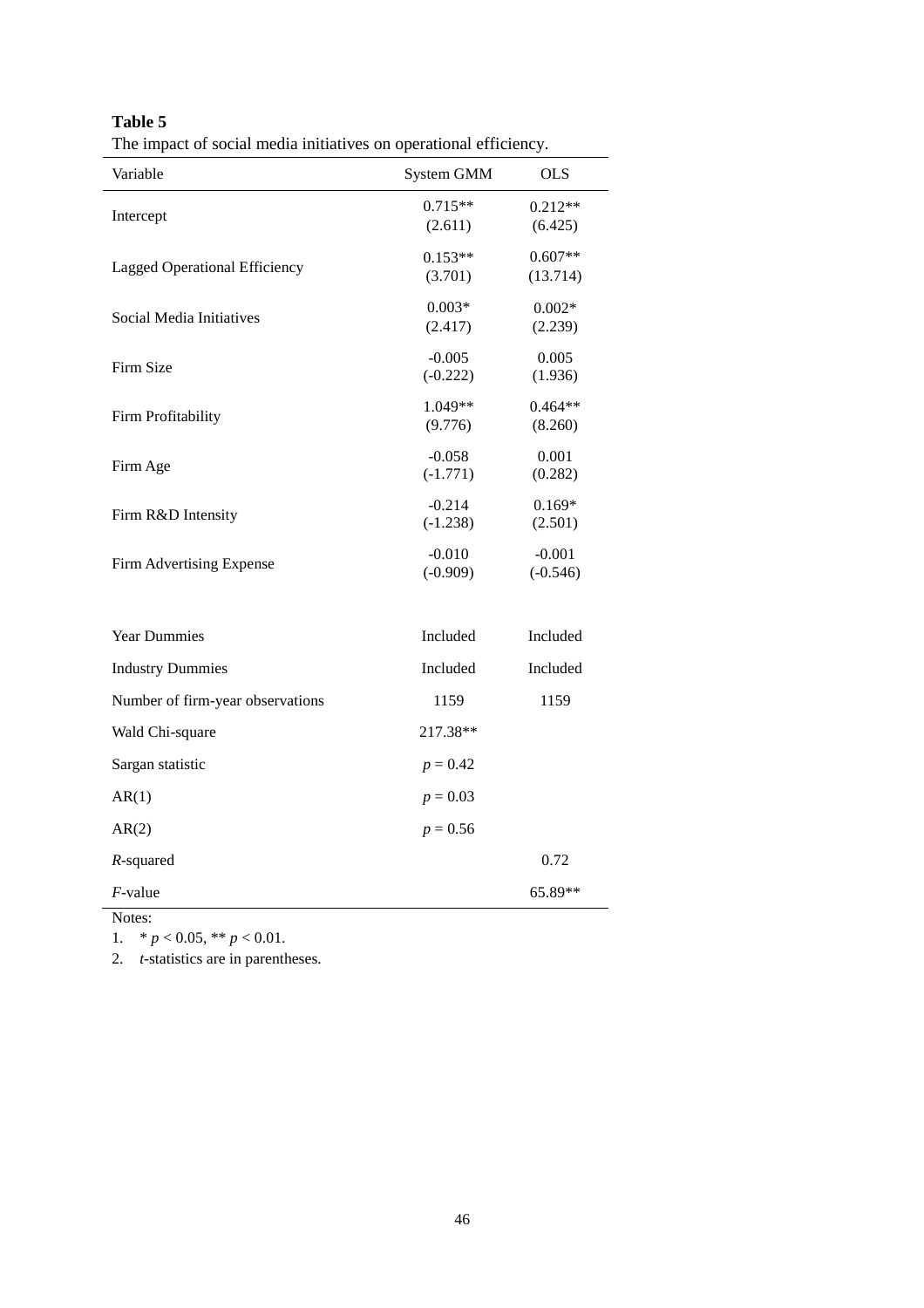| 'able |  |
|-------|--|
|-------|--|

The impact of social media initiatives on innovativeness.

| Variable                         | System GMM             | <b>OLS</b>               |
|----------------------------------|------------------------|--------------------------|
| Intercept                        | $-2.612$<br>$(-1.243)$ | $-0.917**$<br>$(-3.523)$ |
| Lagged Innovativeness            | $0.131*$<br>(2.339)    | $0.759**$<br>(40.282)    |
| Social Media Initiatives         | $0.036**$<br>(2.657)   | $0.030*$<br>(2.322)      |
| Firm Size                        | $0.331*$<br>(2.221)    | $0.074**$<br>(3.121)     |
| Firm Profitability               | 0.276<br>(0.357)       | $0.600*$<br>(2.102)      |
| Firm Age                         | 0.045<br>(0.089)       | $-0.006$<br>$(-0.214)$   |
| Firm R&D Intensity               | 0.738<br>(1.285)       | 0.366<br>(1.076)         |
| Firm Advertising Expense         | $-0.117$<br>$(-1.585)$ | $-0.005$<br>$(-0.328)$   |
| <b>Year Dummies</b>              | Included               | Included                 |
| <b>Industry Dummies</b>          | Included               | Included                 |
| Number of firm-year observations | 1125                   | 1125                     |
| Wald Chi-square                  | 32.38*                 |                          |
| Sargan statistic                 | $p = 0.34$             |                          |
| AR(1)                            | $p = 0.00$             |                          |
| AR(2)                            | $p = 0.24$             |                          |
| $R$ -squared                     |                        | 0.66                     |
| $F$ -value                       |                        | 64.74**                  |

Notes:

1.  $\ast p < 0.05, \ast \ast p < 0.01$ .

2. *t*-statistics are in parentheses.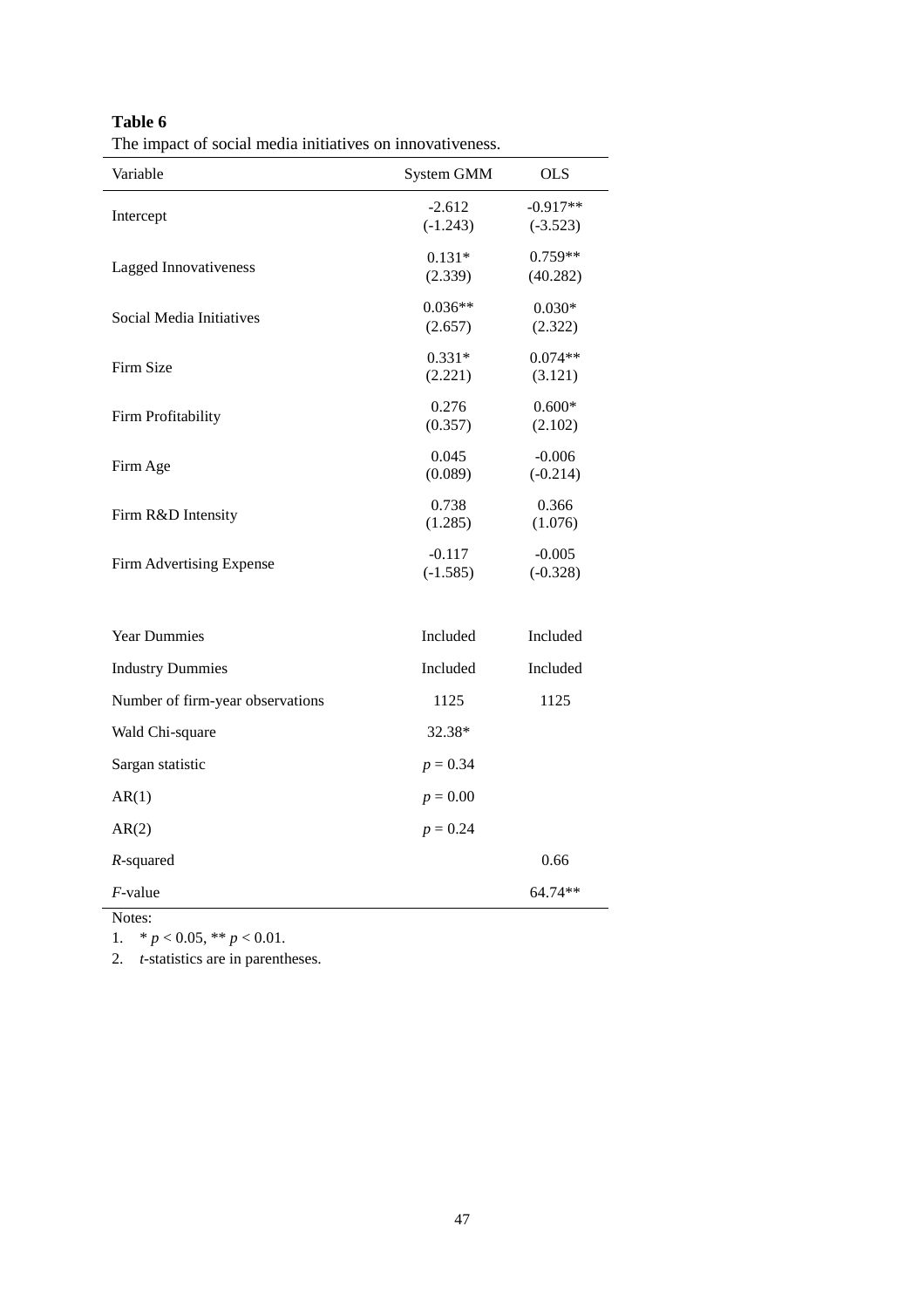**Table 7**  Difference-in-difference results.

|                               | Difference-in-difference |     | t-statistics | <i>p</i> -value |
|-------------------------------|--------------------------|-----|--------------|-----------------|
| <b>Operational Efficiency</b> | 0.005                    | 315 | 2.097        | 0.037           |
| Innovativeness                | 0.120                    | 300 | 3.840        | $0.000\,$       |

## **Figure 1**

The conceptual framework of our research.